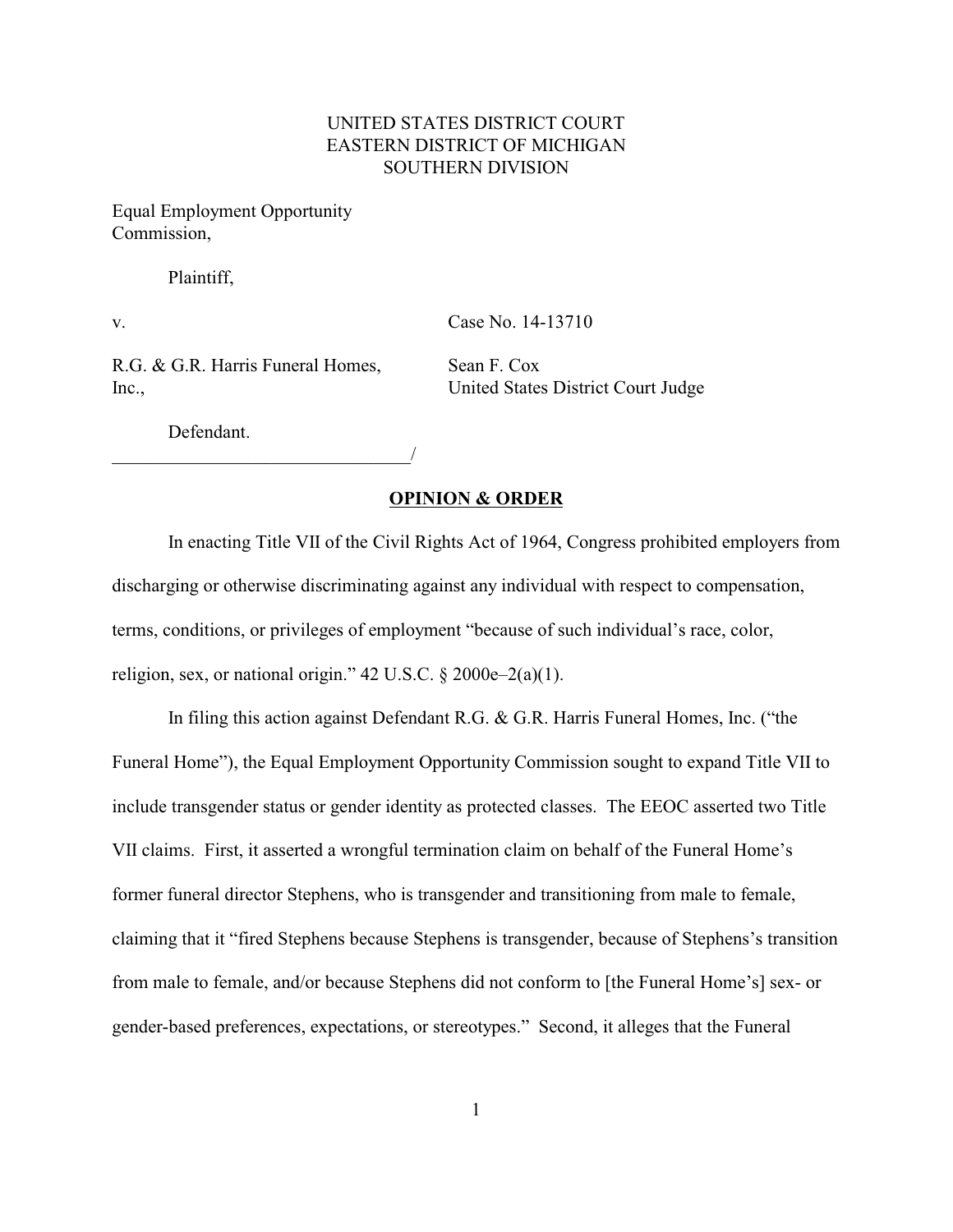Home engaged in an unlawful employment practice by providing work clothes to male but not female employees.

This Court previously rejected the EEOC's position that it stated a Title VII claim by virtue of alleging that Stephens's termination was due to transgender status or gender identity – because those are not protected classes. The Court recognized, however, that under Sixth Circuit precedent, a claim was stated under the *Price Waterhouse* sex/gender-stereotyping theory of sex discrimination because the EEOC alleges the termination was because Stephens did not conform to the Funeral Home's sex/gender based stereotypes as to work clothing.

The matter is now before the Court on cross-motions for summary judgment. Neither party believes there are any issues of fact for trial regarding liability and each party seeks summary judgment in its favor. The motions have been fully<sup> $1$ </sup> briefed by the parties. The motions were heard by the Court on August 11, 2016.

The Court shall deny the EEOC's motion and shall grant summary judgment in favor of the Funeral Home as to the wrongful termination claim. The Funeral Home's owner admits that he fired Stephens because Stephens intended to "dress as a woman" while at work but asserts two defenses.

First, the Funeral Home asserts that its enforcement of its sex-specific dress code, which requires males to wear a pants-suit with a neck tie and requires females to wear a skirt-suit, cannot constitute impermissible sex stereotyping under Title VII. Although pre-*Price*

<sup>&</sup>lt;sup>1</sup>This Court granted all requests by the parties to exceed the normal page limitations for briefs. The Court also granted the sole request for leave to file an amicus brief. Thus, the American Civil Liberties Union and the American Civil Liberties Union of Michigan filed an Amicus Curiae Brief.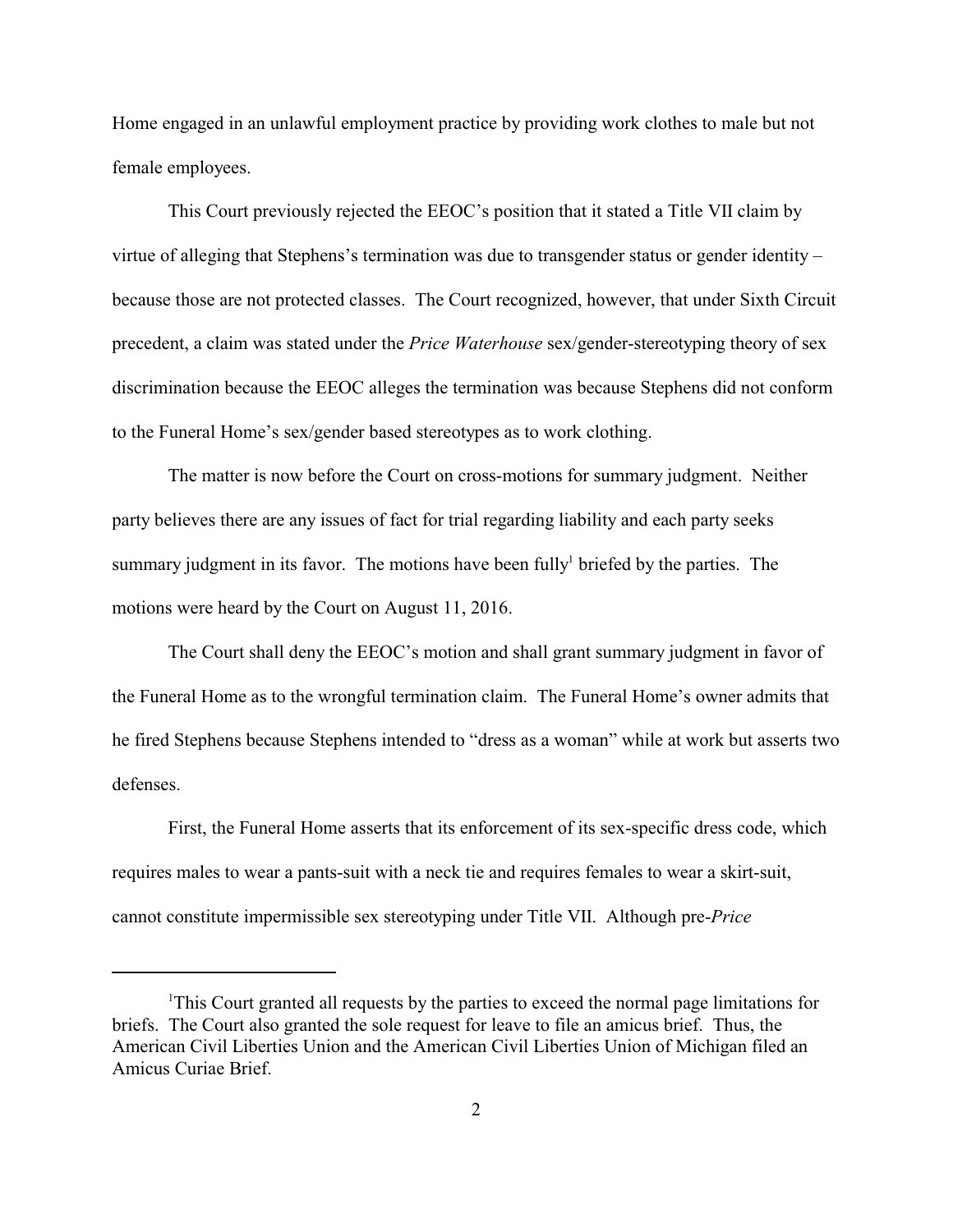*Waterhouse* decisions from other circuits upheld dress codes with slightly differing requirements for men and women, the Sixth Circuit has not provided any guidance on how to reconcile that previous line of authority with the more recent sex/gender-stereotyping theory of sex discrimination. Lacking such authority, and having considered the post-*Price Waterhouse* views that have been expressed by the Sixth Circuit, the Court rejects this defense.

Second, the Funeral Home asserts that it is entitled to an exemption under the federal Religious Freedom Restoration Act ("RFRA"). The Court finds that the Funeral Home has met its initial burden of showing that enforcement of Title VII, and the body of sex-stereotyping case law that has developed under it, would impose a substantial burden on its ability to conduct business in accordance with its sincerely-held religious beliefs. The burden then shifts to the EEOC to show that application of the burden "to the person:" 1) is in furtherance of a compelling governmental interest; and 2) is the least restrictive means of furthering that compelling governmental interest*.* The Court assumes without deciding that the EEOC has shown that protecting employees from gender stereotyping in the workplace is a compelling governmental interest.

Nevertheless, the EEOC has failed to show that application of the burden on the Funeral Home, under these facts, is the least restrictive means of protecting employees from gender stereotyping. If a least restrictive means is available to achieve the goal, the government must use it. This requires the government to show a degree of situational flexibility, creativity, and accommodation when putative interests clash with religious exercise. It has failed to do so here. The EEOC's briefs do not contain any indication that the EEOC has explored the possibility of any accommodations or less restrictive means that might work under these facts. Perhaps that is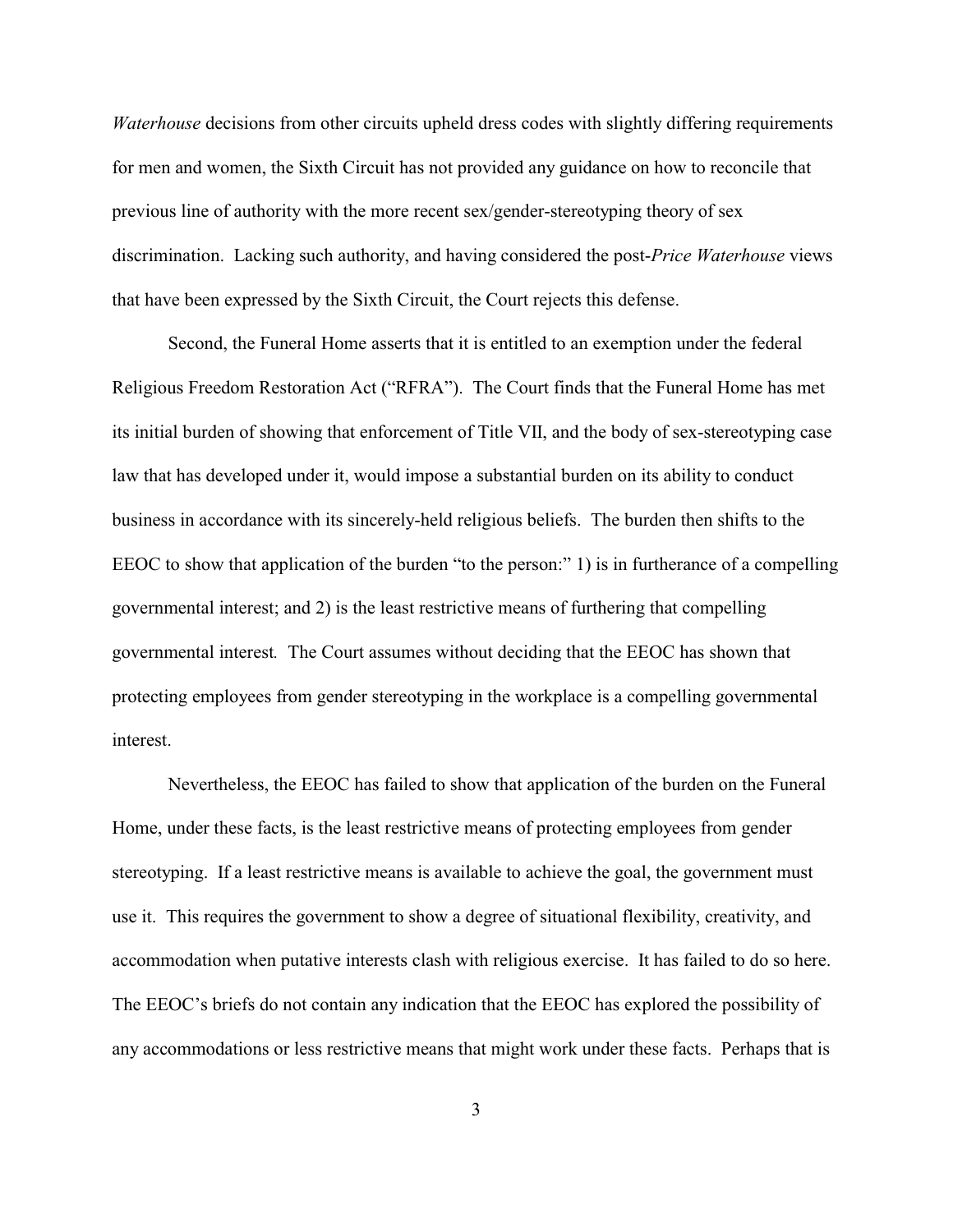because it has been proceeding as if gender identity or transgender status are protected classes under Title VII, taking the approach that the only acceptable solution would be for the Funeral Home to allow Stephens to wear a skirt-suit at work, in order to express Stephens's female gender identity.

In *Price Waterhouse*, the Supreme Court recognized that the intent behind Title VII's inclusion of sex as a protected class expressed "Congress' intent to forbid employers to take gender into account" in the employment context. *Price Waterhouse v. Hopkins*, 490 U.S. 228, 240 (1989). That is, the goal of the sex-stereotyping theory of sex discrimination is that "gender" "be *irrelevant*" with respect to the terms and conditions of employment and to employment decisions. *Id.* (emphasis added).

The EEOC claims the Funeral Home fired Stephens for failing to conform to the masculine gender stereotypes expected as to work clothing and that Stephens has a Title VII right *not to be subject to gender stereotypes* in the workplace. Yet the EEOC has not challenged the Funeral Home's sex-specific dress code, that requires female employees to wear a skirt-suit and requires males to wear a pants-suit with a neck tie. Rather, the EEOC takes the position that Stephens has a Title VII right to "dress as a woman" (*ie*., dress in a stereotypical feminine manner) while working at the Funeral Home, in order to express Stephens's gender identity. If the compelling interest is truly in eliminating gender stereotypes, the Court fails to see why the EEOC couldn't propose a gender-neutral dress code as a reasonable accommodation that would be a *less restrictive* means of furthering that goal under the facts presented here. But the EEOC has not even discussed such an option, maintaining that Stephens must be allowed to wear a skirt-suit in order to *express* Stephens's gender identity. If the compelling governmental interest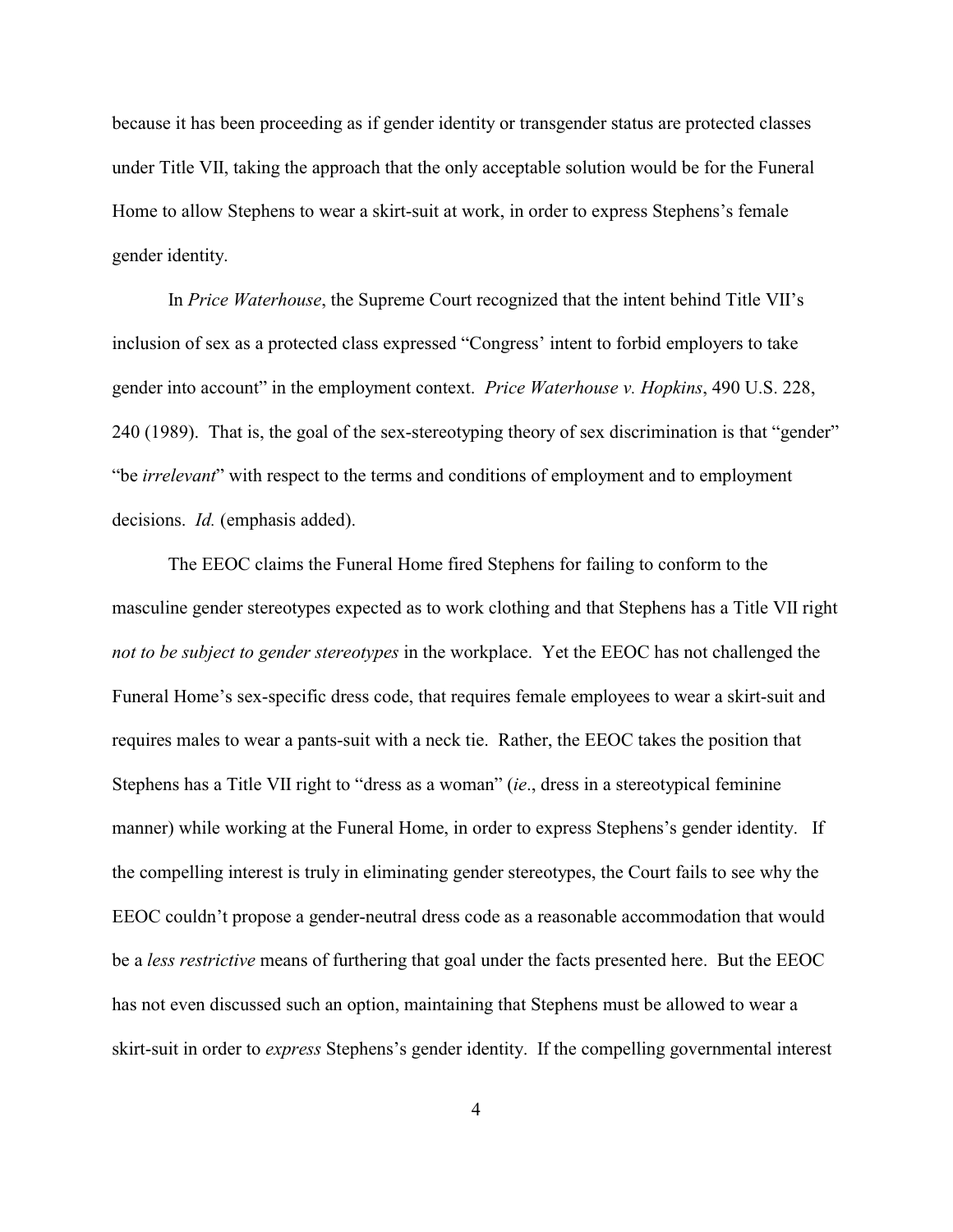is truly in *removing or eliminating* gender stereotypes in the workplace in terms of clothing (*i.e*., making gender "irrelevant"), the EEOC's chosen manner of enforcement in this action does not accomplish that goal.

This Court finds that the EEOC has not met its demanding burden. As a result, the Funeral Home is entitled to a RFRA exemption from Title VII, and the body of sex-stereotyping case law that has developed under it, under the facts and circumstances of this unique case.

As to the clothing allowance claim, the underlying EEOC administrative investigation uncovered possible unlawful discrimination of a kind not raised by the charging party and not affecting the charging party. As such, under the Sixth Circuit precedent, the proper procedure is for the filing of a charge by a member of the EEOC and for a full EEOC investigation of that new claim. Because the EEOC did not do that, it cannot proceed with that claim in this action. The clothing allowance claim shall be dismissed without prejudice.

### **BACKGROUND**

The EEOC filed this action on September 25, 2014. The First Amended Complaint is the operative complaint. The EEOC asserts two different Title VII claims against the Funeral Home. First, it asserts that the Funeral Home violated Title VII by terminating Stephens because of sex. That is, the EEOC alleges that the Funeral Home's "decision to fire Stephens was motivated by sex-based considerations. Specifically, [the Funeral Home] fired Stephens because Stephens is transgender, because of Stephens's transition from male to female, and/or because Stephens did not conform to [the Funeral Home's] sex- or gender-based preferences, expectations, or stereotypes." (Am. Compl. at ¶ 15). Second, the EEOC alleges that the Funeral Home violated Title VII "by providing a clothing allowance / work clothes to male employees but failing to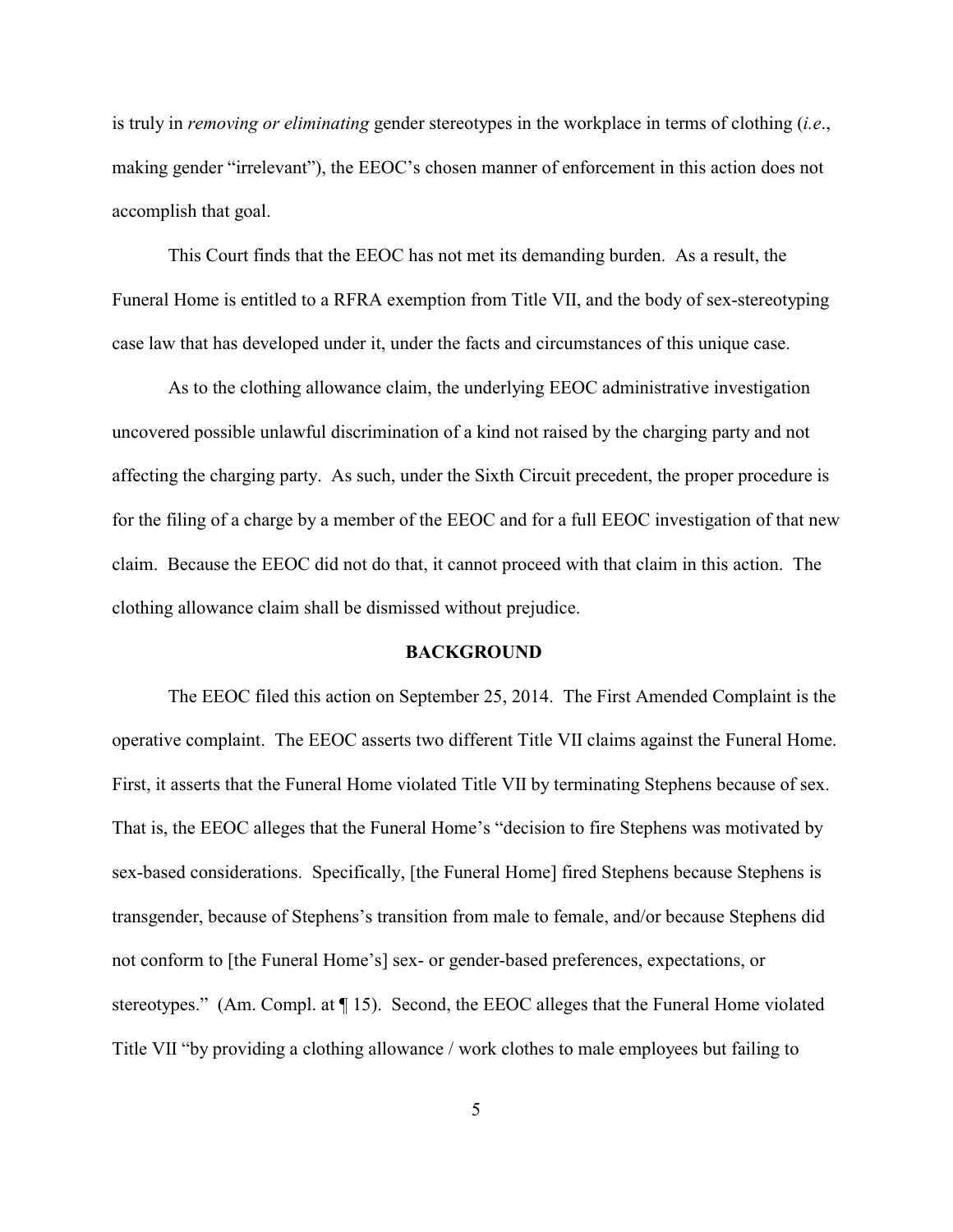provide such assistance to female employees because of sex." (*Id.* at ¶ 17).

Following the close of discovery, each party filed its own motion for summary judgment. This Court's practice guidelines, which are expressly included in the Scheduling Order issued in this case, provide, consistent with Fed. R. Civ. P. 56 (c) and (e), that:

a. The moving party's papers shall include a separate document entitled Statement of Material Facts Not in Dispute. The statement shall list in separately numbered paragraphs concise statements of each undisputed material fact, supported by appropriate citations to the record. . .

b. In response, the opposing party shall file a separate document entitled Counter-Statement of Disputed Facts. The Counter-Statement shall list in separately numbered paragraphs following the order or the movant's statement, whether each of the facts asserted by the moving party is admitted or denied and shall also be supported by appropriate citations to the record. The Counter-Statement shall also include, in a separate section, a list of each issue of material fact as to which it is contended there is a genuine issue for trial.

c. All material facts as set forth in the Statement of Material Facts Not in Dispute shall be deemed admitted unless controverted in the Counter-Statement of Disputed Facts.

(D.E. No. 19 at 2-3).

In compliance with this Court's guidelines, in support of its motion, the EEOC filed a "Statement of Material Facts Not In Dispute" (D.E. No. 52) ("Pl.'s Stmt. A"). In response to that submission, the Funeral Home filed a "Counter-Statement of Disputed Facts" (D.E. No. 61) ("Def's Stmt. A"). In support of its motion, the Funeral Home filed a "Statement of Material Facts Not In Dispute" (D.E. No. 55) (Def.'s Stmt. B"). In response, the EEOC filed a Counter-Statement of Disputed Facts" (D.E. No. 64) ("Pl.'s Stmt. B").

Notably, neither party believes that there are any genuine issues of material fact for trial regarding liability. (*See* D.E. 64 at Pg ID 2087, "The Commission does not believe there are any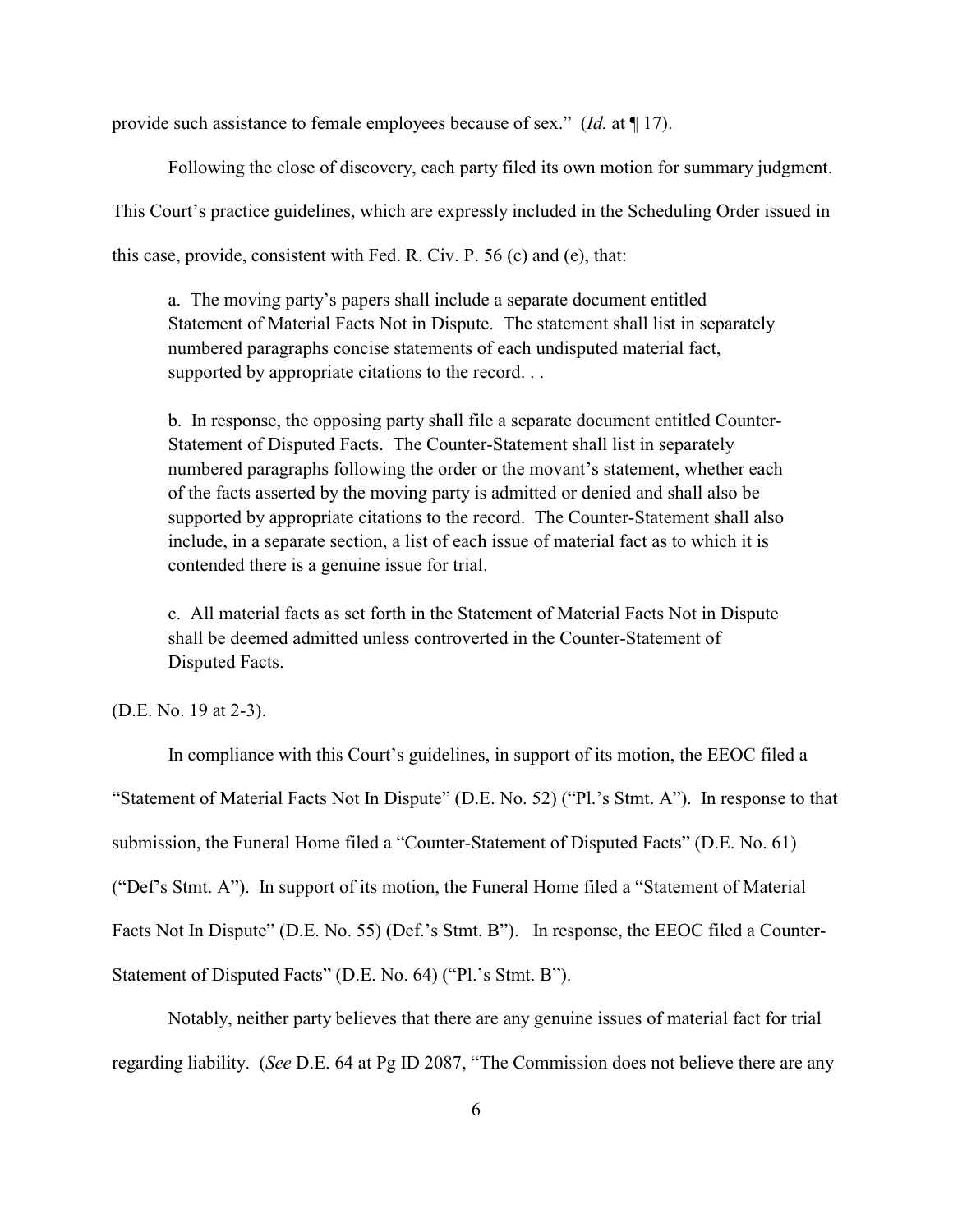genuine issues of material fact regarding liability for trial;" D.E. No. 61 at Pg ID 1841, "[the Funeral Home] avers that none of the facts in dispute is material to the legal claims at issue.").

The following relevant facts are undisputed.

## **The Funeral Home and Its Ownership**

The Funeral Home has been in business since 1910. The Funeral Home is a closely-held, for-profit corporation owned and operated by Thomas Rost ("Rost"). (Stmts. B at ¶ 1). Rost owns 94.5 % of the shares of the Funeral Home. (Stmts. A at ¶ 19). The remaining shares are owned by his children. (Stmts. B at ¶ 8). Rost's grandmother was a funeral director for the business up until 1950. (Rost Aff. at ¶ 52). Rost has been the owner of the Funeral Home for over thirty years. Rost has been the President of the Funeral Home for thirty-five years and is the sole officer of the corporation. (Stmts. B at  $\P$ ] 9-10). The Funeral Home has three locations in Michigan: Detroit, Livonia, and Garden City.

The Funeral Home is not affiliated with or part of any church and its articles of incorporation do not avow any religious purpose. (Stmts. A at ¶¶ 25-26). Its employees are not required to hold any religious views. (*Id*. at ¶ 27). The Funeral Home serves clients of every religion (various Christian denominations, Hindu, Muslim, Jewish, native Chinese religions) or none at all. (Stmts. A at ¶ 30). It employs people from different religious denominations, and of no religious beliefs at all. (*Id*. at ¶ 37).

#### **The Funeral Home's Dress Code**

Both parties attached the Funeral Home's written Employee Manual as an exhibit to the pending motions. It contains the following regarding dress code:

### DRESS CODE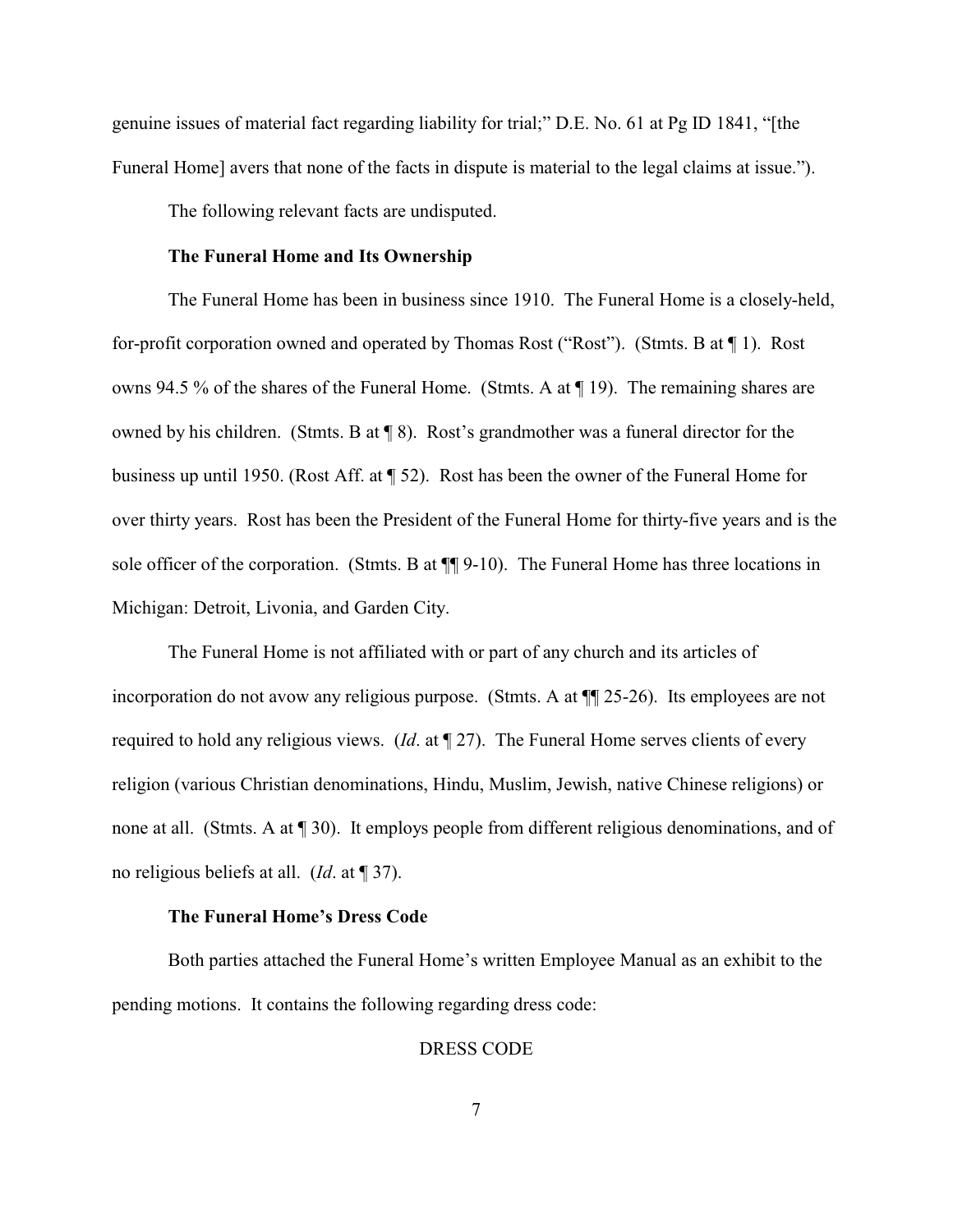September 1998

For all Staff:

To create and maintain our reputation as "Detroit's Finest", it is fundamentally important and imperative that every member of our staff shall always be distinctively attired and impeccably groomed, whenever they are contacting the public as representatives of The Harris Funeral Home. Special attention should be given to the following consideration, on all funerals, all viewings, all calls, or on any other funeral work.

### MEN

SUITS BLACK GRAY, OR DARK BLUE ONLY (as selected) with conservative styling. Coats should be buttoned at all times. Fasten only the middle button on a three button coat.

If vests are worn, they should match the suit. Sweaters are not acceptable as a vest. NOTHING should be carried in the breast pocket except glasses which are not in a case.

SHIRTS WHITE OR WHITE ON WHITE ONLY, with regular medium length collars. (Button-down style collars are NOT acceptable). Shirts should always be clean. Collars must be neat.

- TIES As selected by company, or very similar.
- SOCKS PLAIN BLACK OR DARK BLUE SOCKS.
- SHOES BLACK OR DARK BLUE ONLY. (Sport styles, high tops or suede shoes are not acceptable). Shoes should always be well polished.

. . . .

PART TIME MEN - Should wear conservative, dark, business suits, avoiding light brown, light blue, light gray, or large patterns. All part time personnel should follow all details of dress as specified, as near as possible.

FUNERAL DIRECTORS ON DUTY – Are responsible for the appearance of the staff assisting them on services and are responsible for personnel on evening duty.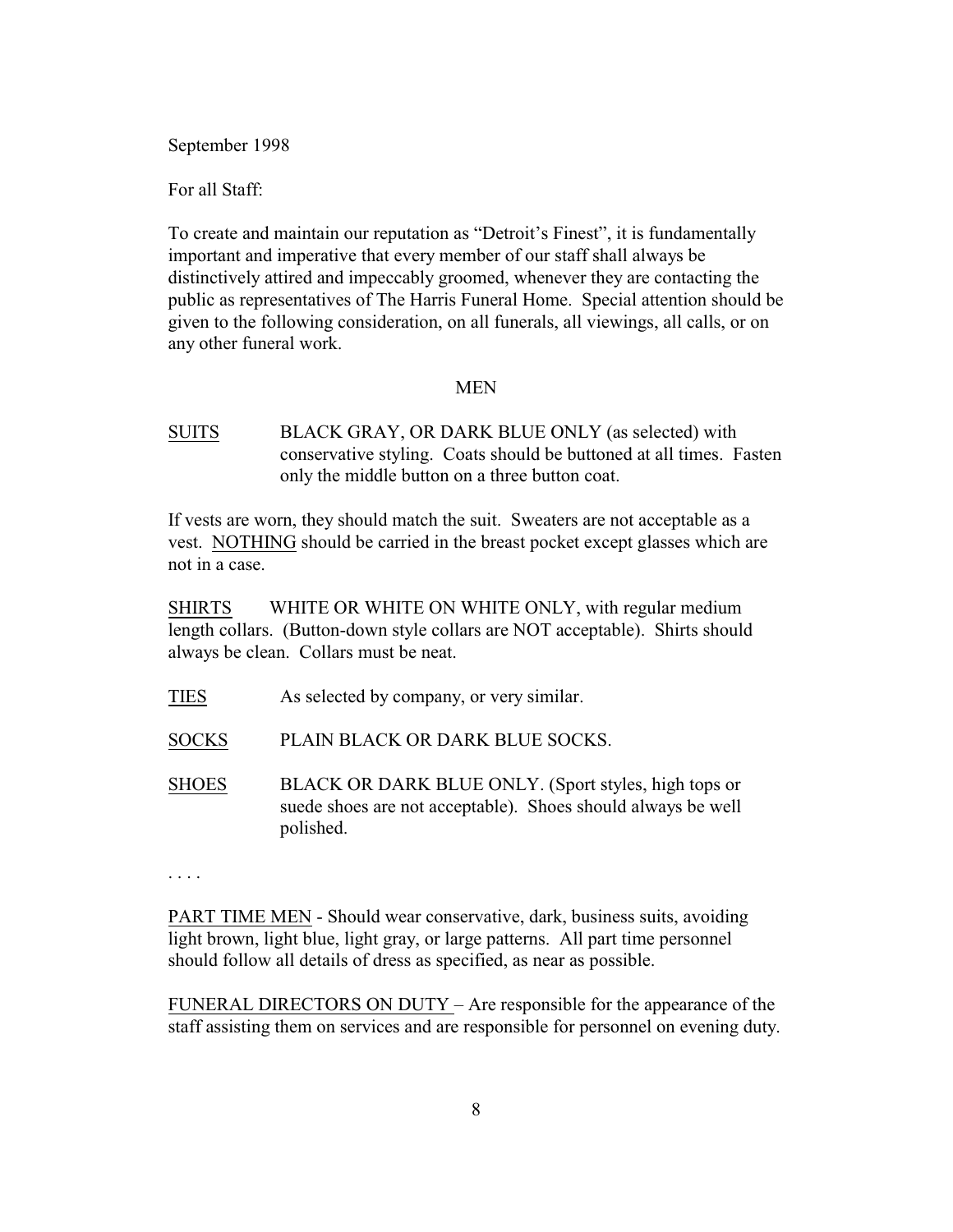#### WOMEN

Because of the particular nature of our business, please dress conservatively. A suit or a plain conservative dress would be appropriate, or as furnished by funeral home. Avoid prints, bright colored materials and large flashy jewelry. A sleeve is necessary, a below elbow sleeve is preferred.

Uniformity creates a good impression and good impressions are vitally important for both your own personal image and that of our Company. Our visitors should always associate us with clean, neat and immaculately attired men and women.

(D.E. No. 54-20 at Pg ID 1486-87) (underlining and capitalization in original).

In addition, it is understood at the Funeral Home that men who interact with the public

are required to wear a business suit (pants and jacket) with a neck tie, and women who interact

with the public are generally required to wear a business suit that consists of a skirt and business

jacket. (Stmts. B at 51; D.E. No. 54-11 at Pg ID 1423).

The Funeral Home administers its dress code based upon its employees' biological sex.

(Stmts. B at ¶ 51). Employees at the Funeral Home have been disciplined in the past for failing

to abide by the dress code. (Stmts. B at  $\P$  60).

### **Stephens's Employment And Subsequent Termination**

The Funeral Home hired Stephens in October of 2007. At that time, Stephens's legal name was Anthony Stephens. All of the Funeral Home's employment records pertaining to Stephens – including driver's license, tax records, and mortuary science license – identify Stephens as a male. (Stmts. B at  $\P$  63).

Stephens served as a funeral director/embalmer for the Funeral Home for nearly six years

 $P$ Rost testified that female employees at the Detroit location do not wear a skirt and jacket "all the time over there," and sometimes wear pants and a jacket. (Rost Dep., D.E. No. 54-11 at Pg ID 1423).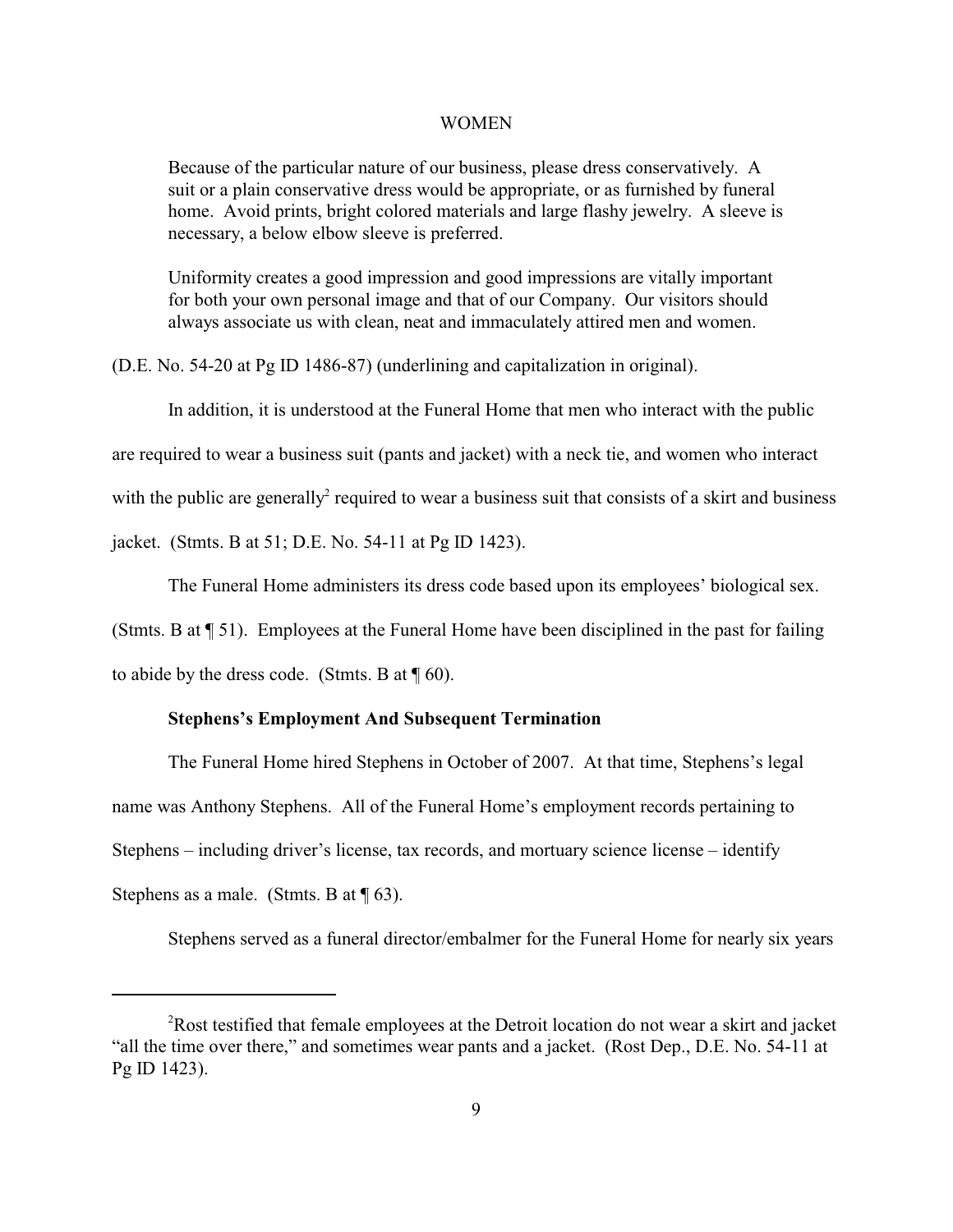under the name Anthony Stephens. (Stmts. A at ¶¶ 1-2).

On July 31, 2013, Stephens provided the Funeral Home/Rost with a letter that stated, in

pertinent part:

Dear Friends and Co-Workers:

I have known many of you for some time now, and I count you all as my friends. What I must tell you is very difficult for me and is taking all the courage I can muster. I am writing this both to inform you of a significant change in my life and to ask for your patience, understanding, and support, which I would treasure greatly.

I have a gender identity disorder that I have struggled with my entire life. I have managed to hide it very well all these years . . .

. . . It is a birth defect that needs to be fixed. I have been in therapy for nearly four years now and have been diagnosed as a transexual. I have felt imprisoned in my body that does not match my mind, and this has caused me great despair and loneliness. With the support of my loving wife, I have decided to become the person that my mind already is. I cannot begin to describe the shame and suffering that I have lived with. Toward that end, I intend to have sex reassignment surgery. *The first step I must take is to live and work full-time as a woman for one year. At the end of my vacation on August 26, 2013, I will return to work as my true self, Amiee Australia Stephens, in appropriate business attire*.

I realize that some of you may have trouble understanding this . . . It is my wish that I can continue my work at R.G. & G. R. Harris Funeral Homes doing what I have always done, which is my best!

(D.E No. 53-22) (emphasis added).

It is undisputed that Stephens intended to abide by the Funeral Home's dress code for its

female employees – which would be to wear a skirt-suit. (Stmts. A at ¶ 8; Stmts. B at ¶ 51; D.E.

No. 54-11 at Pg ID 1423; *see also* D.E. No. 51 at Pg ID 605, and First Am. Compl. at 4).

Stephens hand-delivered a copy of the letter to Rost. (Rost Dep. at 110). Rost made the

decision to fire Stephens by himself and did so on August 15, 2013. (Stmts. A at ¶¶ 10, 12-13;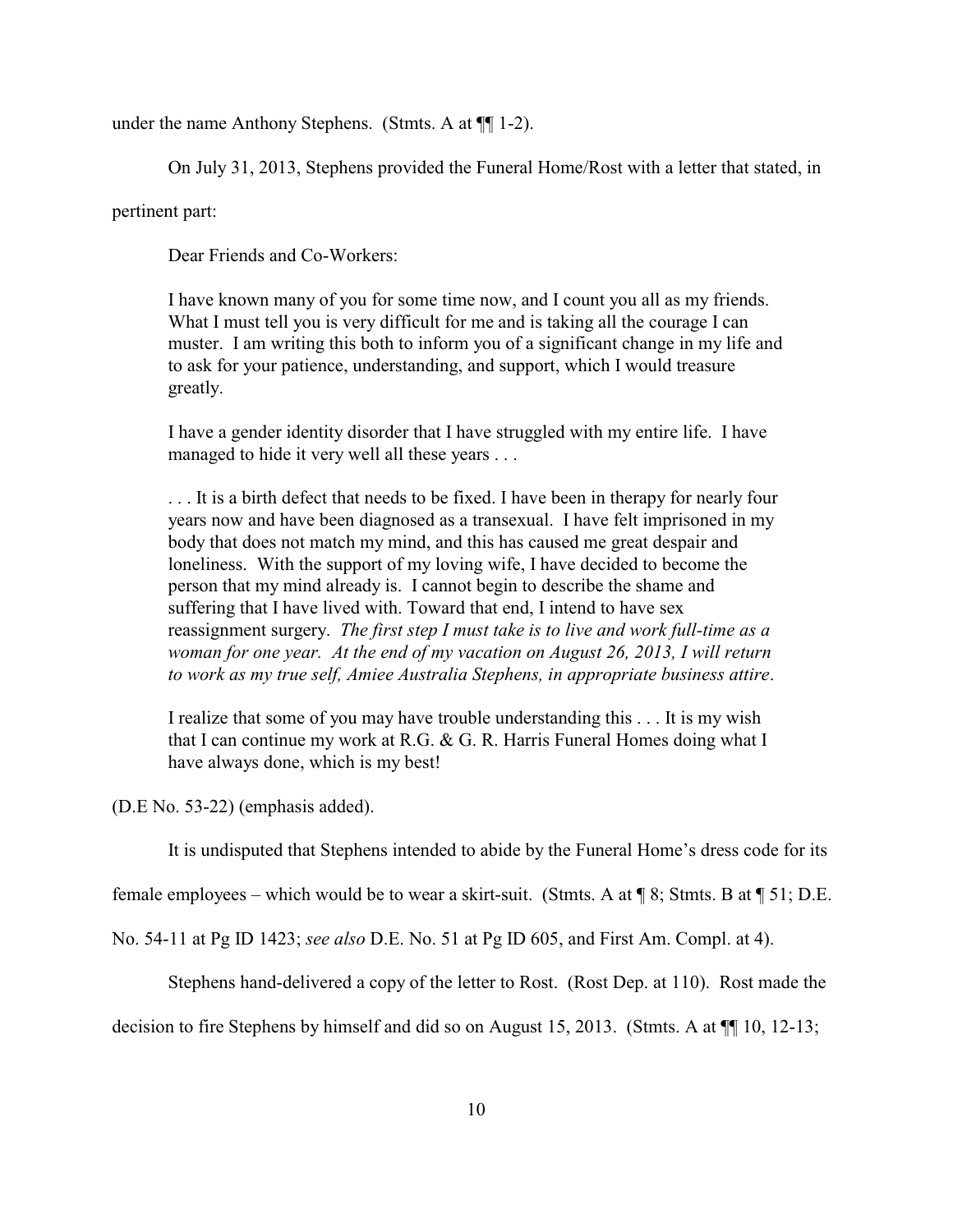Rost Dep. at 117-18). Rost privately fired Stephens in person. (Stmts. A at  $\P$  11). Rost testified:

- Q. Okay. How did you fire Stephens: how did you let Ms. Stephens know that she was being released?
- A. Well, I said to him, just before he was it was right before he was going to go on vacation and I just  $-$  I said  $-$  I just said "Anthony, this is not going to work out. And that your services would no longer be needed here."

(Rost Dep. at 126). Stephens also testified that Rost said it was not going to work out. (Stephens

Dep. at 80). Stephens's understanding from that conversation was that "coming to work dressed

as a woman was not going to be acceptable." (*Id.*). It was a brief conversation and Stephens left

the facility. (Rost Dep. at 127).

After being terminated, Stephens met with an attorney and ultimately filed a charge of

discrimination with the EEOC. (Stephens Dep. at 79-80; D.E. No. 54-22). The EEOC charge

filed by Stephens checked the box for "sex" discrimination and indicated that the discrimination

took place from July 31, 2013 to August 15, 2013. (D.E. No. 54-22 at Pg ID 1497). The charge

stated "the particulars" of the claimed sex discrimination as follows:

I began working for the above-named employer on 01 October 2007; I was last employed as a Funeral Director/Embalmer.

On or about 31 July 2013, I notified management that I would be undergoing gender transitioning and that on 26 August 2013, I would return to work as my true self, a female. On 15 August 2013, my employment was terminated. The only explanation I was given was that management did not believe the public would be accepting of my transition. Moreover, during my entire employment I know there are no other female Funeral Directors/Embalmers.

I can only conclude that I have been discharged due to my sex and gender identity, female, in violation of Title VII of the Civil Rights Act of 1964, as amended.

(*Id*.).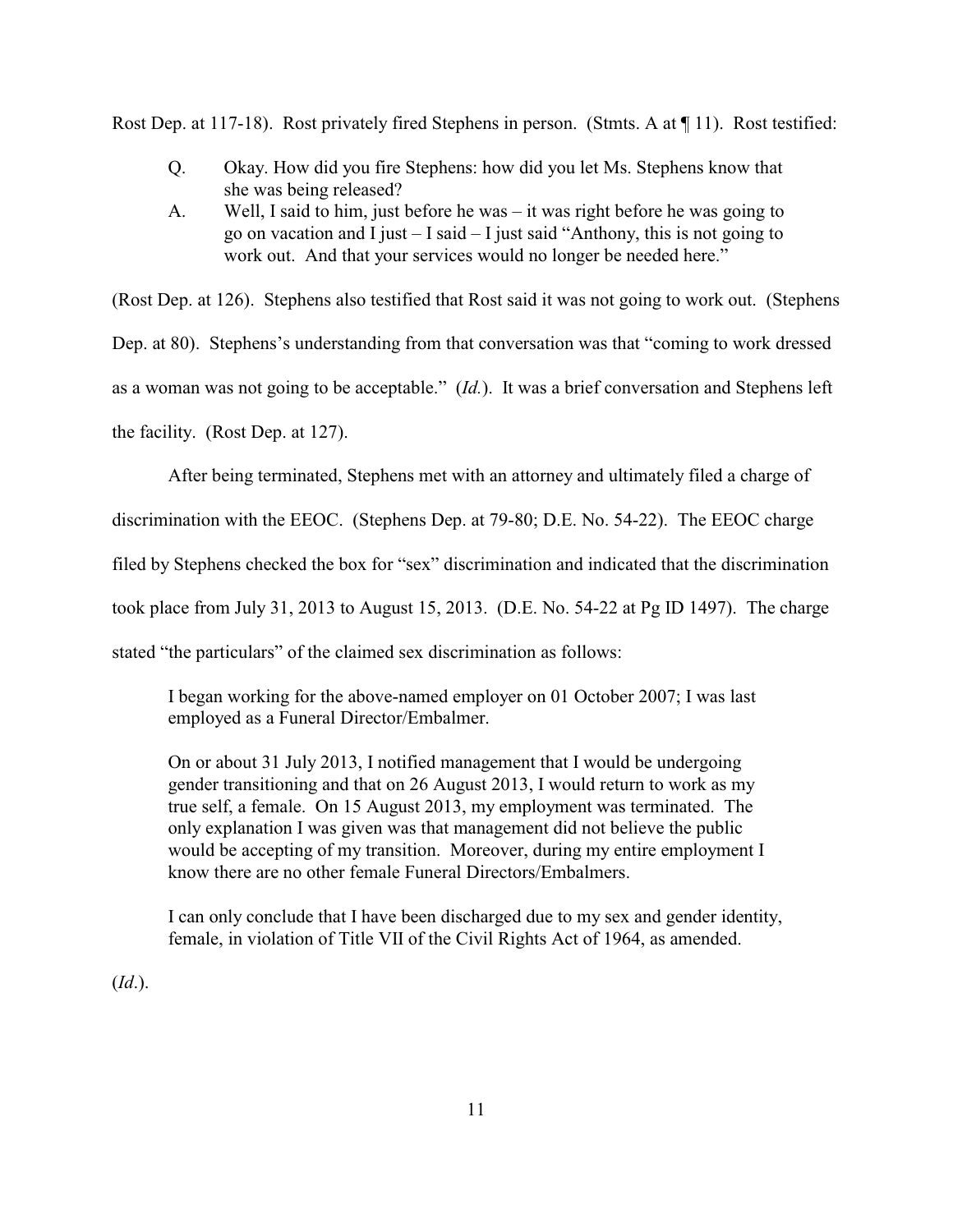#### **Administrative EEOC Proceedings**

During the EEOC administrative proceedings, the Funeral Home filed a response to the

Charge of Discrimination that stated, among other things, that it has a written dress code policy

and that Stephens was terminated because Stephens refused to comply with that dress code.

(D.E. No. 63-16).

During the administrative investigation, the EEOC discovered that male employees at the

Funeral Home were provided with work clothing and that female employees were not. (D.E. No.

63-3, March 2014 Onsite Memo).

On June 5, 2014, the EEOC issued its "Determination." (D.E. No. 63-4). It stated, in

pertinent part:

The Charging Party alleged that she was discharged due to her sex and gender identity, female, in violation of Title VII of the Civil Rights Act of 1964, as amended.

Evidence gathered during the course of the investigation reveals that there is reasonable cause to believe that the Charging Party's allegations are true.

Like and related and growing out of this investigation, the Commission found probable cause to believe that the Respondent discriminated against its female employees by providing male employees with a clothing benefit which was denied to females, in violation of Title VII of the Civil Rights Act of 1964, as amended.

(D.E. No. 63-4).

### **Complaint, Amended Complaint, and Affirmative Defenses**

The EEOC filed this civil action against the Funeral Home on September 25, 2014,

asserting its two claims.

As its first responsive pleading, the Funeral Home filed a Motion to Dismiss seeking

dismissal of the wrongful termination claim. This Court denied that motion, ruling that the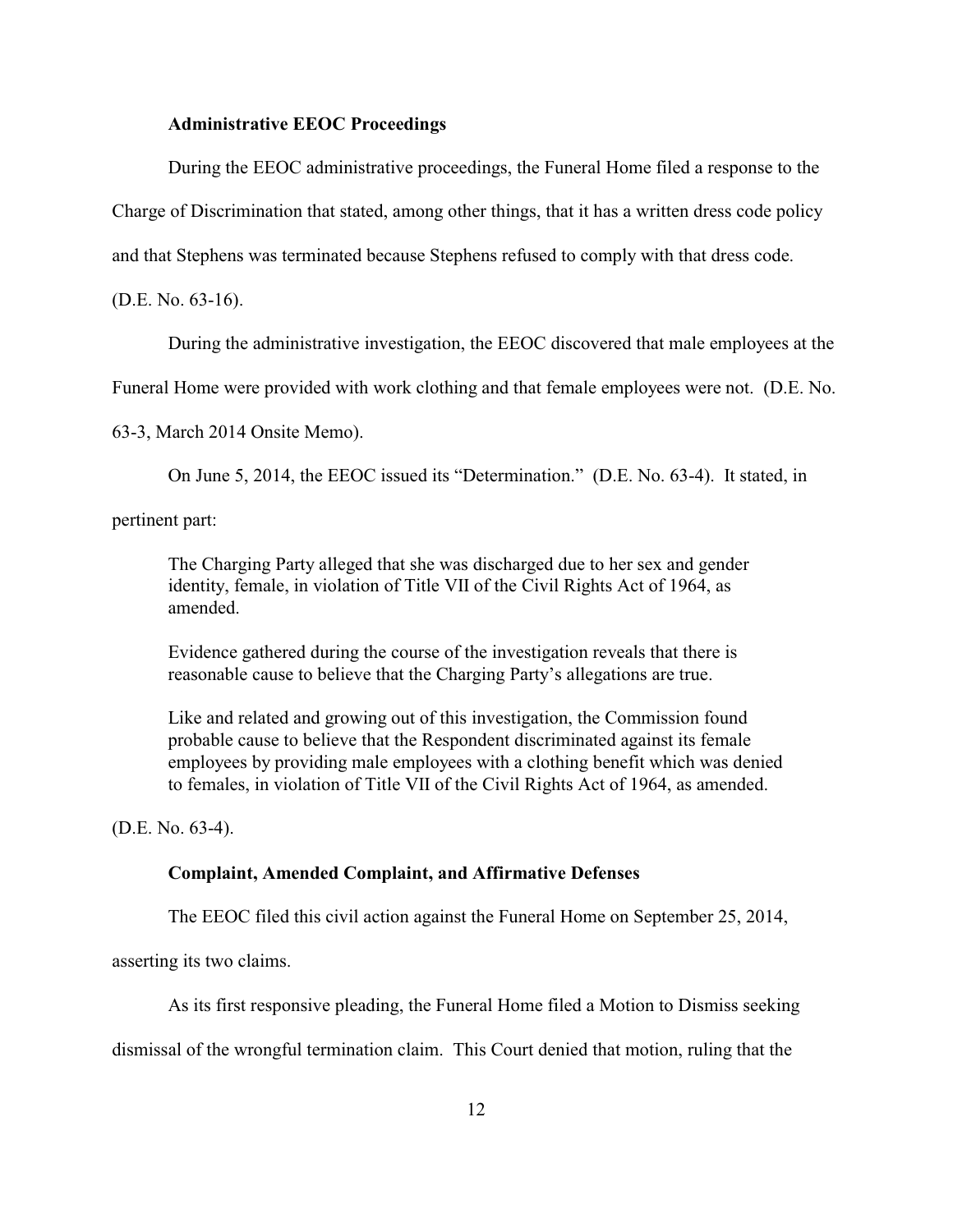EEOC's complaint stated a claim on behalf of Stephens for sex-stereotyping sex-discrimination under binding Sixth Circuit authority. (*See* 4/23/15 Opinion, D.E. No. 13). This Court rejected, however, the EEOC's position that its complaint stated a Title VII claim on behalf of Stephens by virtue of alleging that the Funeral Home fired Stephens because of transgender status or gender identity. (*See* D.E. No. 13 at Pg ID 188) (noting that "like sexual orientation, transgender or transsexual status is currently not a protected class under Title VII.").

On April 29, 2015, the Funeral Home filed its Answer and Affirmative Defenses. (D.E. No. 14).

On May 15, 2015, the EEOC sought to file a First Amended Complaint, in order to correct the spelling of Stephens's first name. That First Amended Complaint, that contains the same two claims, was filed on June 1, 2015. (D.E. No. 21).<sup>3</sup>

On June 4, 2015, the Funeral Home filed its Answer and Affirmative Defenses to the EEOC's First Amended Complaint, (D.E. No. 22). In it, the Funeral Home included additional affirmative defenses, including: 1) "The EEOC's claims violate the Funeral Home's right to free exercise of religion under the First Amendment to the United States Constitution;" and 2) "The EEOC's claims violate the Funeral Home's rights under the federal Religious Freedom Restoration Act (RFRA)." (*Id*. at Pg ID 254).

<sup>&</sup>lt;sup>3</sup>Although this Court rejected the EEOC's position that it could pursue a Title VII claim based on transgender status or gender identity, the EEOC kept those allegations in the First Amended Complaint because it wished to preserve its right to appeal this Court's ruling. (*See* D.E. No. 37 at Pg ID 462-63).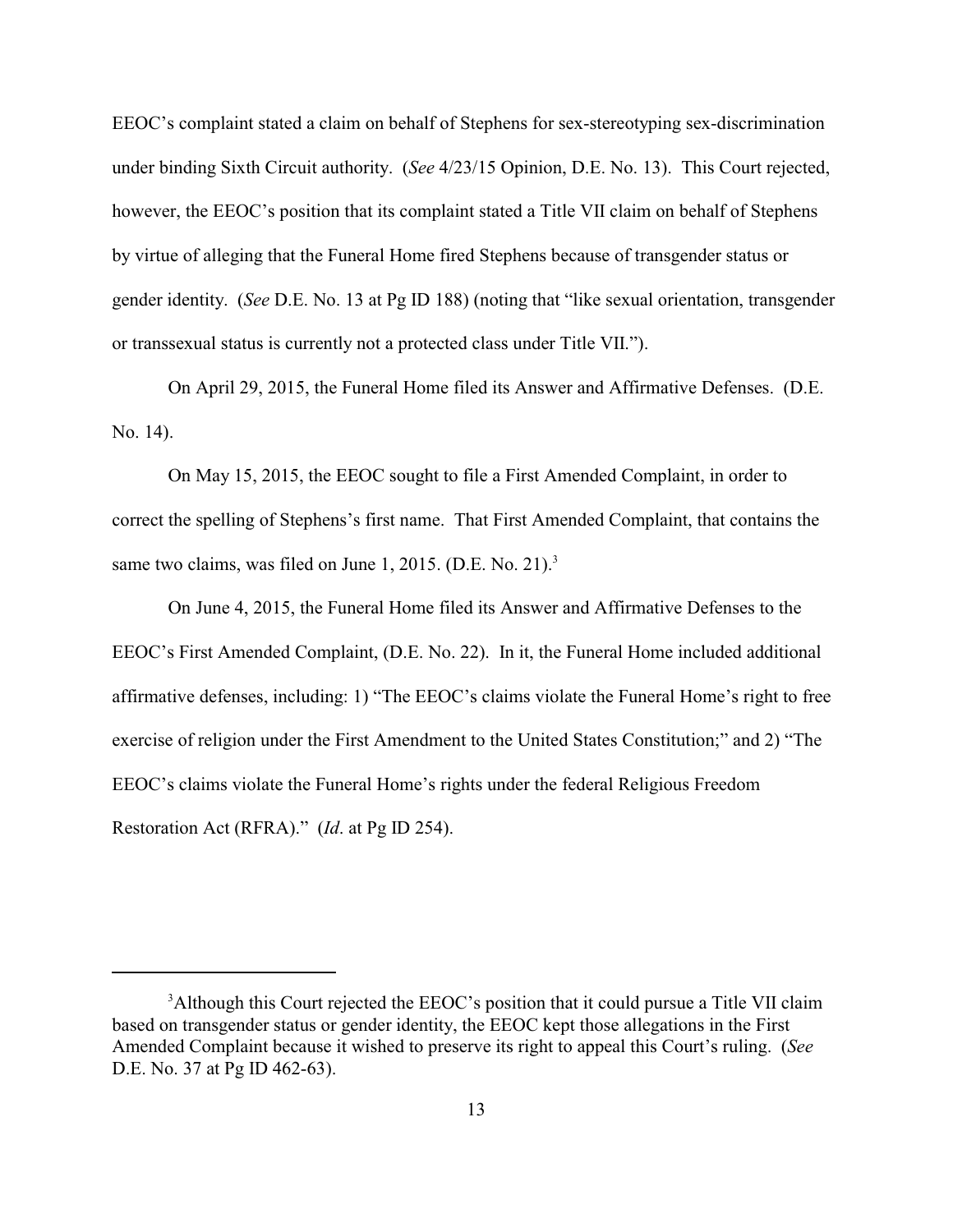# **Relevant Discovery In This Action**

### **a. Termination Decision**

Again, Rost made the decision to terminate Stephens. (Stmts. A at ¶¶ 12-13). It is

undisputed that job performance did not motivate Rost's decision to terminate Stephens. (Stmts.

A at ¶ 16). During his deposition in this action, Rost testified:

- Q. Okay. Why did you *what was the specific reason that you terminated Stephens?*
- A. *Well, because he he was no longer going to represent himself as a man. He wanted to dress as a woman.*
- Q. Okay. So he presented you this letter . . .
- A. Number 7, yes.
- Q. Yeah, Exhibit 7. So just for a little background and pursuant to the question of Mr. Price, you were presented that letter from Stephens?
- A. Correct.
- Q. Okay. And did anywhere in that letter indicate that Stephens would continue to dress under your dress code as a man in the workplace?
- A. No.
- Q. Did he ever tell you during your meeting when he handed you that letter that he would continue to dress as a man?
- A. No.
- Q. *Did he indicate that he would dress as a woman?*
- A. *Yes. Yes.*
- Q. Okay. *Is it the reason you fired him*, was it because he claimed that he was really a woman; is that why you fired him or was it because he claimed – or that he would no longer dress as a man?
- A. *That he would no longer dress as a man.*
- Q. And why was that a problem?
- A. Well, because we *we have a dress code that is very specific that men will dress as men*; *in appropriate manner, in a suit and tie* that we provide and that women will conform to their dress code that we specify.
- Q. So hypothetically speaking, if Stephens had told you that he believed that he was a woman, but would only present as a woman outside of work, would you have terminated him?
- A. No.

(Rost Dep. at 135-37) (emphasis added).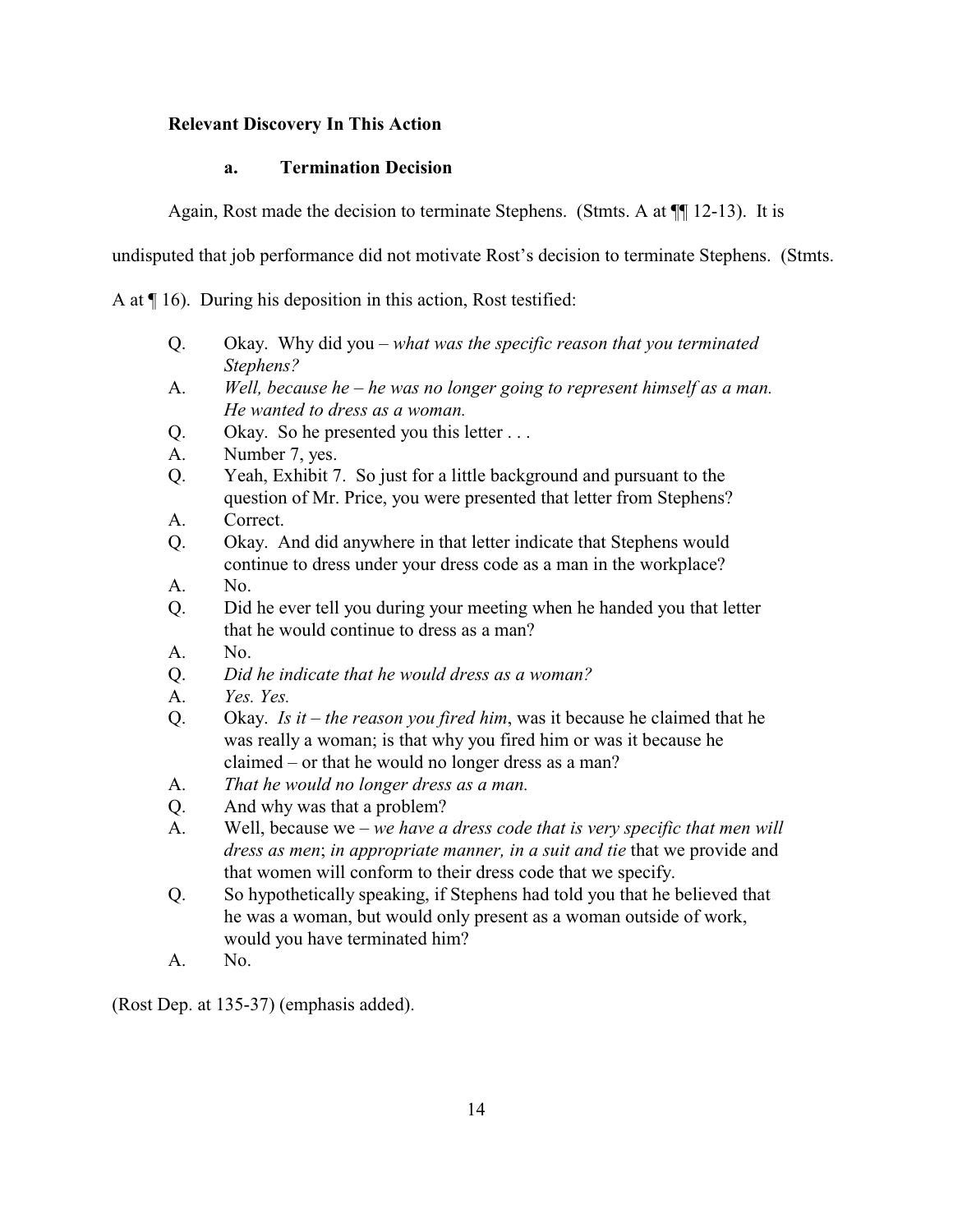#### **b. Rost's Religious Beliefs**

Rost also testified that the Funeral Home's dress code comports with his religious views. (Stmts. A at  $\P$  18).

Rost has been a Christian for over sixty-five years. (Stmts. B at  $\P$  17). He attends both Highland Park Baptist Church and Oak Pointe Church. For a time, Rost was on the deacon board of Highland Park Baptist Church. Rost is on the board of the Detroit Salvation Army, a Christian nonprofit ministry, and has been for 15 years; he was the former Chair of the advisory board. (Smts. B at ¶¶ 18-19).

The Funeral Home's mission statement is published on its website, which reads "R.G. & G.R. Harris Funeral Homes recognize that its highest priority is to honor God in all that we do as a company and as individuals. With respect, dignity, and personal attention, our team of caring professionals strive to exceed expectations, offering options and assistance designed to facilitate healing and wholeness in serving the personal needs of family and friends as they experience a loss of life." (Smts. B at ¶ 21). The website also contains a Scripture verse at the bottom of the mission statement page:

"But seek first his kingdom and righteousness, and all these things shall be yours as well."

### Matthew 5:33

(Stmts. B at ¶ 22 ; D.E. No. 54-16).

In operating the business, Rost places, throughout the funeral homes, Christian devotional booklets called "Our Daily Bread" and small cards with Bible verses on them called "Jesus Cards." (Stmts. B at  $\P$  23).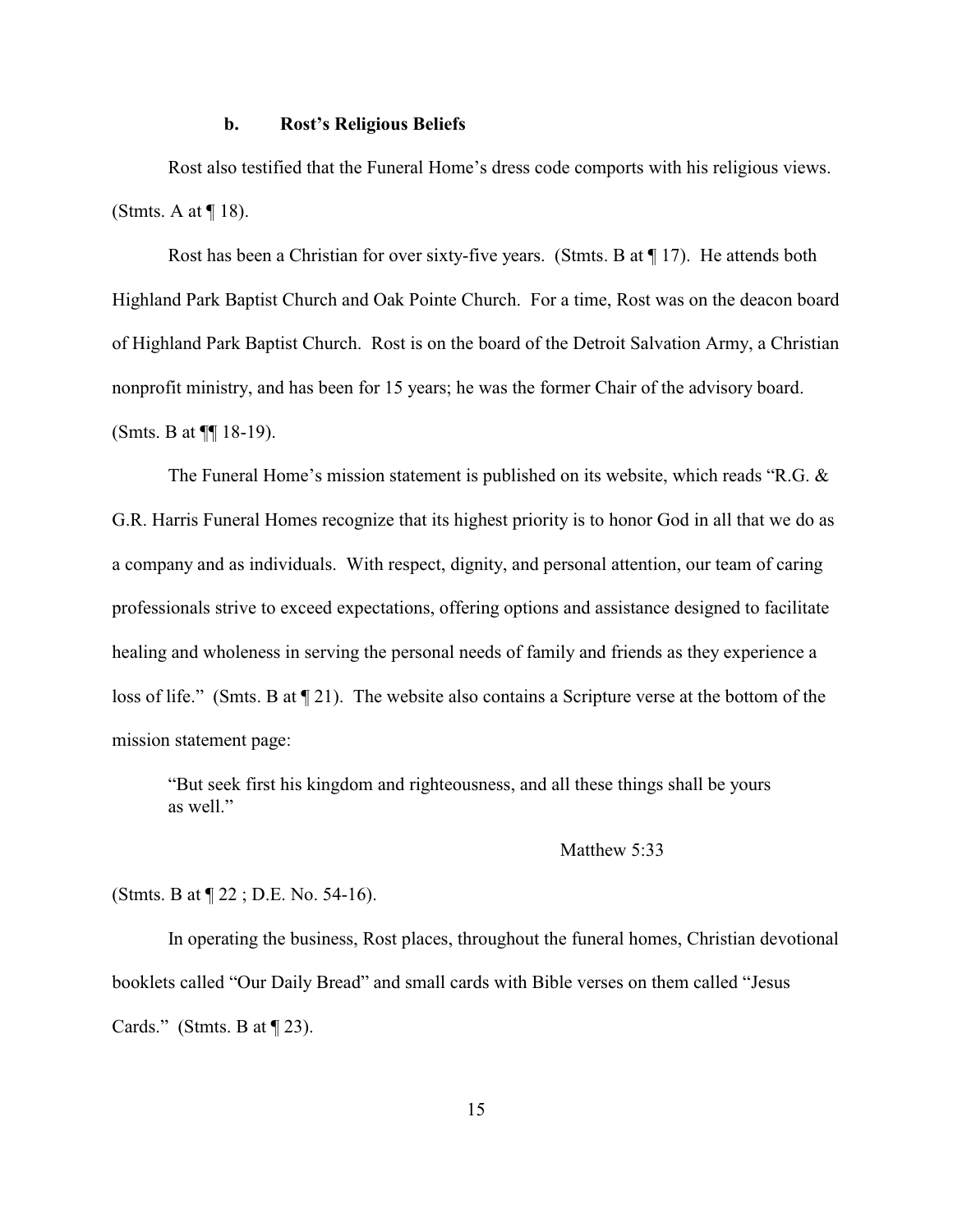Rost sincerely believes that God has called him to serve grieving people. He sincerely believes that his "purpose in life is to minister to the grieving, and his religious faith compels him to do that important work." (Stmts. B. at [1] 31). It is also undisputed that Rost sincerely believes that the "Bible teaches that a person's sex (whether male or female) is an immutable God-given gift and that it is wrong for a person to deny his or her God-given sex." (Stmt. B at  $\P$ 28).

In support of the Funeral Home's motion, Rost submitted an affidavit. (D.E. No. 54-2). Rost operates the Funeral Home "as a ministry to serve grieving families while they endure some of the most difficult and trying times in their lives." (*Id*. at ¶ 7).

At the Funeral Home, the funeral directors are the most "prominent public representatives" of the business and are "the face that [the Funeral Home] presents to the world." (*Id*. at ¶ 32). The Funeral Home "administers its dress code based on our employees' biological sex, not based on their subjective gender identity." (*Id*. at ¶ 35).

Rost believes "that the Bible teaches that God creates people male or female." (*Id*. at ¶ 41). He believes that "the Bible teaches that a person's sex is an immutable God-given gift and that people should not deny or attempt to change their sex." (*Id*. at ¶ 42). Rost believes that he "would be violating God's commands if [he] were to permit one of the [Funeral Home's] funeral directors to deny their sex while acting as a representative of [the Funeral Home]. This would violate God's commands because, among other reasons, [he] would be directly involved in supporting the idea that sex is a changeable social construct rather than an immutable God-given gift." (*Id*. at ¶ 43). Rost believes that "the Bible teaches that it is wrong for a biological male to deny his sex by dressing as a woman." (*Id*. at ¶ 44). Rost believes that he "would be violating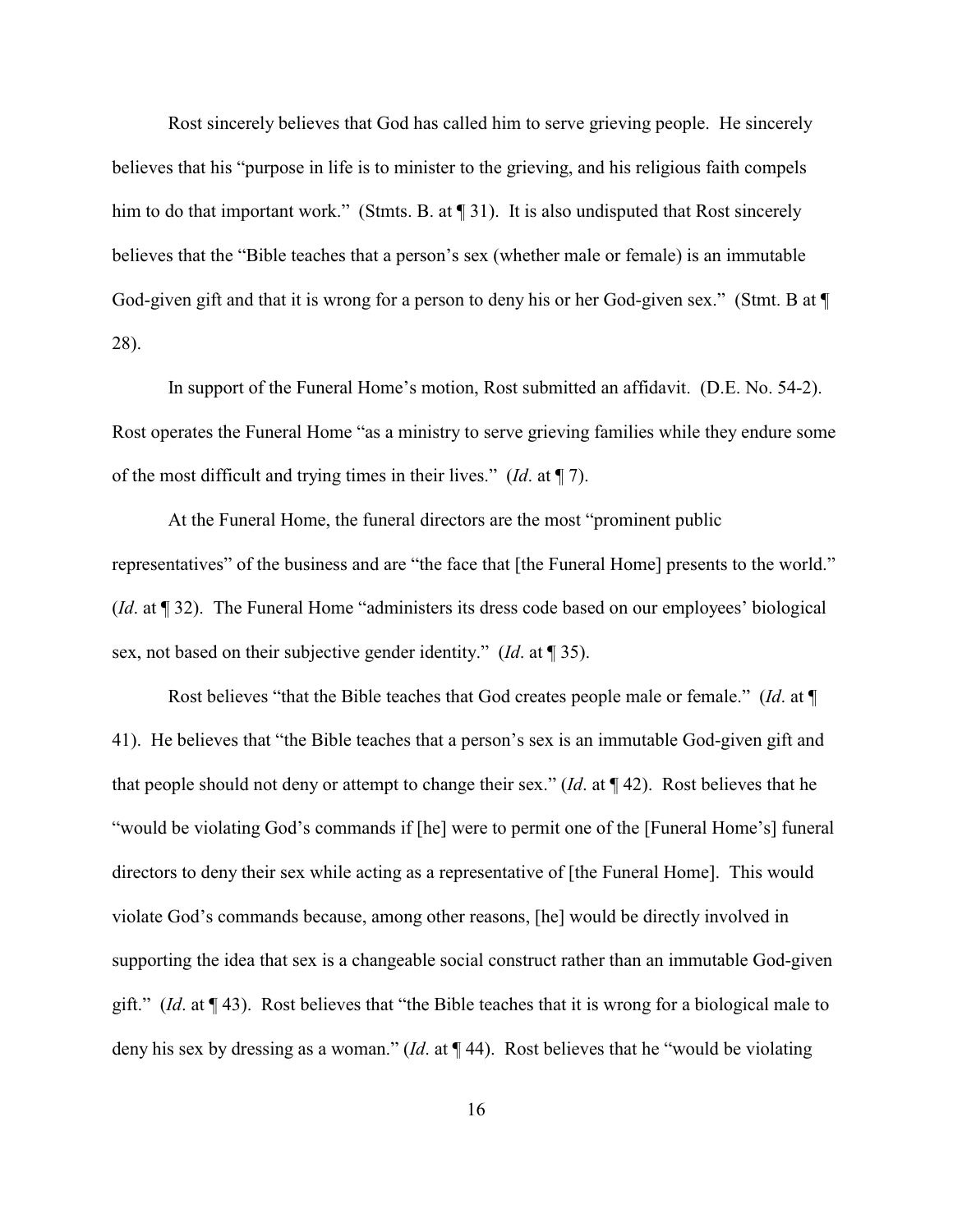God's commands" if he were to permit one of the Funeral Home's male funeral directors to wear the skirt-suit uniform for female directors while at work because Rost "would be directly involved in supporting the idea that sex is a changeable social construct rather than an immutable God-given gift." (*Id.* at ¶ 45). If Rost "were forced as the owner of [the Funeral Home] to violate [his] sincerely held religious beliefs by paying for or otherwise permitting one of [his] employees to dress inconsistent with his or her biological sex, [Rost] would feel significant pressure to sell [the] business and give up [his] life's calling of ministering to grieving people as a funeral home director and owner." (*Id*. at ¶ 48).

Rost's Affidavit also states that he "would not have dismissed Stephens if Stephens had expressed [to Rost] a belief that he is a woman and an intent to dress or otherwise present as a woman outside of work, so long as he would have continued to conform to the dress code for male funeral directors while at work. It was Stephens's refusal to wear the prescribed uniform and intent to violate the dress code while at work that was the decisive consideration in [his] employment decision." (*Id.* at  $\P$  50). Rost "would not discharge or otherwise discipline employees who dress as members of the opposite sex on their own time but comply with the dress code while on the job." (*Id*. at ¶ 51).

#### **c. Clothing Benefits**

The Funeral Home provides its male employees who interact with clients, including funeral directors, with suits and ties free of charge. (Stmts. A at ¶ 42). Upon hire, full-time male employees who interact with the public are provided two suits and two ties, while part-time male employees who interact with the public are provided one suit and tie. (Stmts. A at  $\P$  47). After those initial suits are provided, the Funeral Home replaces them as needed. (*Id*. at ¶ 48). The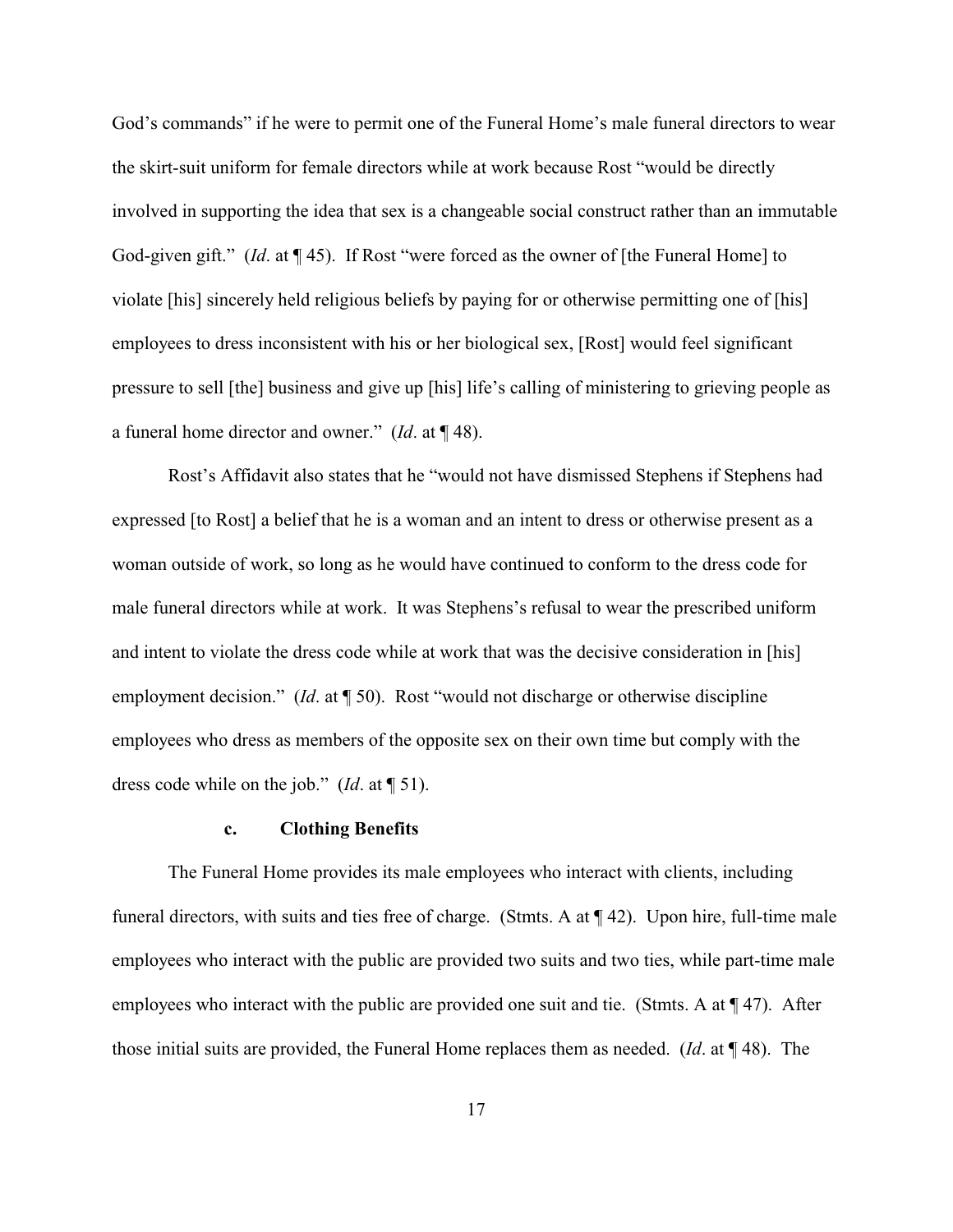Funeral Home spends about \$225 per suit and \$10 per tie. (*Id*. at ¶ 52).

It is undisputed that benefits were not always provided to female employees. Starting in October of 2014, however, the Funeral Home began providing female employees who interact with the public with an annual clothing stipend that ranged from \$75.00 for part-time employees to \$150.00 for full-time employees. (*See* Stmts. A at ¶ 54; Rost Dep. at 15-16).

In addition, the Funeral Home affirmatively states that it will offer the same type of clothing allowance that it provides to male funeral directors to any female funeral directors in the future: the Funeral Home "will provide female funeral directors with skirt suits in the same manner that it provides pant suits to male funeral directors." (Rost Aff. at  $\P$  54).

### **STANDARD OF DECISION**

Summary judgment will be granted where there exists no genuine issue of material fact. *Anderson v. Liberty Lobby, Inc.*, 477 U.S. 242, 248 (1986). No genuine issue of material fact exists where "the record taken as a whole could not lead a rational trier of fact to find for the non-moving party." *Matsushita Elect. Indus. Co., Ltd. v. Zenith Radio Corp*., 475 U.S. 574, 587 (1986).

#### **ANALYSIS**

Under Title VII, it is an "unlawful employment practice" for an employer to "discharge any individual, or otherwise to discriminate against any individual with respect to his compensation, terms, conditions, or privileges of employment" because of such individual's sex. 42 U.S.C. § 2000e-2(a). "We take these words to mean that *gender must be irrelevant* to employment decisions." *Price Waterhouse v. Hopkins*, 490 U.S. 228, 240 (1989) (emphasis added).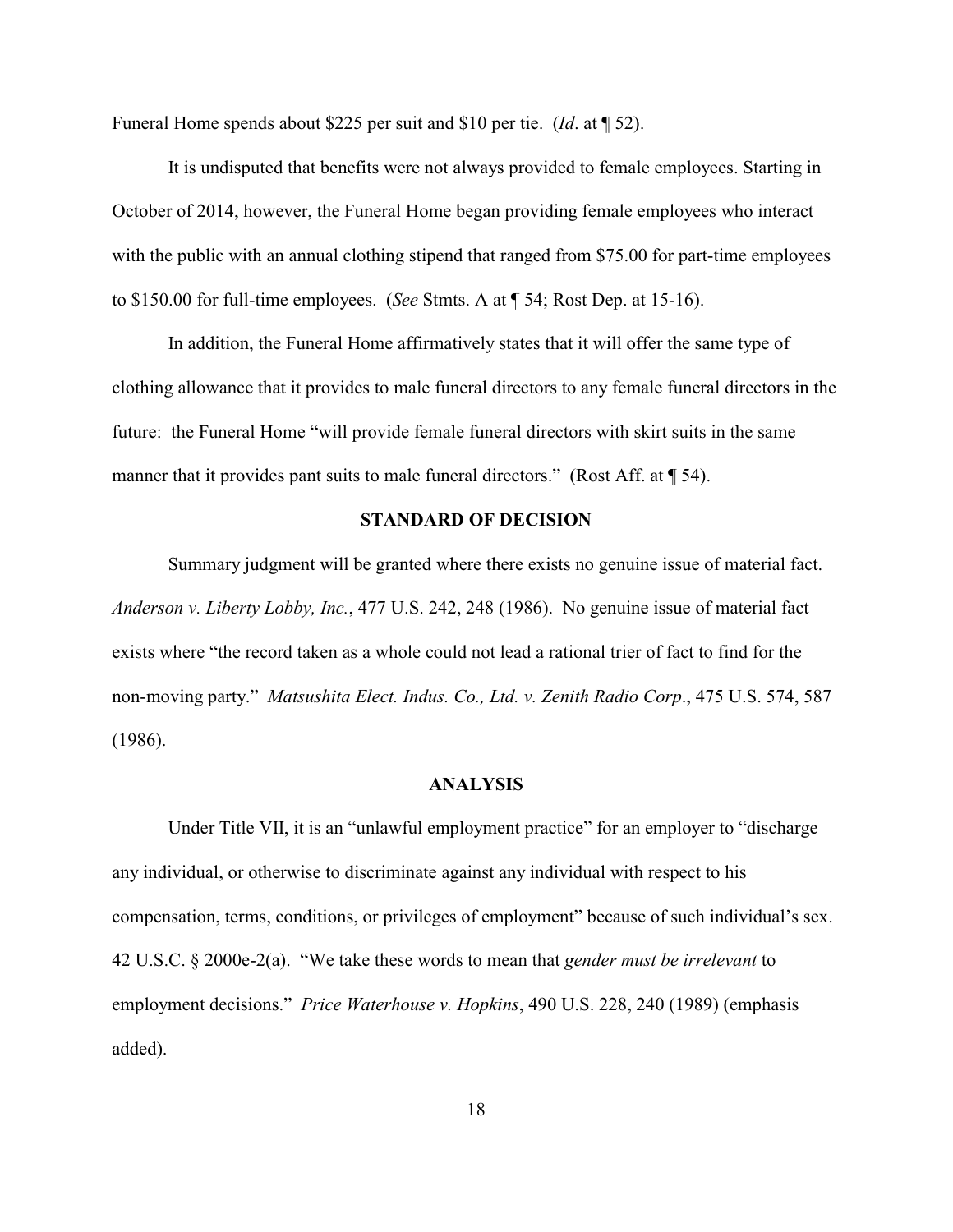Here, the EEOC asserts that the Funeral Home violated Title VII in two ways.

#### **I. Title VII Wrongful Termination Claim On Behalf Of Stephens**

The EEOC alleges that Stephens was terminated in violation of Title VII under a *Price Waterhouse* sex-stereotyping theory of sex discrimination. That is, the EEOC alleges that the Funeral Home violated Title VII by firing Stephens because Stephens did not conform to the Funeral Home's sex/gender based stereotypes as to work clothing.<sup>4</sup>

This Court previously denied a Motion to Dismiss filed by the Funeral Home and ruled that the EEOC's complaint stated a *Price Waterhouse* sex/gender-stereotyping claim under Title VII. (*See* D.E. No. 13). That ruling was based on several Sixth Circuit cases that establish that a transgender person – just like anyone else – can bring such a claim under Title VII. *See Smith v. City of Salem, Ohio*, 378 F.3d 566 (6th Cir. 2004) ("Sex stereotyping based on a person's gender non-conforming behavior is impermissible discrimination, irrespective of the cause of that behavior; a label, such as 'transsexual,' is not fatal to a sex discrimination claim where the victim has suffered discrimination because of his or her gender non-conformity.")*; Barnes v. City of Cincinnati*, 401 F.3d 729 (6th Cir. 2005); *Myers v. Cuyahoga County, Ohio*, 182 F. App'x 510, 2006 WL 1479081 (6th Cir. 2006).

The Court includes here some aspects of those decisions that bear on the positions advanced by the parties in the pending motions. First, the Sixth Circuit has gone a bit further than other courts in terms of the reach of a sex-stereotyping claim after *Price Waterhouse* and

Notably, the parties have confined their claims, defenses, and analysis to *clothing alone*. 4 In addition, unlike many sex-stereotyping cases, this case does not involve any allegations that the Funeral Home discriminated against Stephens based upon any gender-nonconforming *behaviors*.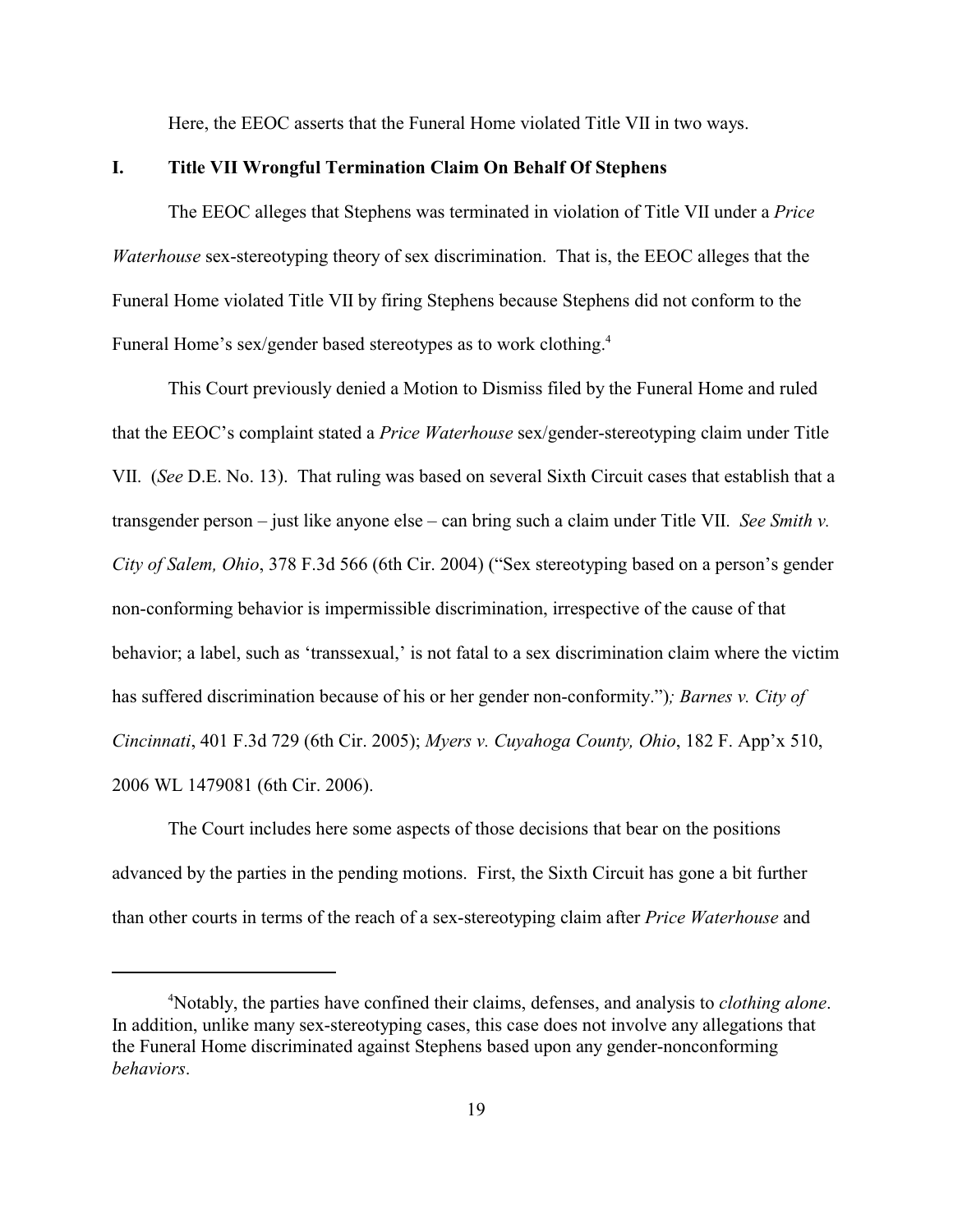spoke of discrimination against men who wear dresses:

After *Price Waterhouse*, an employer who discriminates against women because, for instance, they do not wear dresses or makeup, is engaging in sex discrimination because the discrimination would not occur but for the victim's sex. It follows that employers who discriminate against men because they *do* wear dresses<sup>5</sup> and makeup, or otherwise act femininely, are also engaging in sex discrimination, because the discrimination would not occur but for the victim's sex.

*Smith*, 378 F.3d at 574 (emphasis in original). Second, the cases indicate that Title VII sexstereotyping claims follow the same analytical framework followed in other Title VII cases, including the *McDonnell Douglas* burden-shifting paradigm. *See e.g., Myers*, 182 F. App'x at 519.

It is well-established that, at the summary judgment stage, a plaintiff must adduce either direct or circumstantial evidence to proceed with a Title VII claim. *Upshaw v. Ford Motor Co.*, 576 F.3d 576, 584 (6th Cir. 2009); *DiCarlo v. Potter*, 358 F.3d 408, 414 (6th Cir. 2004).

The EEOC's Motion for Summary Judgment asserts that, based on Rost's testimony, it has direct evidence that the Funeral Home fired Stephens based on sex stereotypes and it is therefore entitled to summary judgment. That appears to be a solid argument, as the "ultimate question" as to the Title VII sex-stereotyping claim is whether the Funeral Home fired Stephens "because of [Stephens's] failure to conform to sex stereotypes," *Barnes*, 401 F.3d at 738, and Rost testified:

- Q. Okay. Why did you *what was the specific reason that you terminated Stephens?*
- A. *Well, because he he was no longer going to represent himself as a man.*

<sup>&</sup>lt;sup>5</sup>Neither *Smith* nor *Barnes* appeared to involve a person who was born male wearing a dress in the workplace. *See, e.g., Barnes*, 401 F.3d at 738 (noting the plaintiff had a "practice of dressing as a woman outside of work.").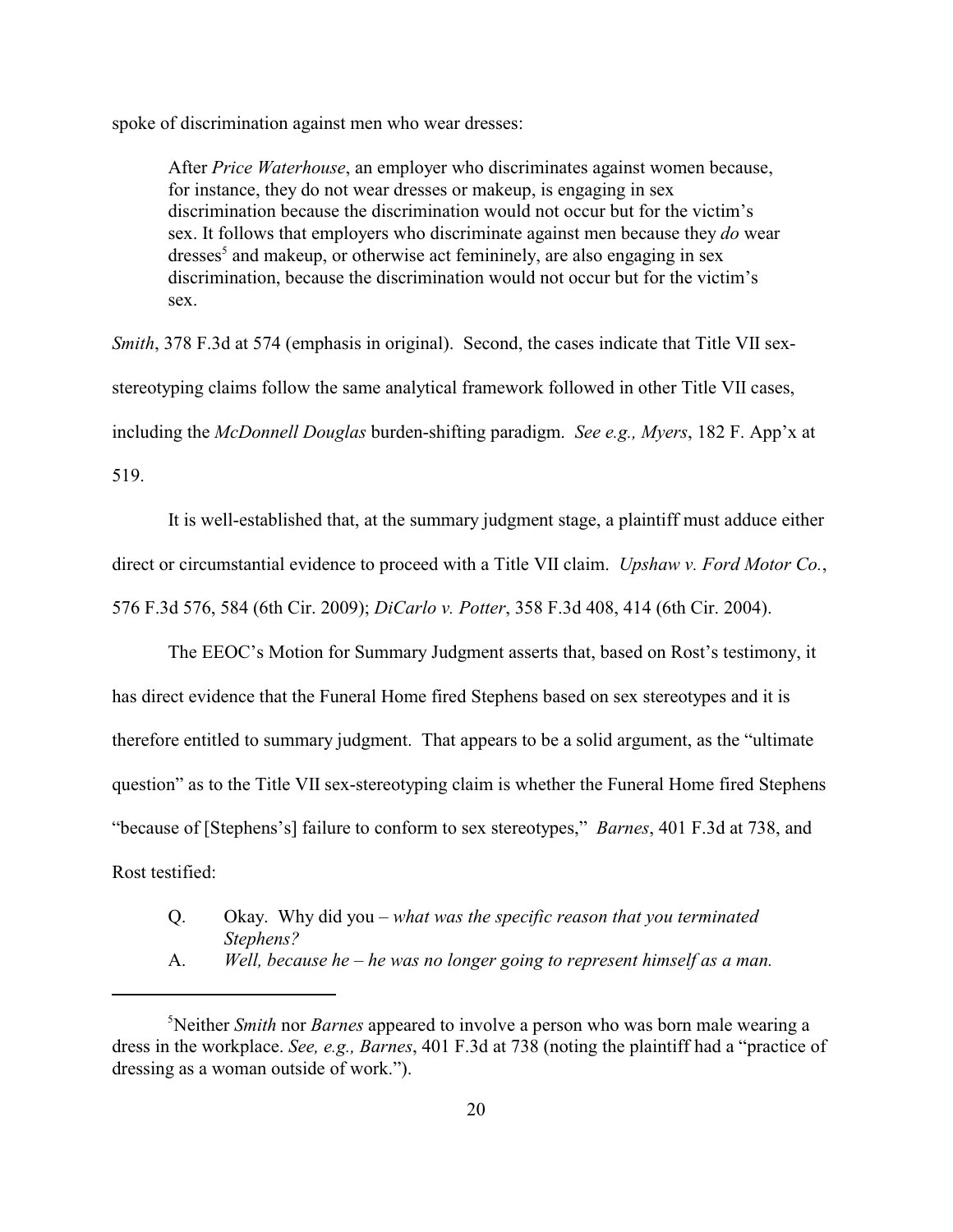*He wanted to dress as a woman.*

*. . . .*

- Q. *Did he indicate that he would dress as a woman?*
- A. *Yes. Yes.*
- Q. Okay. *Is it the reason you fired him*, was it because he claimed that he was really a woman; is that why you fired him or was it because he claimed – or that he would no longer dress as a man?
- A. *That he would no longer dress as a man.*
- Q. And why was that a problem?
- A. Well, because we *we have a dress code that is very specific that men will dress as men*; *in appropriate manner*, in a suit and tie that we provide and that women will conform to their dress code that we specify.
- Q. So hypothetically speaking, if Stephens had told you that he believed that he was a woman, but would only present as a woman outside of work, would you have terminated him?
- A. No.

(Rost Dep. at 135-37) (emphasis added). Thus, while this Court does not often see cases where there is direct evidence to support a claim of employment discrimination, it appears to exist here.

The Funeral Home asserts that the EEOC's motion should be denied, and that summary

judgment should be entered in its favor, based upon two defenses. First, it asserts that its

enforcement of its sex-specific dress code does not constitute impermissible sex stereotyping

under Title VII. Second, the Funeral Home asserts that RFRA prohibits the EEOC from applying

Title VII to force the Funeral Home to violate its sincerely held religious beliefs.<sup>6</sup>

### **A. The Court Rejects The Funeral Home's Sex-Specific Dress-Code Defense.**

The Funeral Home argues that its enforcement of its sex-specific dress code cannot

constitute impermissible sex stereotyping under Title VII. It asserts that several courts have

 ${}^6$ The EEOC's Motion, and the ACLU's brief, both address a First Amendment Free Exercise defense by the Funeral Home. (*See, e.g.*, EEOC's motion at 13). The Funeral Home, however, did not respond to the arguments concerning that defense because it believes that RFRA provides it more expansive protection. (*See* D.E. No. 60 at Pg ID 1797, n.4).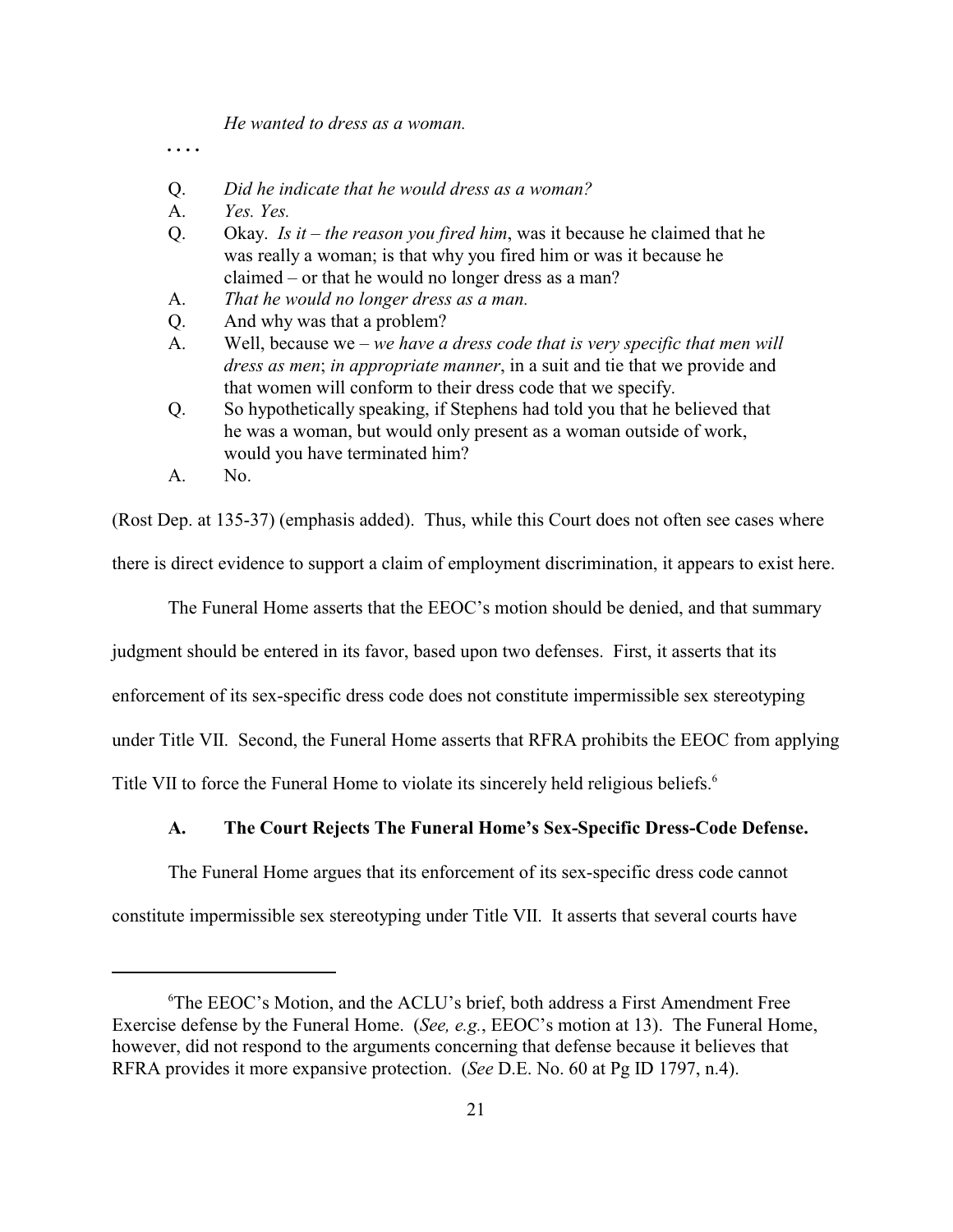concluded that sex-specific dress codes and grooming policies that impose equal burdens on men and women do not violate Title VII. The Funeral Home essentially asks the Court to rule that its sex-specific dress code operates as a defense to the wrongful termination claim because the Funeral Home's dress code does not impose an unequal burden on male and female employees. The Funeral Home relies primarily on two cases to support its position: 1) *Jespersen v. Harrah's Operating Co.*, 444 F.3d 1104 (9th Cir. 2006) (*en banc*); and 2) *Barker v. Taft Broadcasting Co.*, 549 F.2d 400 (6th Cir. 1977).

As explained below, the Court concludes that this defense must be rejected because: 1) the sex-specific dress code cases that the Funeral Home relies on involved claims that challenged an employer's dress code as violative of Title VII, and this case involves no such claim; 2) the Funeral Home's argument is based upon a non-binding decision of the Ninth Circuit; 3) the Ninth Circuit decision is divided and the dissent is more in line with the views expressed by the Sixth Circuit as to *post-Price Waterhouse* sex-stereotyping claims; and 4) the only Sixth Circuit case on dress codes cited by the Funeral Home is from 1977 – a decade before *Price Waterhouse* was decided.

Unlike the cases that the Funeral Home relies on, as the EEOC and ACLU both note, the EEOC has not asserted any claims in this action based upon the Funeral Home's dress code policy. That is, the Funeral Home's sex-specific dress code policy *has not* been challenged by the EEOC in this action. Rather, the dress code is only being injected because the Funeral Home is using its dress code as a *defense* to the Title VII sex-stereotyping claim asserted on behalf of Stephens. Indeed, the Funeral Home listed this as an affirmative defense:

The EEOC's claims are barred by virtue of the fact that the Funeral Home was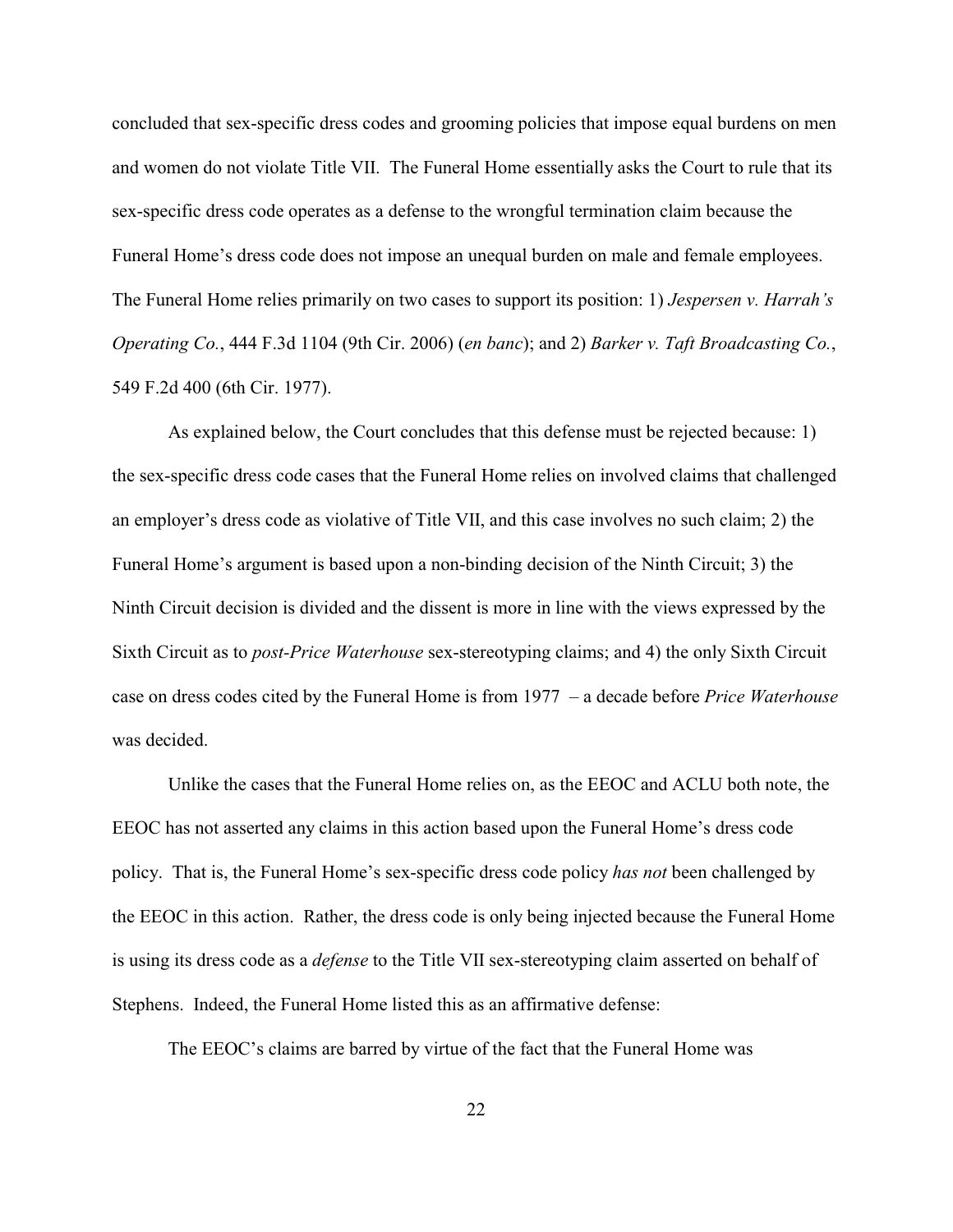legally justified in any and all acts of which the EEOC complains, including but not limited to the Funeral Home's right to impose sex-specific dress codes on its employees.

### (D.E. No. 14 at Pg ID 202).

The primary case the Funeral Home relies on is *Jespersen.* In that case, the Ninth Circuit issued an *en banc* decision in order to clarify its "circuit law concerning appearance and grooming standards, and to clarify [its] evolving law of sex stereotyping claims." *Jespersen*, 444 F.3d at 1105. In that case, the plaintiff was a female bartender who was terminated from her position after she refused to follow the company's "Personal Best" policy, which required female employees to wear specified make-up<sup>7</sup> and prohibited male employees from wearing any makeup. The plaintiff alleged that the policy discriminated against women by: 1) subjecting them to terms and conditions of employment to which men are not similarly subjected; and 2) requiring that women conform to sex-based stereotypes as a term and condition of employment.

The majority affirmed the district court's dismissal of the plaintiff's claims. In doing so, the majority stated:

We agree with the district court and the panel majority that on this record, Jespersen has failed to present evidence sufficient to survive summary judgment on her claim that the policy imposes an unequal burden on women. With respect to sex stereotyping, *we hold that appearance standards,* including makeup requirements*, may well be the subject of a Title VII claim for sexual stereotyping*, but that on this record Jespersen has failed to create any triable issue of fact that the challenged policy was part of a policy motivated by sex stereotyping. We therefore affirm.

*Id.* at 1106 (emphasis added). Even though the majority affirmed the district court, it emphasized that it was "not preclud[ing], as a matter of law, a claim of sex-stereotyping on the basis of dress

<sup>&</sup>lt;sup>7</sup>Face powder, blush, mascara, and lip color.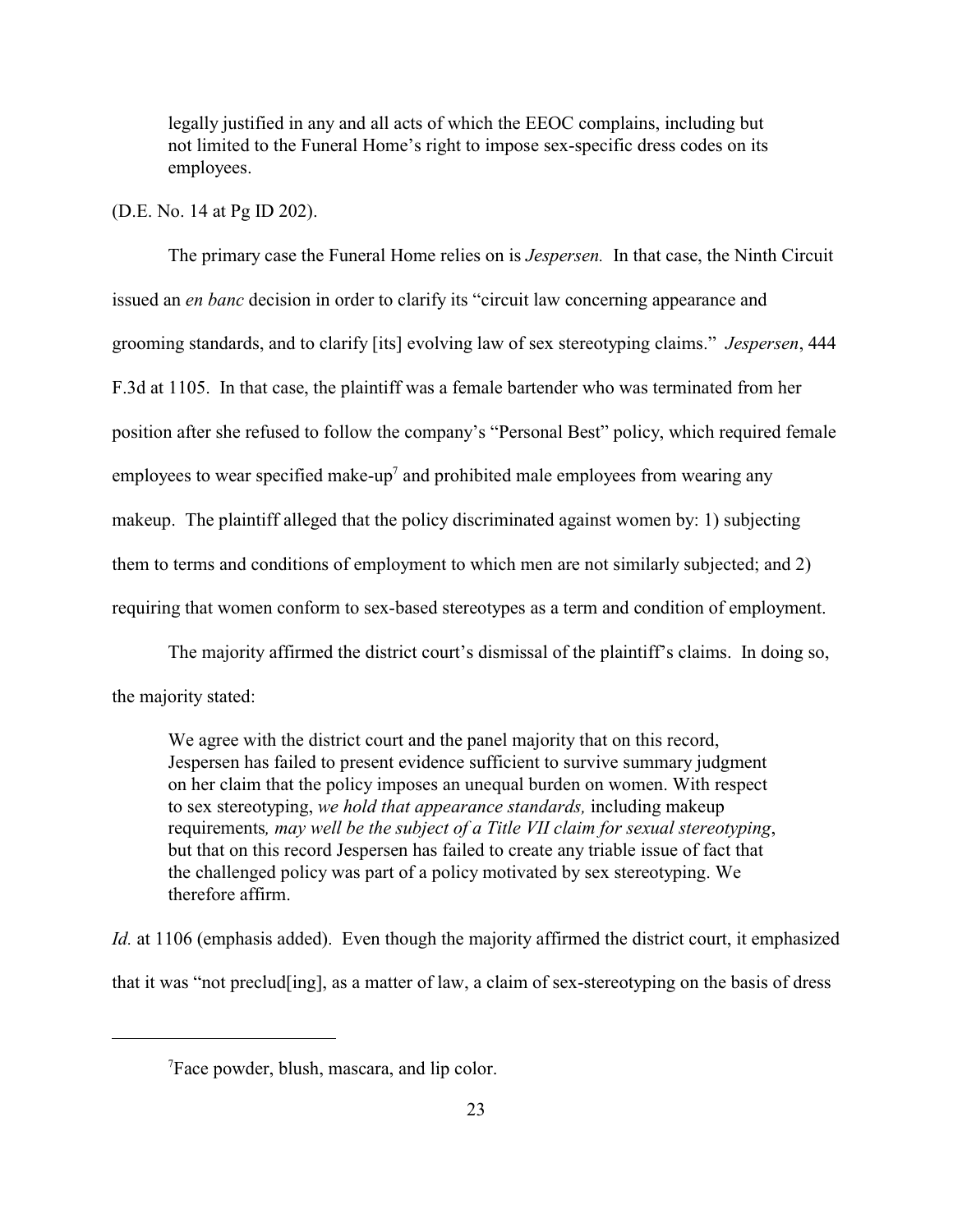or appearance codes. Others may well be filed, and any bases for such claims refined as law in

this area evolves." *Id*. at 1113.

Moreover, the dissent lays out a cogent explanation as to why the plaintiff in that case had

a sex-stereotyping claim under *Price Waterhouse*:

I agree with the majority that appearance standards and grooming policies may be subject to Title VII claims. . . I part ways with the majority, however, inasmuch as I believe that the "Personal Best" program was part of a policy motivated by sex stereotyping and that Jespersen's termination for failing to comply with the program's requirements was "because of" her sex. Accordingly, I dissent from Part III of the majority opinion and from the judgment of the court.

 Jespersen's evidence showed that Harrah's fired her because she did not comply with a grooming policy that imposed a facial uniform (full makeup) on only female bartenders. Harrah's stringent "Personal Best" policy required female beverage servers to wear foundation, blush, mascara, and lip color, and to ensure that lip color was on at all times. Jespersen and her female colleagues were required to meet with professional image consultants who in turn created a facial template for each woman. Jespersen was required not simply to wear makeup; in addition, the consultants dictated where and how the makeup had to be applied. Quite simply, her termination for failing to comply with a grooming policy that imposed a facial uniform on only female bartenders is discrimination "because of" sex. Such discrimination is clearly and unambiguously impermissible under Title VII, which requires that "gender must be irrelevant to employment decisions." *Price Waterhouse v. Hopkins*, 490 U.S. 228, 240, 109 S.Ct. 1775, 104 L.Ed.2d 268 (1989) (plurality opinion) (emphasis added).

*Jespersen*, 444 F.3d at 1113-14. The dissent noted that "*Price Waterhouse* recognizes that

gender discrimination may manifest itself in stereotypical notions as to how women should dress

and present themselves" and cited the Sixth Circuit's decision in *Smith*, wherein it had stated

"[a]fter *Price Waterhouse*, an employer who discriminates against women because, for instance,

they do not wear dresses or makeup, is engaging in sex discrimination because the discrimination

would not occur but for the victim's sex." *Jespersen,* 444 F.3d at 1115 (quoting *Smith, supra*).

The dissent further stated, "I believe that the fact that Harrah's designed and promoted a policy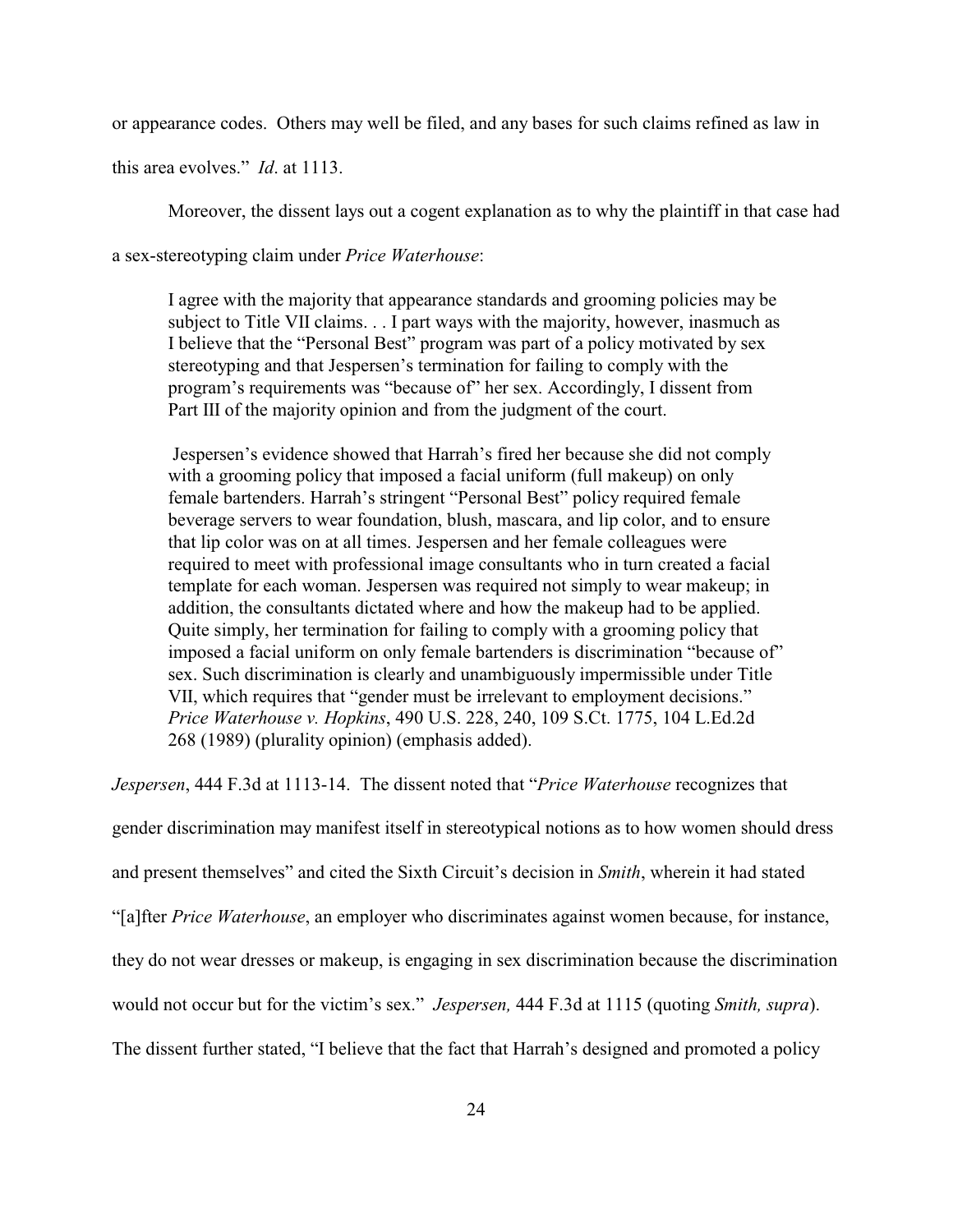that required women to conform to a sex stereotype by wearing full makeup is sufficient 'direct evidence' of discrimination." *Id*. The dissent concluded that the plaintiff presented a "classic case" of *Price Waterhouse* discrimination. *Id.* at 1116.

The Funeral Home has not directed the Court to any cases wherein the Sixth Circuit has endorsed the majority view in *Jespersen*. And the only Sixth Circuit dress-code case that it cites is from 1977 – a decade before *Price Waterhouse* was decided.

In pre-*Price Waterhouse* decisions, dating back to the 1970's, other circuits have held that employer personal appearance codes with differing requirements for men and women do not violate Title VII as long as there is "some justification in commonly accepted social norms and are reasonably related to the employer's business needs." *Carroll v. Talman Fed. Savings & Loan*, 604 F.2d 1028, 1032 (7th Cir. 1979); *see also Fountain v. Safeway Stores, Inc*., 555 F.2d 753, 755 (9th Cir. 1977) ("regulations promulgated by employers which require male employees to conform to different grooming and dress standards than female employees is not sex discrimination within the meaning of Title VII."). In *Barker v. Taft Broadcasting, Co.,* 549 F.2d 400 (6th Cir. 1977), a majority of a Sixth Circuit panel expressed a similar view, ruling that an employer's grooming code that required a shorter hair length for men than women did not violate Title VII, while the dissent concluded that a Title VII claim was stated.

But the Sixth Circuit has not provided any post-*Price Waterhouse* guidance as to whether sex-specific dress codes, that have slightly differing clothing requirements for men and women, either violate Title VII or provide a defense to a sex stereotyping claim. This evolving area of the law – how to reconcile this previous line of authority regarding sex-specific dress/grooming codes with the more recent sex/gender-stereotyping theory of sex discrimination under Title VII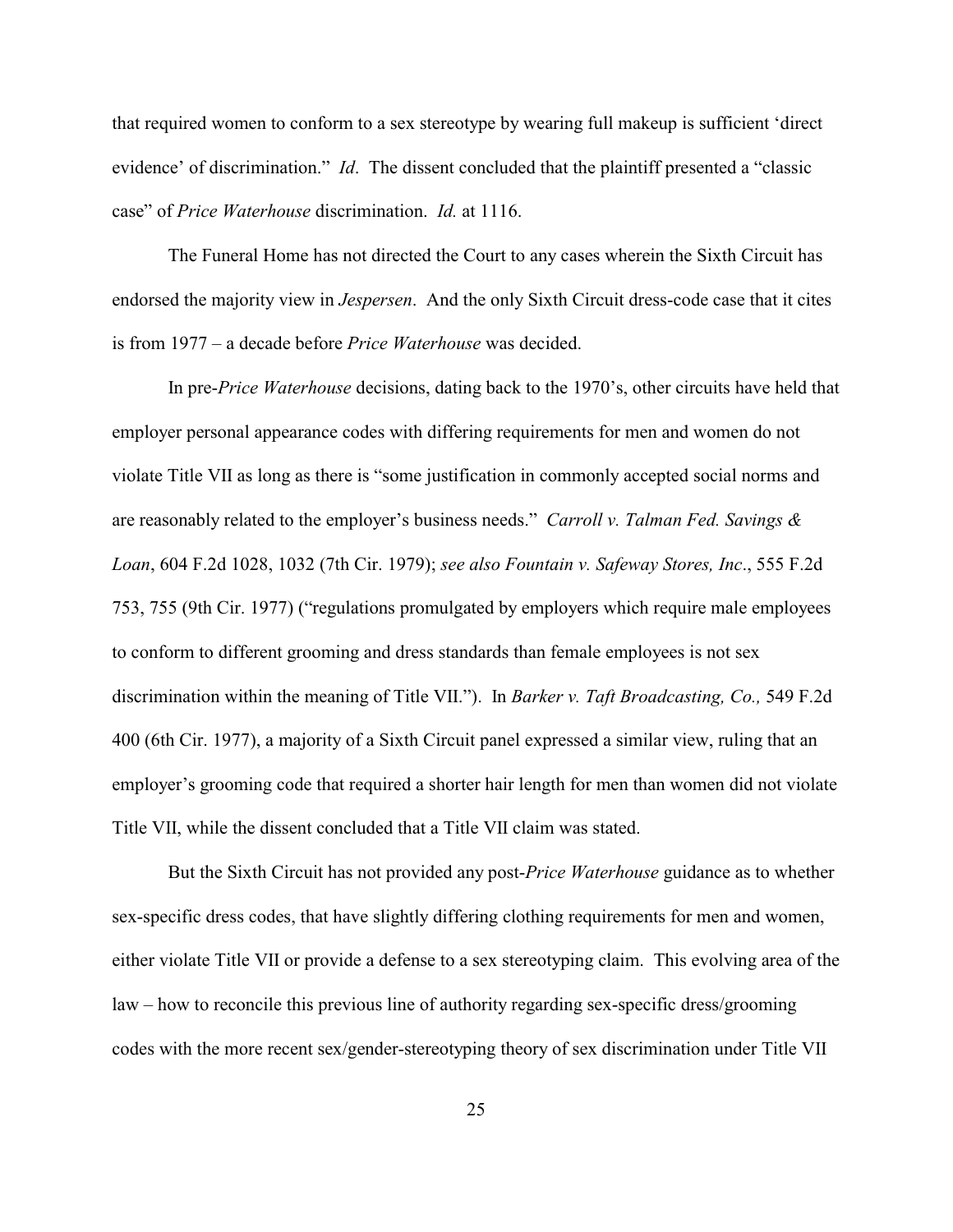– has not been addressed by the Sixth Circuit.

Lacking such guidance, this Court finds that the dissent in *Jespersen* appears more in line with the post-*Price Waterhouse* views that *have been* expressed by the Sixth Circuit. This is illustrated by a comparison of the majority's ruling in *Jespersen* to the portion of the Sixth Circuit's decision in *Smith* that was quoted by the dissent in *Jespersen:*

| The majority in <i>Jespersen</i> upheld the   | "After <i>Price Waterhouse</i> , an employer who |
|-----------------------------------------------|--------------------------------------------------|
| dismissal of a sex discrimination claim where | discriminates against women because, for         |
| the female plaintiff was terminated for not   | instance, they do not wear dresses or makeup,    |
| complying with a policy that required women   | is engaging in sex discrimination because the    |
| (but not men) to wear makeup.                 | discrimination would not occur but for the       |
|                                               | victim's sex." Smith, supra, at 1115.            |

It appears unlikely that the *Smith* court would allow an employer like the employer in *Jespersen* to avoid liability for a Title VII sex-stereotyping claim simply by virtue of having put its genderbased stereotypes into a formal policy.

Accordingly, for all of these reasons, the Court rejects the Funeral Home's sex-specific dress code defense to the Title VII sex-stereotyping claim asserted on behalf of Stephens in this case.

# **B. The Funeral Home Is Entitled To A RFRA Exemption Under The Unique Facts And Circumstances Presented Here.**

The Funeral Home also argues that the Religious Freedom Restoration Act of 1993

("RFRA") prohibits the EEOC from applying Title VII to force the Funeral Home to violate its

sincerely held religious beliefs. It asserts this defense on the heels of the Supreme Court's

decision in *Burwell v. Hobby Lobby Stores, Inc*., 134 S.Ct. 2751 (2014).

"Congress enacted RFRA in 1993 in order to provide very broad protection for religious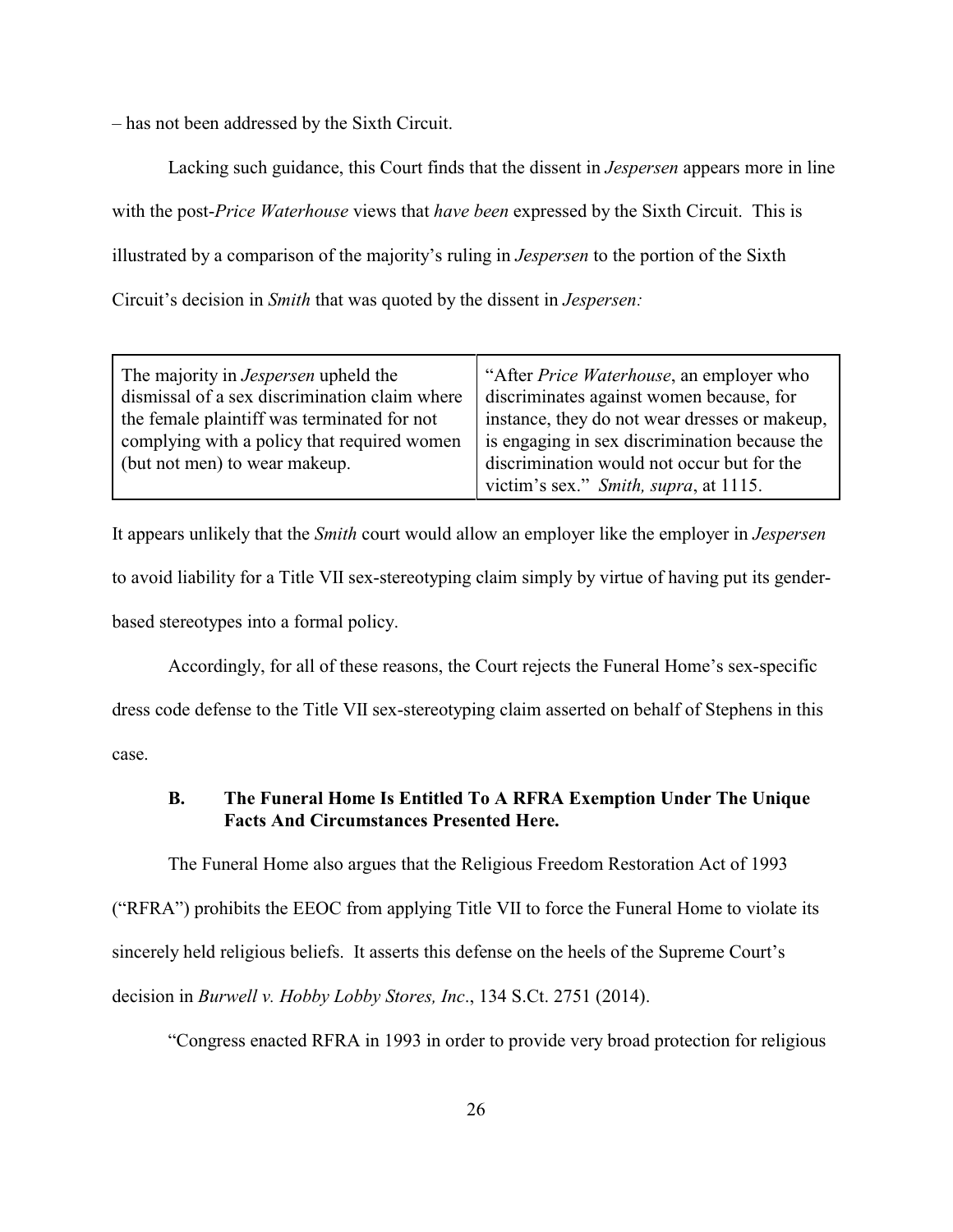liberty. RFRA's enactment came three years after" the Supreme Court's decision in *Employment Div., Dept. of Human Resources of Ore. v. Smith*, 494 U.S. 872 (1990), "which largely repudiated the method of analyzing free-exercise claims that had been used" in cases such as *Sherbert v. Verner* and *Wisconsin v. Yoder*. *Hobby Lobby*, 134 S.Ct. 2760. In short, in *Smith*, the Supreme Court rejected the previous balancing test set forth in *Sherbert* and "held that, under the First Amendment, 'neutral, generally applicable laws may be applied to religious practices even when not supported by a compelling governmental interest.'" *Id.*

"Congress responded to *Smith* by enacting RFRA." *Hobby Lobby*, 134 S.Ct. at 2761. "RFRA prohibits the "Government [from] substantially burden[ing] a *person's* exercise of religion even if the burden results from a rule of general applicability" unless the Government "demonstrates that application of the burden to the person—(1) is in furtherance of a compelling governmental interest; and (2) is the least restrictive means of furthering that compelling governmental interest." 42 U.S.C. §§ 2000bb–1(a), (b) (emphasis added). The majority in *Hobby Lobby* further held:

"[L]aws [that are] 'neutral' toward religion," Congress found, "may burden religious exercise as surely as laws intended to interfere with religious exercise." 42 U.S.C. § 2000bb(a)(2); *see also* § 2000bb(a)(4). In order to ensure broad protection for religious liberty, RFRA provides that "Government shall not substantially burden a person's exercise of religion even if the burden results from a rule of general applicability."  $\S$  2000bb–1(a). If the Government substantially burdens a person's exercise of religion, under the Act that person is entitled to an exemption from the rule unless the Government "demonstrates that application of the burden to the person—(1) is in furtherance of a compelling governmental interest; and (2) is the least restrictive means of furthering that compelling governmental interest." § 2000bb–1(b).

### *Id.* at 2761.

One of the stated purposes of RFRA is to provide a "defense to persons whose religious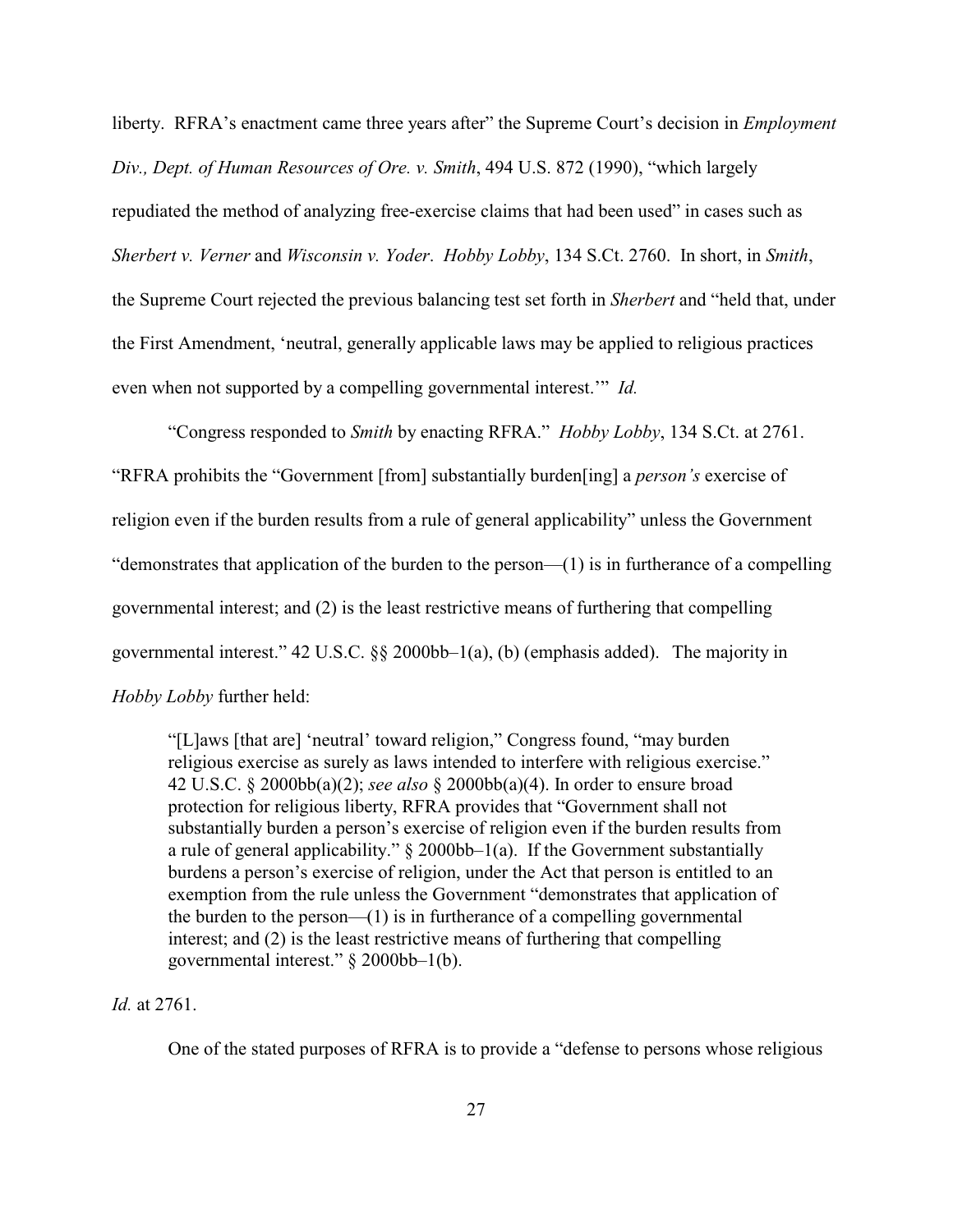exercise is substantially burdened by the government." 42 U.S.C. § 2000bb(b)(2). RFRA provides that "[a] person whose religious exercise has been burdened in violation of this section may assert that violation as a claim or *defense in a judicial proceeding*." 42 U.S.C. § 2000bb-1(c) (emphasis added).

By its terms, RFRA "applies to *all Federal law*, and the implementation of that law, whether statutory or otherwise, and whether adopted before or after November 16, 1993." 42 U.S.C. § 2000bb-3(a) (emphasis added).

# **1. The Funeral Home Is Entitled To Protection Under RFRA And RFRA Applies To The EEOC, A Federal Agency.**

The majority in *Hobby Lobby* concluded that a for-profit corporation is considered a "person" for purposes of RFRA protection. *Hobby Lobby*, 134 S.Ct. at 2768-69. The Funeral Home, a for-profit, closely-held corporation, is therefore entitled to protection under RFRA.

RFRA applies to the "government," which is defined to include "a branch, department, *agency*, instrumentality, and official (or other person acting under color of law) of the United States." 42 U.S.C. § 2000bb–2(1) (emphasis added). On its face, the statute applies to the EEOC, a federal agency, and the EEOC has not argued otherwise.

# **2. The Funeral Home Has Met Its Initial Burden Of Establishing That Compliance With Title VII "Substantially Burdens" Its Exercise Of Religion.**

If RFRA applies in this case, then the Court "must next ask" whether the law at issue "substantially burdens" the Funeral Home's exercise of religion. *Hobby Lobby*, 134 S.Ct. at 2775."Whether a government action substantially burdens a plaintiff's religious exercise is a question of law for a court to decide." *Singh v. McHugh*, F. Supp.3d , 2016 WL 2770874 at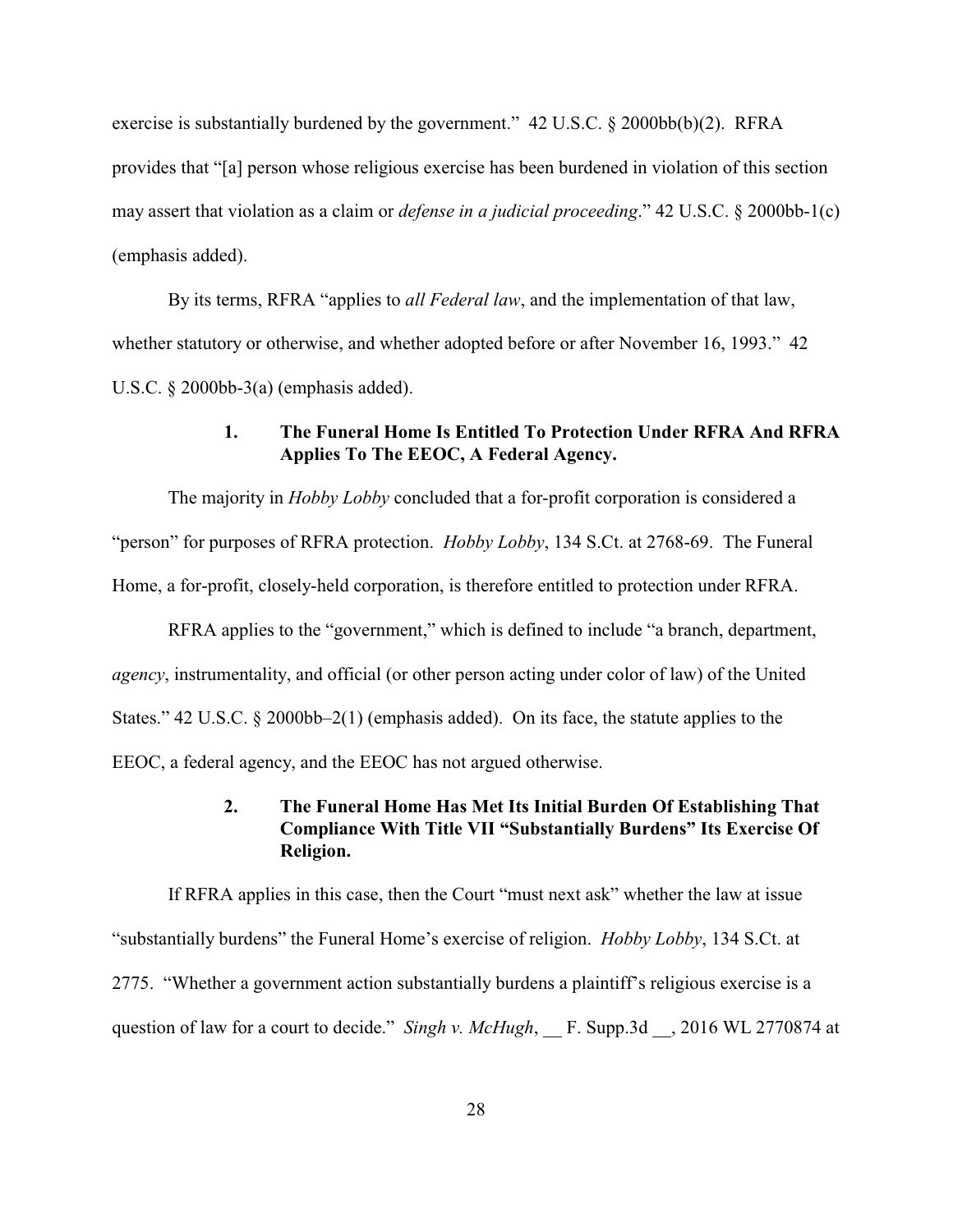\*5 (D.C. Cir. 2016).

As the challenging party, the Funeral Home has the initial burden of showing a substantial burden on its exercise of religion. For purposes of RFRA, "exercise of religion" includes "any exercise of religion, whether or not compelled by, or central to, a system of religious beliefs." *Hobby Lobby*, 134 S.Ct. at 2762.

Moreover, the majority in *Hobby Lobby* explained that the "question that RFRA presents" is whether the law at issue "imposes a substantial burden on the *ability of the objecting parties to conduct business in accordance with their religious beliefs.*" *Hobby Lobby*, 134 S.Ct. at 2778 (emphasis in original). Thus, the question becomes whether the law at issue here, Title VII and the body of sex-stereotyping case law that has developed under it, imposes a substantial burden on the ability of the Funeral Home to conduct business in accordance with its religious beliefs. The Court concludes that the Funeral Home has shown that it does.

Rost has been a Christian for over sixty-five years. The Funeral Home's mission statement is published on its website, which reads "R.G. & G.R. Harris Funeral Homes recognize that its highest priority is to honor God in all that we do as a company and as individuals. With respect, dignity, and personal attention, our team of caring professionals strive to exceed expectations, offering options and assistance designed to facilitate healing and wholeness in serving the personal needs of family and friends as they experience a loss of life." (Smts. B at  $\P$ 21).

<sup>&</sup>lt;sup>8</sup>The EEOC's brief asserts that RFRA protects only specific religious activities, not beliefs, and that the Funeral Home is still able to engage in its limited religious activities, like the placing of devotional cards in the funeral homes. The EEOC's limited view is not supported by the majority opinion in *Hobby Lobby*.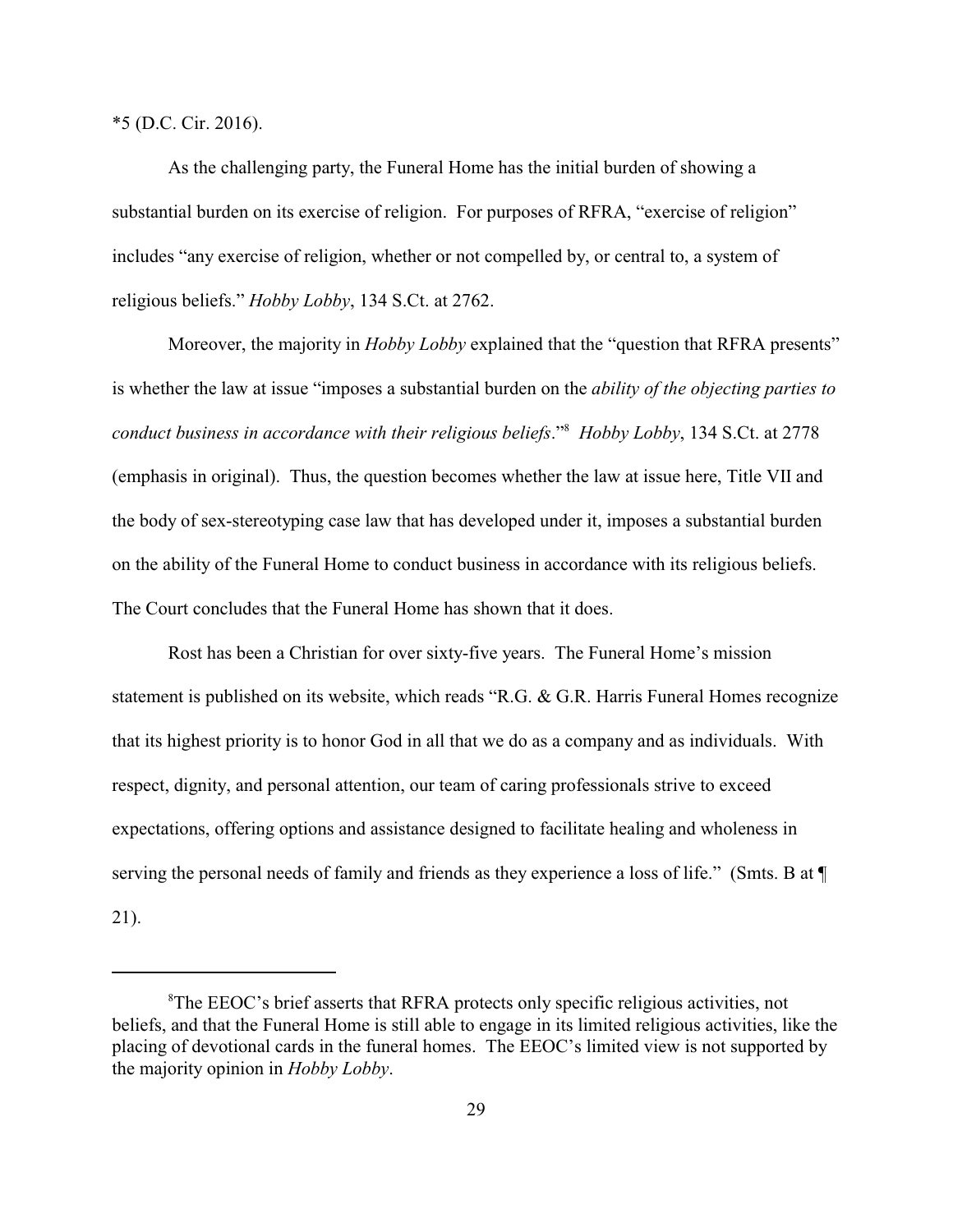Rost believes that God has called him to serve grieving people and that his purpose in life is to minister to the grieving, and his religious faith compels him to do that important work. (Stmts. B. at ¶ 31). Rost believes that the "Bible teaches that a person's sex (whether male or female) is an immutable God-given gift and that it is wrong for a person to deny his or her Godgiven sex." (Stmt. B at  $\P$  28).

The EEOC attempts to cast the Funeral Home as asserting that it would only be substantially burdened if it were required to provide female work clothing to Stephens. (D.E. 63 at Pg ID 1935). The Funeral Home's position is not so limited.

Rost believes "that the Bible teaches that God creates people male or female." (*Id*. at ¶ 41). He believes that "the Bible teaches that a person's sex is an immutable God-given gift and that people should not deny or attempt to change their sex." (*Id*. at ¶ 42). Rost believes that he "would be violating God's commands" if he were to permit one of the Funeral Home's funeral directors "to deny their sex while acting as a representative of [the Funeral Home]. This would violate God's commands because, among other reasons, [Rost] would be directly involved in supporting the idea that sex is a changeable social construct rather than an immutable God-given gift." (*Id*. at ¶ 43). Rost believes that "the Bible teaches that it is wrong for a biological male to deny his sex by dressing as a woman." (*Id*. at ¶ 44). Rost believes that he "would be violating God's commands" if he were to permit one of the Funeral Home's biologically-male-born funeral directors to wear the skirt-suit uniform for female directors while at work, because Rost "would be directly involved in supporting the idea that sex is a changeable social construct rather than an immutable God-given gift." (*Id*. at ¶ 45).

Such beliefs implicate questions of religion and moral philosophy*. Hobby Lobby*, 134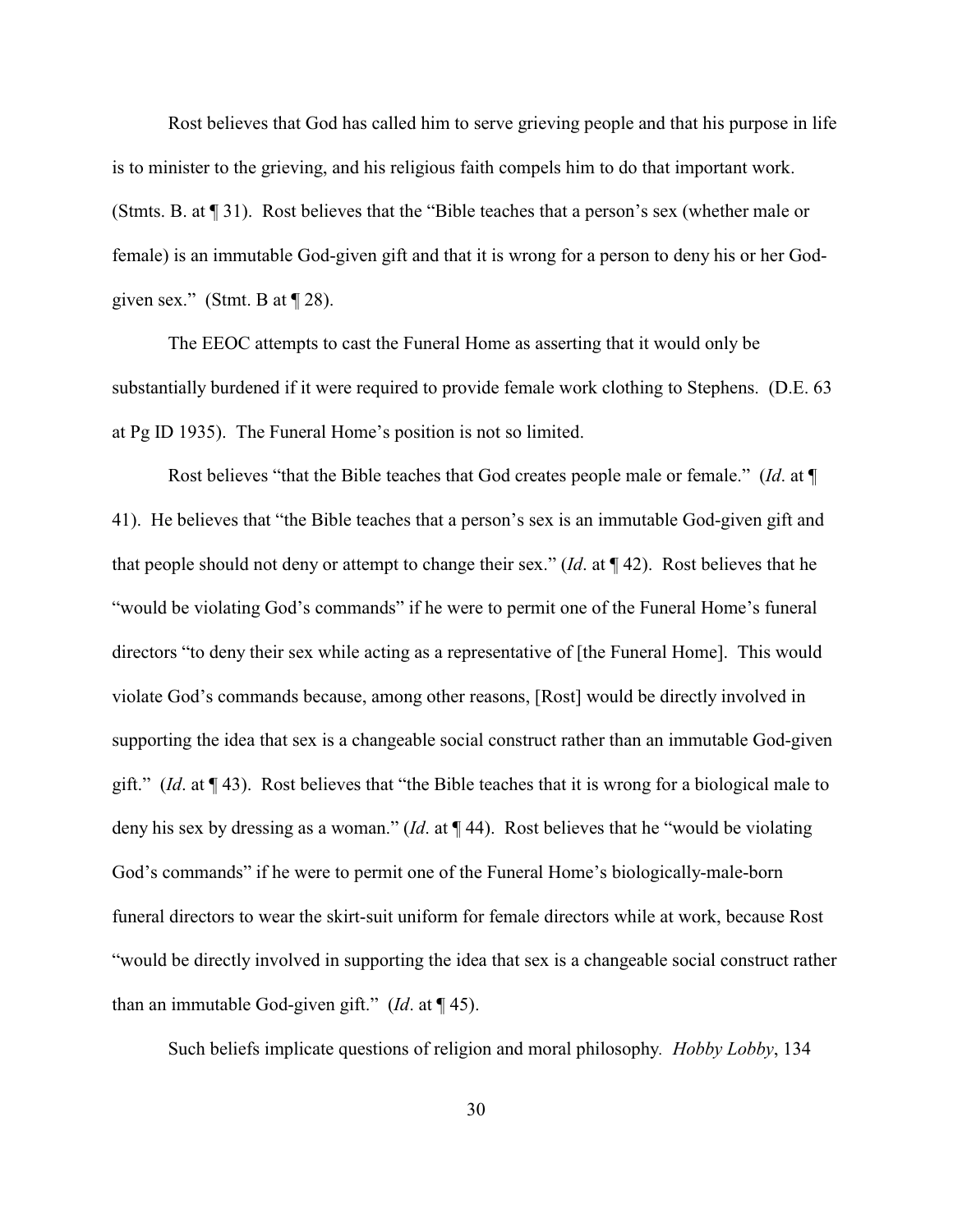S.Ct. at 2779. Rost sincerely believes that it would be violating God's commands if he were to permit an employee who was born a biological male to dress in a traditionally female skirt-suit at the funeral home because doing so would support the idea that sex is a changeable social construct rather than an immutable God-given gift. The Supreme Court has directed that it is not this Court's role to decide whether those "religious beliefs are mistaken or insubstantial." *Hobby Lobby*, 134 S.Ct. at 2779. Instead, this Court's "narrow function" is to determine if this is "an honest conviction" and, as in *Hobby Lobby*, there is no dispute that it is.

Notably, the EEOC concedes that the Funeral Home's religious beliefs are sincerely held. (*See* D.E. No. 51 at Pg ID 596 & 612, "The Commission does not contest Defendant's religious sincerity.").

The Court finds that the Funeral Home has shown that the burden is "substantial." Rost has a sincere religious belief that it would be violating God's commands if he were to permit an employee who was born a biological male to dress in a traditionally female skirt-suit at one of his funeral homes because doing so would support the idea that sex is a changeable social construct rather than an immutable God-given gift. Rost objects on religious grounds to: 1) being compelled to provide a skirt to an employee who was born a biological male; and 2) being compelled to allow an employee who was born a biological male to wear a skirt while working as a funeral director for his business. To enforce Title VII (and the sex stereotyping body of case law that has developed under it) by requiring the Funeral Home to provide a skirt to and/or allow an employee born a biological male to wear a skirt at work would impose a substantial burden on the ability of Rost to conduct his business in accordance with his sincerely-held religious beliefs.

If Rost and the Funeral Home do not yield to Title VII and the body of sex stereotyping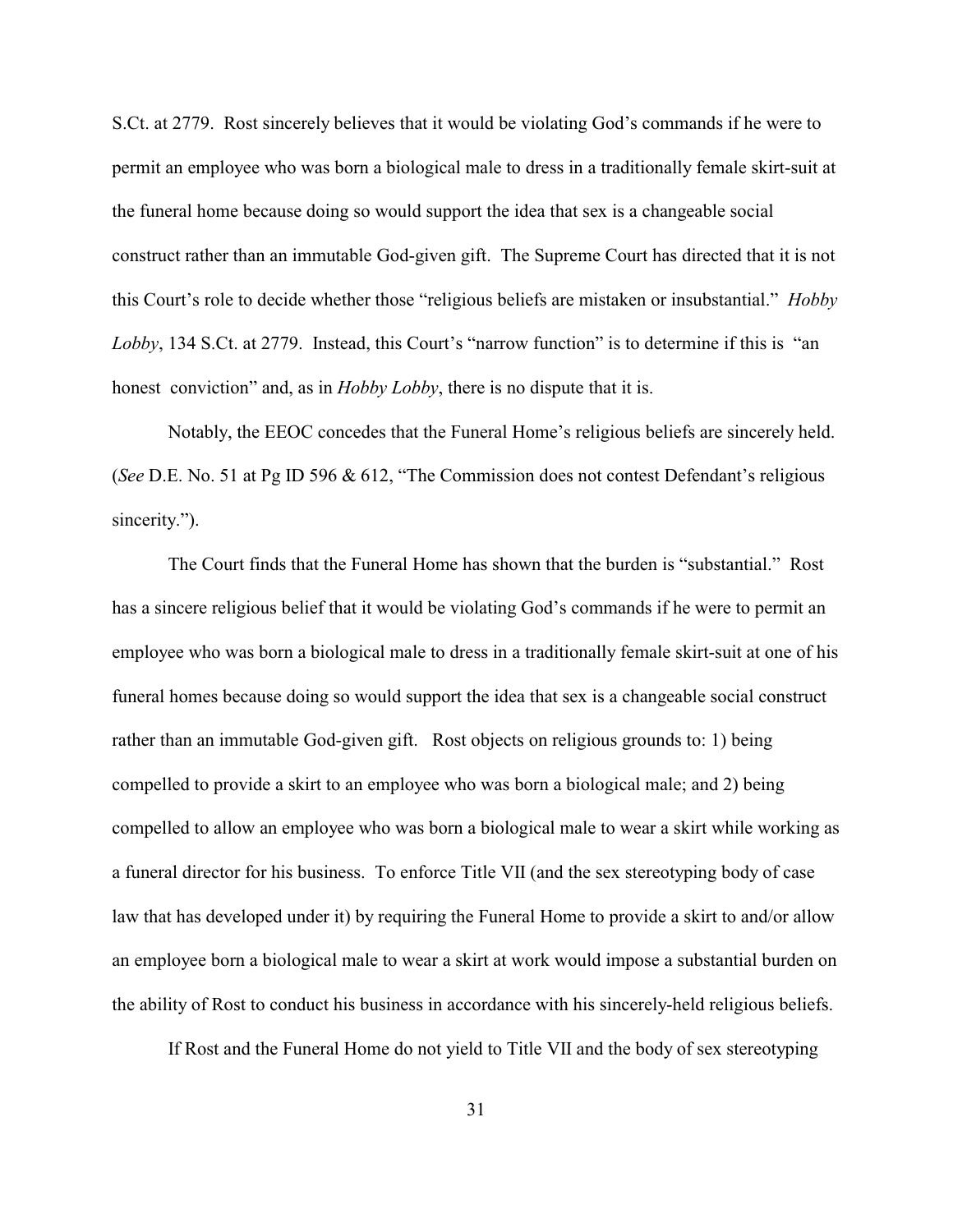case law under it, the economic consequences for the Funeral Home could be severe – having to pay back and front pay to Stephens in connection with this case.

Moreover, Rost testified that if he "were forced as the owner of [the Funeral Home] to violate [his] sincerely held religious beliefs by paying for or otherwise permitting one of [his] employees to dress inconsistent with his or her biological sex, [Rost] would feel significant pressure to sell [the] business and give up [his] life's calling of ministering to grieving people as a funeral home director and owner." (Rost Aff. at ¶ 48).

The Court concludes that the Funeral Home has met its initial burden of showing that enforcement of Title VII, and the body of sex-stereotyping case law that has developed under it, would impose a substantial burden on the ability of the Funeral Home to conduct business in accordance with its sincerely-held religious beliefs.

# **3. The Funeral Home Is Entitled To An Exemption Unless The EEOC Meets Its Demanding Two-Part Burden.**

Once a claimant demonstrates a substantial burden to his religious exercise, that person "is entitled to an exemption from" the law unless the Government can meet its burden of showing that application of the burden "to the person:" 1) is in furtherance of a compelling governmental interest; and 2) is the least restrictive means of furthering that compelling governmental interest*. Hobby Lobby,* 134 S.Ct. at 2761.

The Supreme Court has described the dual justificatory burdens imposed on the government by RFRA as "the most demanding test known to constitutional law." *City of Boerne v. P.F. Flores*, 117 S.Ct. 2157, 2171 (1997).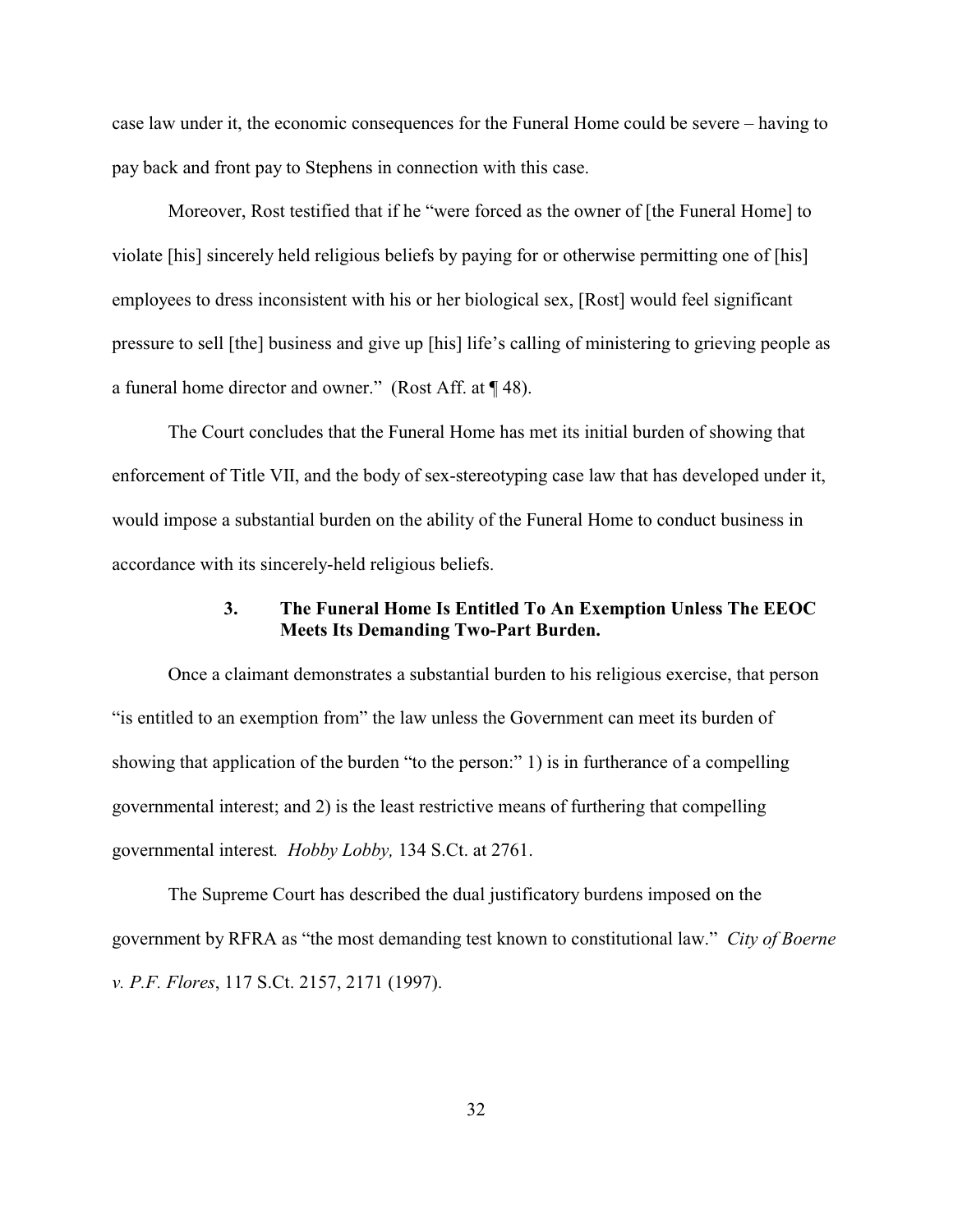# **a. The Court Assumes, Without Deciding, That The EEOC Has Met Its Compelling Governmental Interest Burden.**

The EEOC appears to take the position that RFRA can never succeed as a defense to a Title VII claim or that Title VII will always be presumed to serve a compelling governmental interest and be narrowly tailored for purposes of a RFRA analysis. (*See* D.E. No. 63 at Pg ID 1899, asserting that RFRA "does not protect employers from the mandates of Title VII" and D.E. No. 51 at Pg ID 628, asserting that the majority in *Hobby Lobby* "*suggested* in a colloquy" with the principal dissent "that Title VII serves a compelling governmental interest which cannot be overridden by RFRA.") (emphasis added).

The majority did reference employment discrimination, in discounting the dissent's concern that the majority's ruling may lead to widespread discrimination cloaked in religion, stating:

The principal dissent raises the possibility that discrimination in hiring, for example on the basis of race, might be cloaked as religious practice to escape legal sanction. *See post*, at 2804 – 2805. Our decision today provides no such shield. The Government has a compelling interest in providing an equal opportunity to participate in the workforce without regard to race, and prohibitions on racial discrimination are precisely tailored to achieve that critical goal.

*Hobby Lobby*, 134 S.Ct. at 2784. This Court does not read that paragraph as indicating that a RFRA defense can never prevail as a defense to Title VII or that Title VII is exempt from the focused analysis set forth by the majority. If that were the case, the majority would presumably have said so. It did not.

Moreover, the majority stated "[t]he dissent worries about forcing the federal courts to apply RFRA to a host of claims made by litigants seeking a religious exemption from generally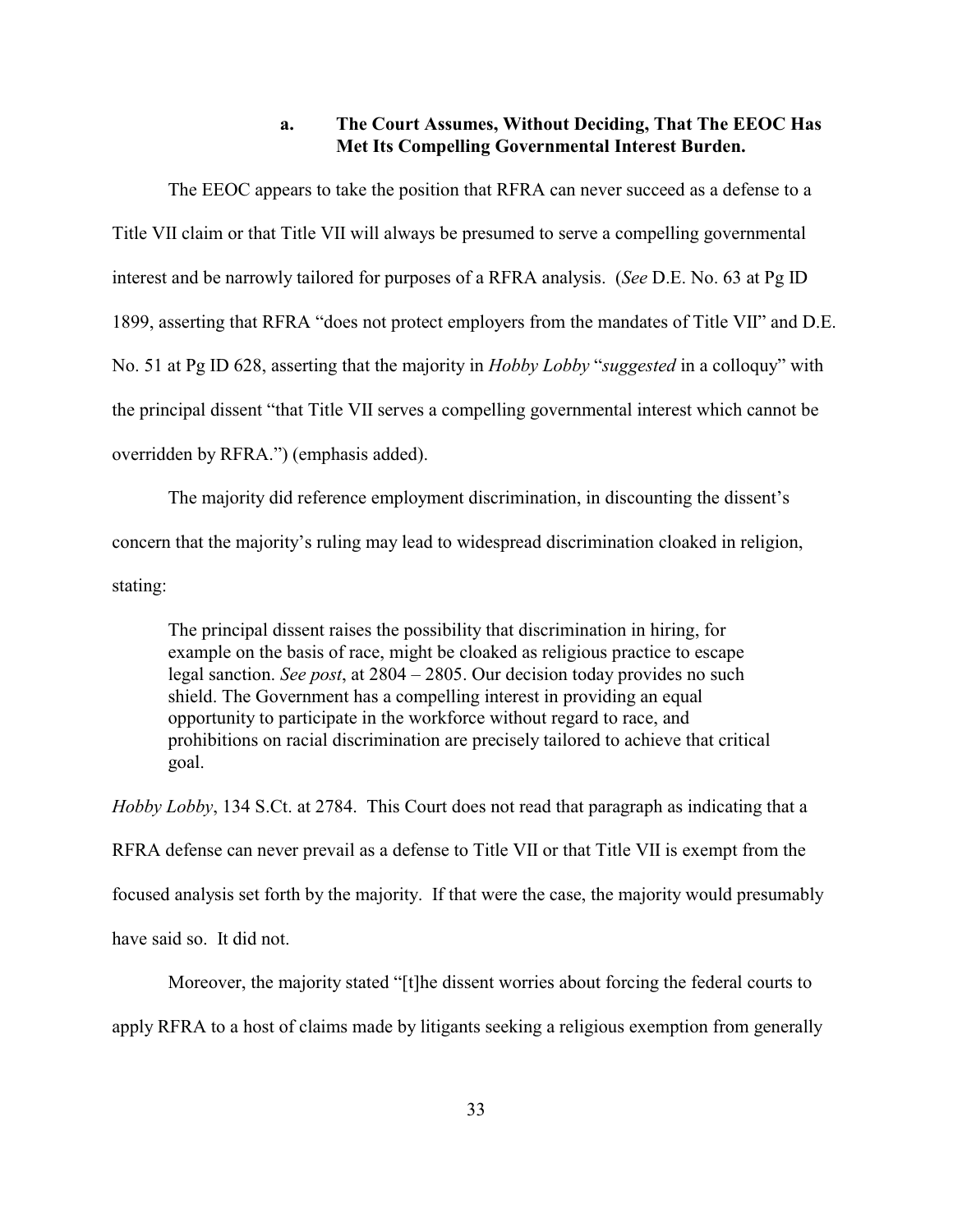applicable laws, and the dissent expresses a desire to keep the courts out of this business" but

noted that it was Congress that enacted RFRA and explained "[t]he wisdom of Congress's

judgment on this matter is not our concern. Our responsibility is to enforce RFRA as written."

*Id.* at 2784-85.9

And the dissent surely does not read the majority opinion as exempting Title VII (or other

generally-applicable anti-discrimination laws) from a RFRA defense or the focused analysis set

forth in the majority opinion:

Why should decisions of this order be made by Congress or the regulatory authority, and not this Court? Hobby Lobby and Conestoga surely do not stand alone as commercial enterprises seeking exemptions from generally applicable laws on the basis of their religious beliefs. *See, e.g., Newman v. Piggie Park Enterprises, Inc*., 256 F.Supp. 941, 945 (D.S.C. 1966) (owner of restaurant chain refused to serve black patrons based on his religious beliefs opposing racial integration), *aff'd in relevant part and rev'd in part on other grounds*, 377 F.2d 433 (C.A.4 1967), *aff'd and modified on other grounds*, 390 U.S. 400, 88 S.Ct. 964, 19 L.Ed.2d 1263 (1968); *In re Minnesota ex rel. McClure*, 370 N.W.2d 844, 847 (Minn.1985) (born-again Christians who owned closely held, for-profit health clubs believed that the Bible proscribed hiring or retaining an "individua[l] living with but not married to a person of the opposite sex," "a young, single woman working without her father's consent or a married woman working without her husband's consent," and any person "antagonistic to the Bible," including "fornicators and homosexuals" (internal quotation marks omitted)), *appeal dismissed*, 478 U.S. 1015, 106 S.Ct. 3315, 92 L.Ed.2d 730 (1986); *Elane Photography, LLC v. Willock*, 2013–NMSC–040, ––– N.M. ––––, 309 P.3d 53 (for-profit photography business owned by a husband and wife refused to photograph a lesbian couple's commitment ceremony based on the religious beliefs of the company's owners), *cert. denied*, 572 U.S. ––––, 134 S.Ct. 1787, 188 L.Ed.2d 757 (2014). Would RFRA require exemptions in cases of this ilk? And if not, how does the Court divine which religious beliefs are worthy of accommodation, and which are not? Isn't the Court disarmed from making such a judgment given its recognition that "courts must not presume to determine ... the plausibility of a religious claim"? *Ante,* at 2778.

*Id*. at 2804-05.

 $^9$ The same is true of this Court.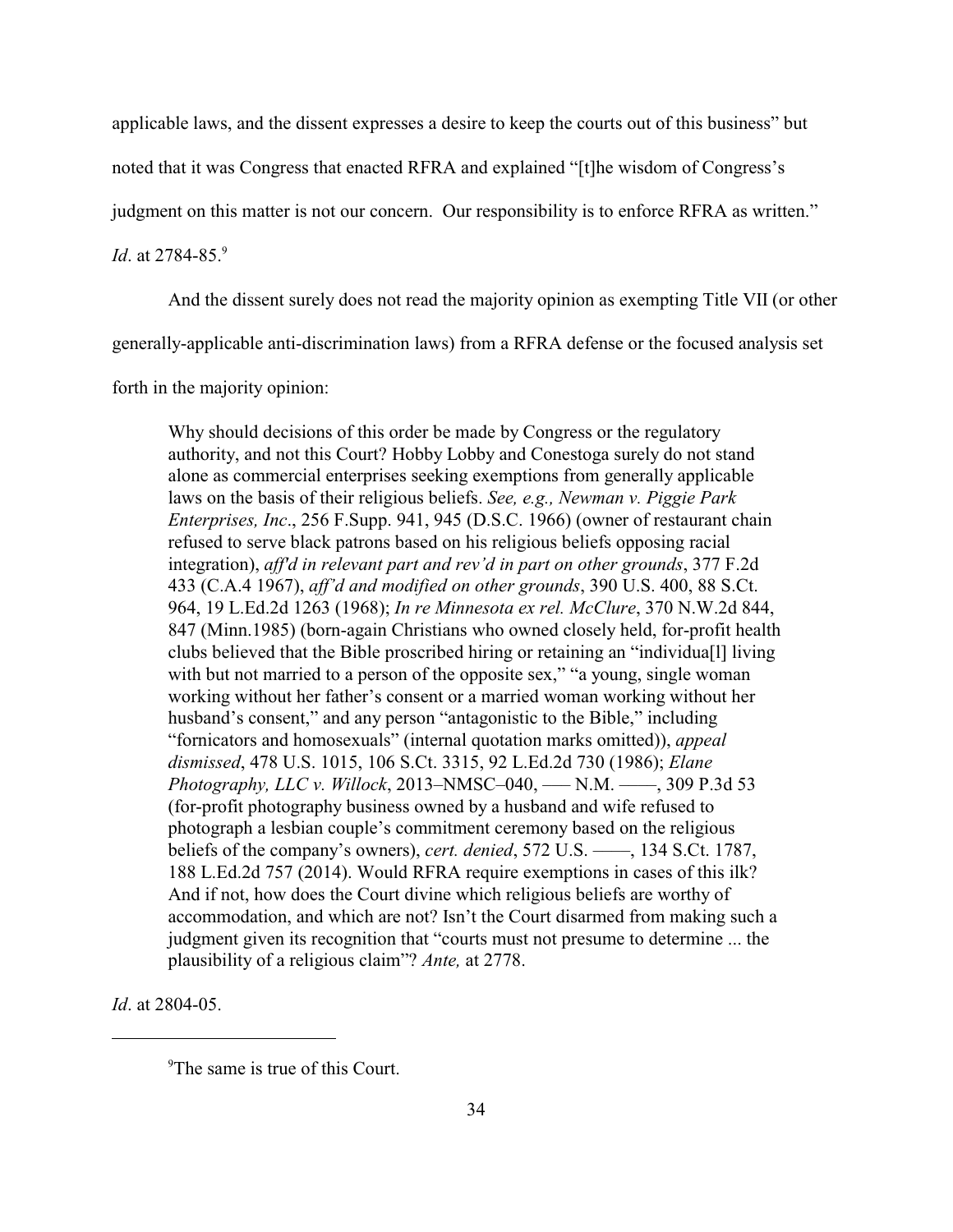Without any authority to indicate that Title VII is exempted from the analysis set forth in *Hobby Lobby*, this Court concludes that it must be applied here. *See also Holt v. Hobbs*, 135 S. Ct. 853, 858 (2015) (discussing, in a RLUIPA case, how the lower court believed it was somehow bound to defer to the Department of Correction's security policy as a compelling interest that is narrowly tailored and explaining that the statute "does not permit such *unquestioning deference*. RLUIPA, like RFRA, 'makes clear that it is the obligation of the courts to consider whether exceptions are required under the test set forth by Congress.'") (emphasis added).

The majority in *Hobby Lobby* instructed that when determining whether a challenged law serves a compelling interest, it is not sufficient to use "very broad terms," such as "promoting" "gender equality." *Hobby Lobby*, 134 S.Ct. at 2779.That is because "RFRA contemplates a '*more focused inquiry*: It 'requires the Government to demonstrate that the compelling interest test is satisfied through application of the challenged law 'to the person' – the particular claimant whose sincere exercise of religion is being substantially burdened." *Id.* (citations omitted) (emphasis added). This is critical because it means the Government's showing must focus on justification of the particular person burdened – here, the Funeral Home. In other words, even if the Government can show that the law is in furtherance of a generalized or broad compelling interest, it must still demonstrate the compelling interest is satisfied through application of the law *to the Funeral Home under the facts of this case*.

The majority in *Hobby Lobby* held that this requires this Court to scrutinize "the asserted harm of granting specific exemptions to [the] particular religious claimant" and "look to the marginal interest in enforcing" the challenged law in this particular context. *Hobby Lobby*, 134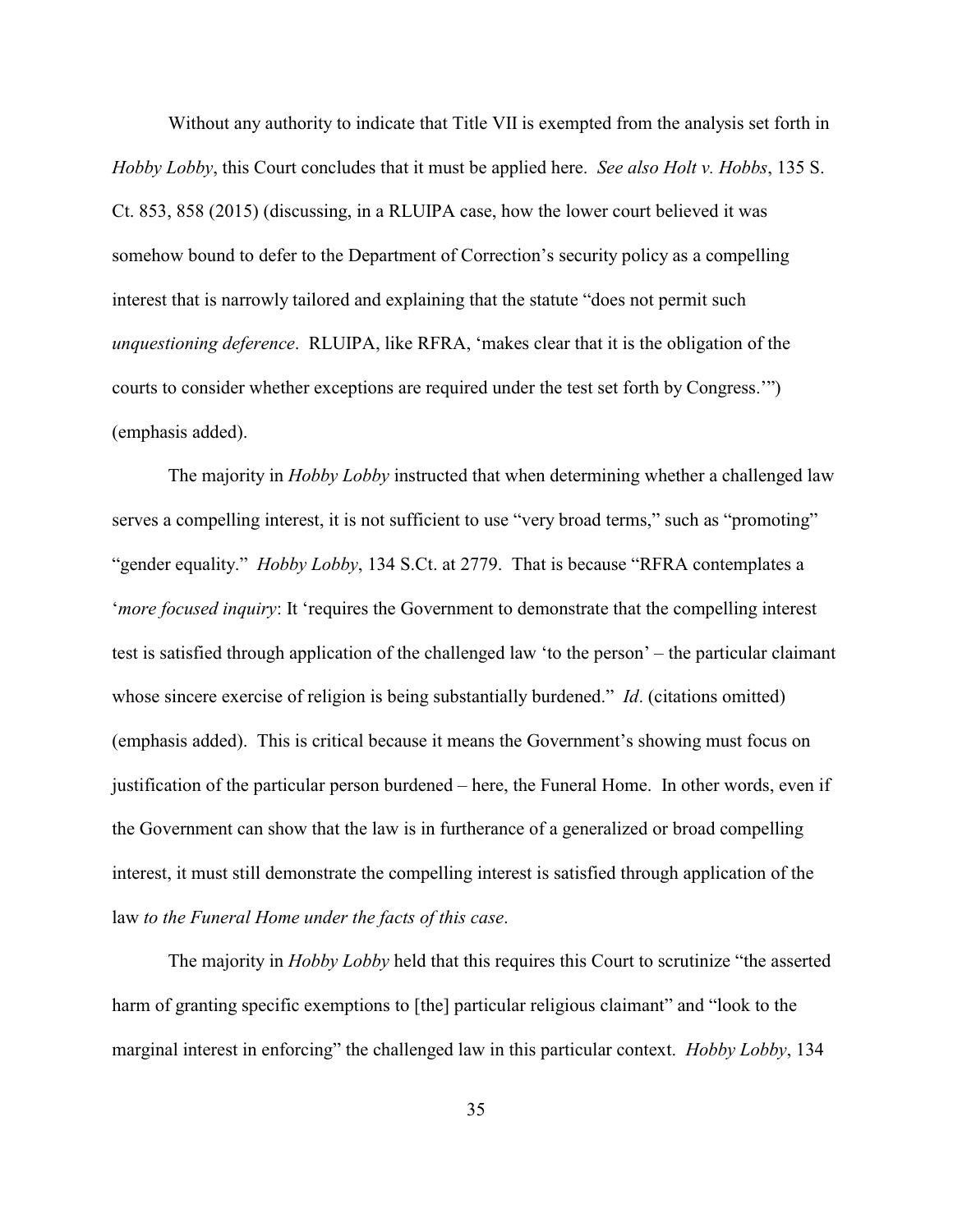S.Ct. at 2779. The majority in *Hobby Lobby*, however, assumed without deciding that the requisite "to the person" compelling interest existed. Thus, it did not provide any real guidance for how to go about doing that. As the principal dissent noted, the majority opinion provides "[n]ot much help" for "the lower courts bound by" it. *Id*. at 2804.

Here, in response to the Funeral Home's motion, the EEOC very broadly asserts that "Congress's mandate to eliminate workplace discrimination" is the compelling governmental interest that warrants burdening the Funeral Home's exercise of religion. (D.E. No. 63 at Pg ID 1934). In the section of its own motion that deals with the government's burden, the EEOC more specifically asserts that Title VII's prohibitions against sex discrimination establish that the government has a compelling interest in protecting employees from gender stereotyping in the workplace. (D.E. No. 51 at Pg ID 629).

The Court fails to see how the EEOC has met its requisite "to the person"-focused showing here. But this Court is also at a loss for how this Court is supposed to scrutinize "the asserted harm of granting specific exemptions to [the] particular religious claimant" and "look to the marginal interest in enforcing" the challenged law in this particular context. *Hobby Lobby*, 134 S.Ct. at 2779. This Court will therefore assume without deciding that the EEOC has met its first burden and proceed to the least restrictive means burden.

> **b. The EEOC Has Failed To Meet Its Burden Of Showing That Application Of The Burden On The Funeral Home, Under The Facts Presented Here, Is The Least Restrictive Means Of Furthering The Compelling Governmental Interest Of Protecting Employees From Gender Stereotyping In The Workplace.**

If the EEOC meets its burden regarding showing a compelling interest, then the Court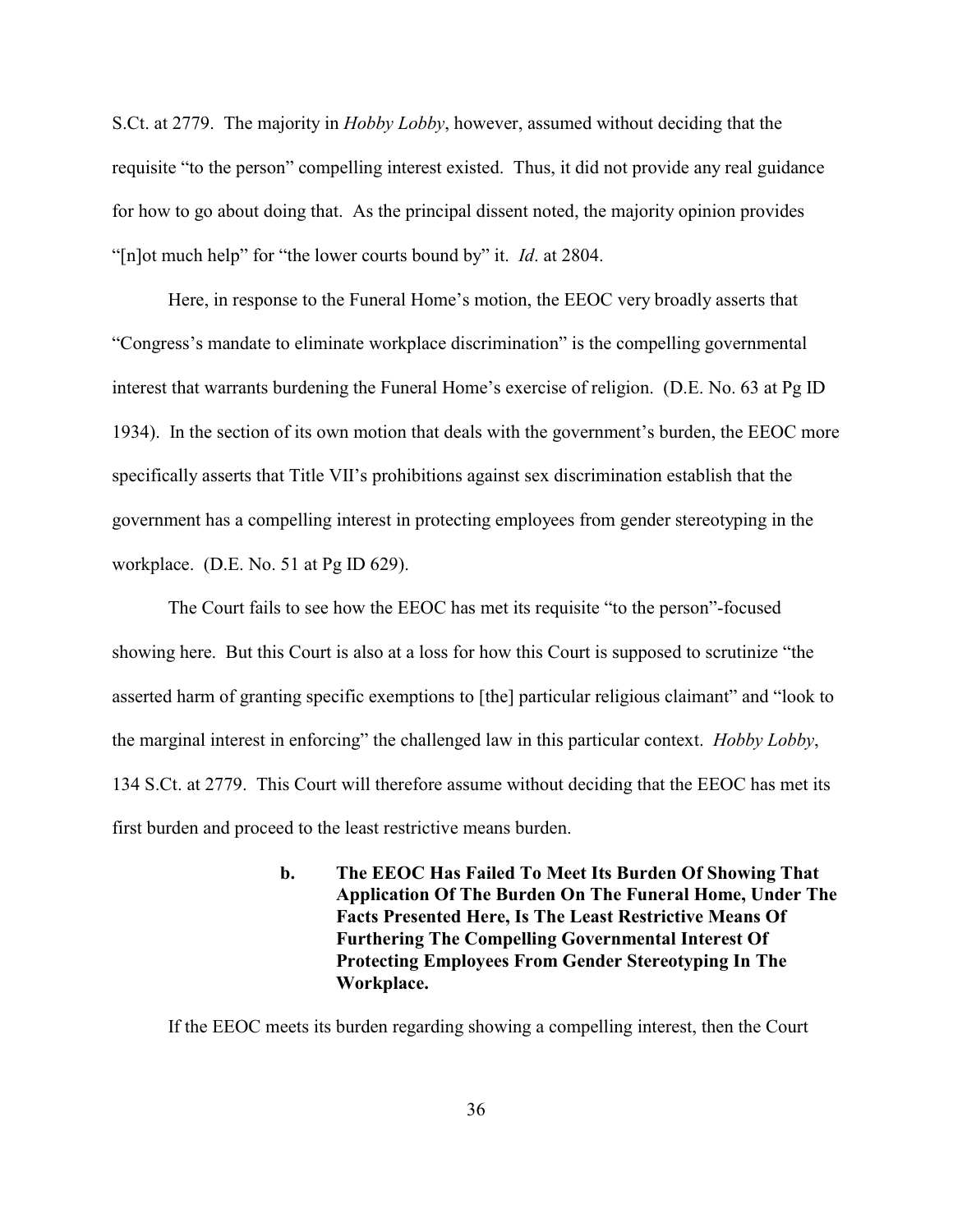must determine if the EEOC has met its additional, and separate, burden of showing that application of the burden "to the person" is the least restrictive means of furthering that compelling governmental interest*. Hobby Lobby,* 134 S.Ct. at 2761.

The "least-restrictive means standard is exceptionally demanding." *Hobby Lobby*, 134 S.Ct. at 2780. That standard requires the government to "sho[w] that it lacks other means of achieving its desired goal without imposing a substantial burden on the exercise of religion by the objecting part[y]." *Id*. at 2780.

If a less restrictive means is available for the government to achieve the goal, the government must use it. *Holt v. Hobbs*, 135 S.Ct. 853, 864 (2015).As another district court within the Sixth Circuit has explained, "[t]his 'exceptionally demanding' standard, *Burwell*, 134 S.Ct. at 2780, begs for the Government to show *a degree of situational flexibility, creativity, and accommodation* when putative interests clash with religious exercise." *United States v. Girod*, F. Supp.3d , 2015 WL 10031958 at \*8 (E.D. Ky. 2015) (emphasis added).

Again, it is the EEOC that has the burden of showing that enforcement of the religious burden on the Funeral Home is the least restrictive means of furthering its compelling interest of protecting employees from gender stereotyping in the workplace.

As to this burden, the EEOC's position is stated in: 1) a page and a half in its own motion (D.E. No. 51 at Pg ID 629-30); and 2) two paragraphs that respond to the Funeral Home's motion. (D.E. No. 63 at Pg ID 1939). Essentially, the EEOC asserts, in a conclusory fashion, that Title VII is narrowly tailored:

Title VII's prohibitions against sex discrimination in the workplace demonstrate that the government has a compelling interest in protecting employees from losing their jobs on the basis of an employer's gender stereotyping, and they are precisely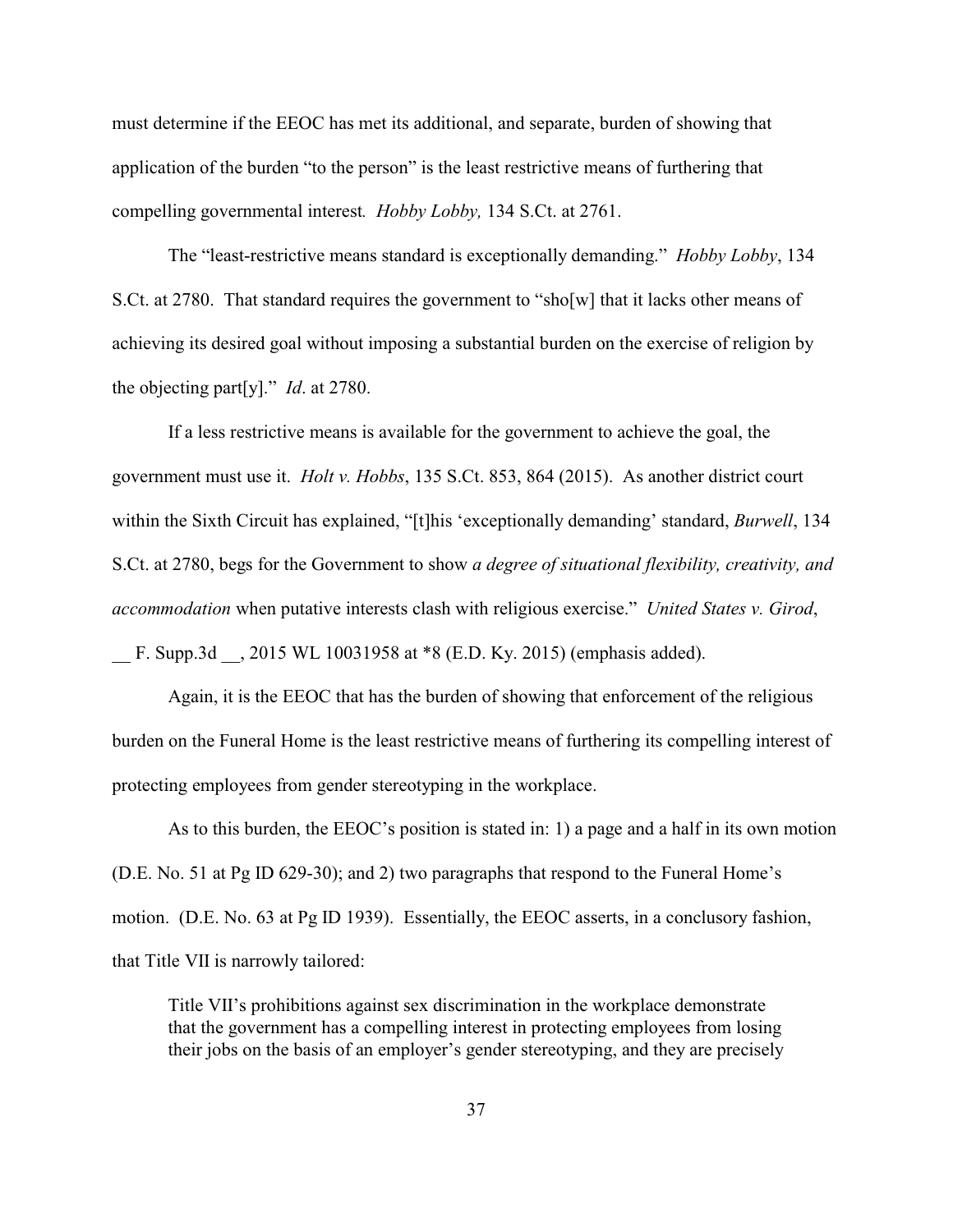tailored to ensure this.

### (D.E. No. 51 at Pg ID 629).<sup>10</sup>

Thus, the EEOC has not provided a focused "to the person" analysis of how the burden on the Funeral Home's religious exercise is the least restrictive means of eliminating clothing<sup>11</sup> gender stereotypes at the Funeral Home under the facts and circumstances presented here.

The Funeral Home argues that "the EEOC does not even attempt to explain" how

requiring the Funeral Home to allow a funeral director who was born a biological male to wear a

skirt-suit to work could be found to satisfy RFRA's least-restrictive means requirement. (D.E.

No. 60 at Pg ID 1797).<sup>12</sup>

Indeed, the EEOC's briefs do not contain *any discussion* to indicate that the EEOC has

ever (in either the administrative proceedings or during the course of this litigation) explored the

possibility of any solutions or potential accommodations that might work under the unique facts

 $10$ <sup>10</sup>The Sixth Circuit could conclude, on appeal, that the more focused analysis set forth in *Hobby Lobby* should not apply in a Title VII case. There is no existing authority to support such a position and it is not this Court's role to create such an exception.

 $<sup>11</sup>$ Again, because the parties have confined their claims, defenses, and analysis to work</sup> place clothing, and have not discussed hair styles or makeup, this Court also confines its analysis to clothing.

<sup>&</sup>lt;sup>12</sup> Although it is not its burden, the Funeral Home asserts that "[a] number of available alternatives" could allow the government to achieve its stated goal without violating the Funeral Home's religious rights. In response to those least-restrictive-means arguments, the EEOC states that the Funeral Home never proposed that Stephens could continue to dress in "men's clothing" while at work, but could dress in "female clothing" outside of work, prior to Rost's deposition. (D.E. No. 63 at 1924). The EEOC further asserts that the Funeral Home was "free to offer counter-proposals" but failed to do so. (D.E. No. 69 at Pg ID 2131). Such arguments overlook that it is *the EEOC's burden* to establish that enforcement of the burden on the Funeral Home is the least restrictive means of furthering its compelling interest under the facts presented here.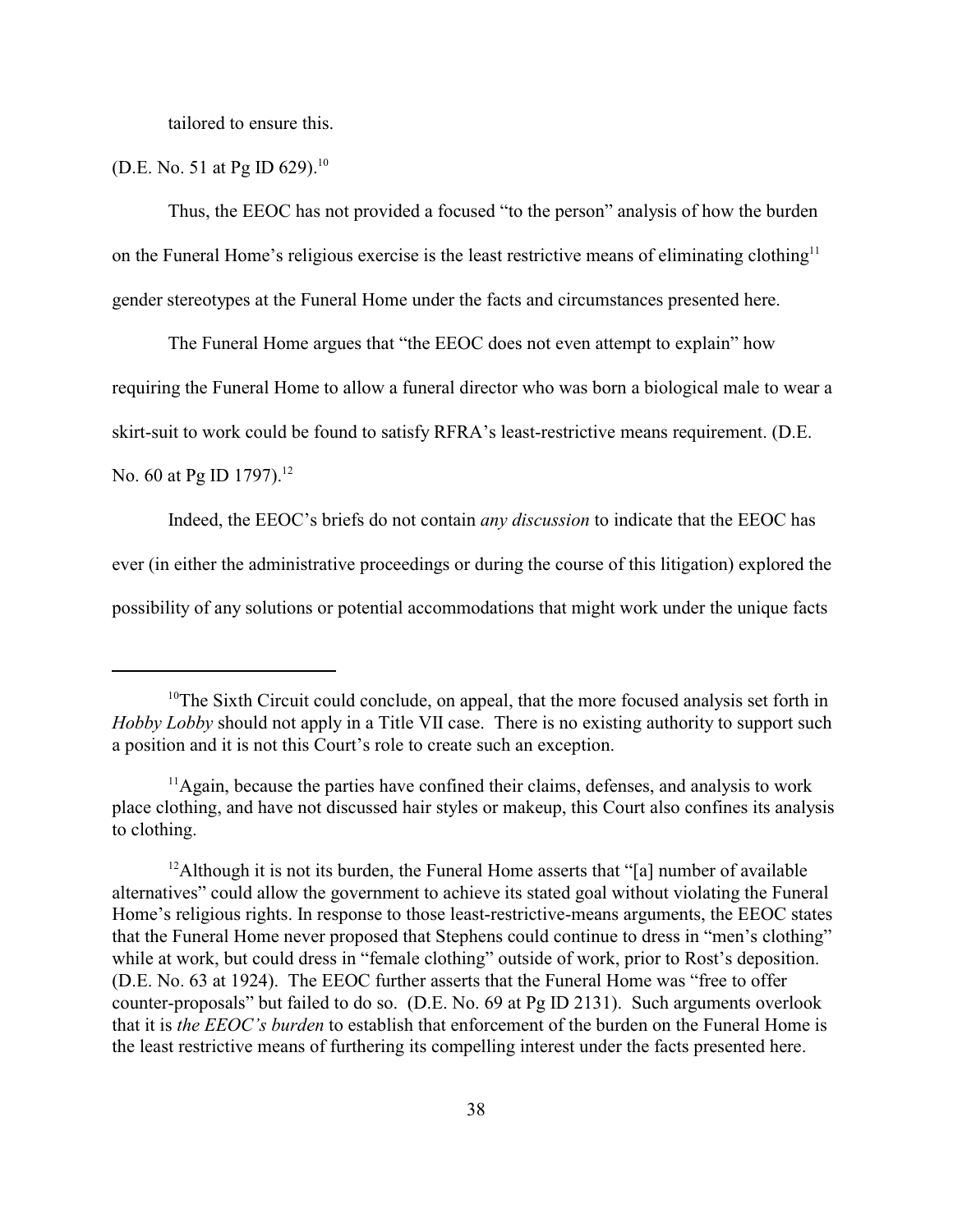and circumstances presented here. As a practical matter, the EEOC likely did not do so because it has been proceeding as if gender identity or transgender status is a protected class under Title VII,<sup>13</sup> taking the approach that the Funeral Home cannot prohibit Stephens from dressing as a female, in order to express her female gender identity. This is one of the first two cases that the EEOC has ever brought on behalf of a transgender person.<sup>14</sup> The EEOC appears to have taken the position that the only acceptable solution would be for the Funeral Home to allow Stephens to wear a skirt while working as a funeral director at the Funeral Home in order to express Stephens's female gender identity. (*See, e.g.*, D.E. No. 69 at Pg ID, arguing that the Funeral Home cannot require that "an employee dress inconsistently with his or her gender identity;" D.E. No. 63 at Pg ID 1923, arguing that "Defendant's insistence that Stephens wear men's clothing at work, despite knowledge that [Stephens] now identifies as female," violates Title VII; D.E. No. 63 at Pg ID 1927, stating that Stephens would present according to the dress code for females; D.E. No. 63 at Pg ID 1936-37, arguing that the Funeral Home having to provide "female clothing to Stephens" would not impose a substantial burden because doing so would not be unduly costly.).

Understanding the narrow context of the discrimination claim stated in this case is important. The wrongful discharge claim in this case is brought under a very specific theory of

 $<sup>13</sup>$ See, e.g., EEOC Determination, finding reasonable cause to believe that charging party</sup> was discharged due to sex and "gender identity" (D.E. No. 63-4); Amended Complaint (D.E. No. 21 at Pg ID 244-45), alleging that the Funeral Home discharged Stephens "because Stephens is transgender," and "because of Stephens's transition from male to female."

<sup>&</sup>lt;sup>14</sup> See, e.g., EEOC's 9/25/14 Press Release (stating that this "Lawsuit is One of Two the Agency Filed Today – the First Suits in its History – Challenging Transgender Discrimination Under 1964 Civil Rights Act.").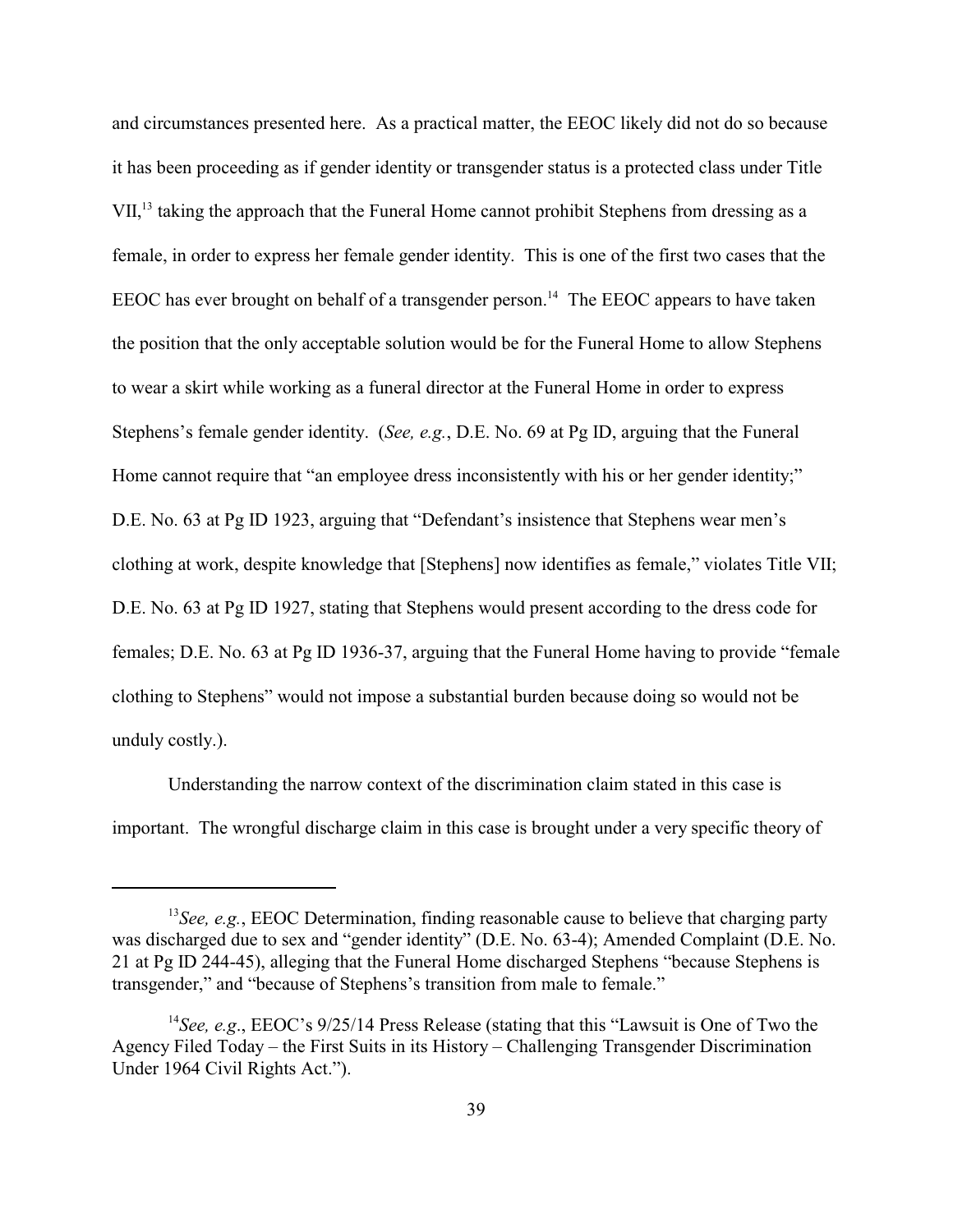sex discrimination under Title VII. The EEOC's claim on behalf of Stephens is brought under a *Price Waterhouse* sex/gender stereotyping theory. *Price Waterhouse* recognized that sex discrimination may manifest itself in stereotypical notions as to how women and men should dress and present themselves in the workplace.

As the Supreme Court recognized in *Price Waterhouse*, the intent behind Title VII's inclusion of sex as a protected class expressed "Congress' intent to forbid employers to take gender into account" in the employment context. *Price Waterhouse v. Hopkins*, 490 U.S. 228, 240 (1989). The goal of the sex-stereotyping theory of sex discrimination is that "gender" "be *irrelevant*" with respect to the terms and conditions of employment and to employment decisions. *Id.* (emphasis added).

Significantly, neither transgender status nor gender identity are protected classes under Title VII.<sup>15</sup> The only reason that the EEOC can pursue a Title VII claim on behalf of Stephens in this case is under the theory that the Funeral Home discriminated against Stephens because Stephens failed to conform to the "masculine gender stereotypes that Rost expected" in terms of the clothing Stephens would wear at work. The EEOC asserts that Stephens has a "Title VII right *not to be subject to gender stereotypes* in the workplace." (D.E. No. 51 at Pg ID 607) (emphasis added).

Yet the EEOC has not challenged the Funeral Home's sex-specific dress code, that requires female employees to wear a skirt-suit and requires male employees to wear a suit with pants and a neck tie, in this action. If the EEOC were truly interested in eliminating gender

<sup>&</sup>lt;sup>15</sup>Congress can change that by amending Title VII. It is not this Court's role to create new protected classes under Title VII.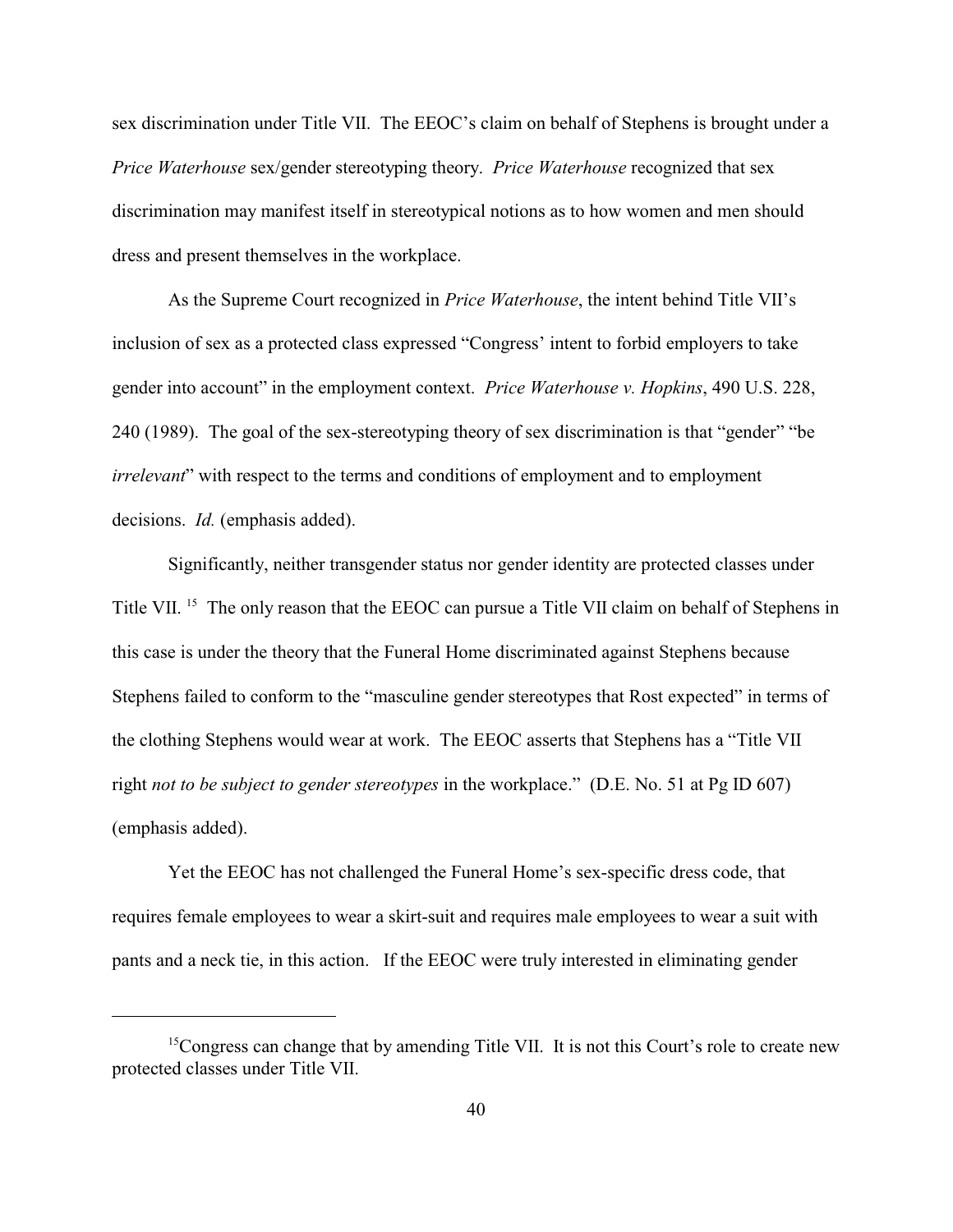stereotypes as to clothing in the workplace, it presumably would have attempted to do so.

Rather than challenge the sex-specific dress code, the EEOC takes the position that Stephens has the right, under Title VII, to "dress as a woman" or wear "female clothing"<sup>16</sup> while working at the Funeral Home. That is, the EEOC wants Stephens to be permitted to dress in a stereotypical feminine manner (wearing a skirt-suit), in order to express Stephens's gender identity.

If the EEOC truly has a compelling governmental interest in ensuring that Stephens is not subject to gender stereotypes in the workplace in terms of required clothing at the Funeral Home,<sup>17</sup> couldn't the EEOC propose a gender-neutral dress code (dark-colored suit, consisting of a matching business jacket and pants, but without a neck tie) as a reasonable accommodation that would be a less restrictive means of furthering that goal under the facts presented here?<sup>18</sup> Both women and men wear professional-looking pants and pants-suits in the workplace in this country, and do so across virtually all professions.

The following deposition testimony from Rost supports that such an accommodation could be a less restrictive means of furthering the goal of eliminating sex stereotypes as to the clothing worn at the Funeral Home:

Q. Now, do you currently have any female funeral directors?

<sup>&</sup>lt;sup>16</sup>This is the language used by the parties. (*See, e.g.*, D.E. No. 21 at Pg ID 244; D.E. No. 63 at 1935; D.E. No. 59 at Pg ID 1749).

<sup>&</sup>lt;sup>17</sup>Rost's Affidavit states that he would not dismiss Stephens or other employees if they dressed as members of the opposite sex while *outside* of work. (Rost Affidavit at ¶¶ 50-51). Rost also so testified. (*See* Rost Dep., D.E. No. 54-5 at Pg ID 1372).

 $^{18}$ Similar to the gender-neutral pants, business suit jackets, and white shirts that the male and female Court Security Officers in this building wear.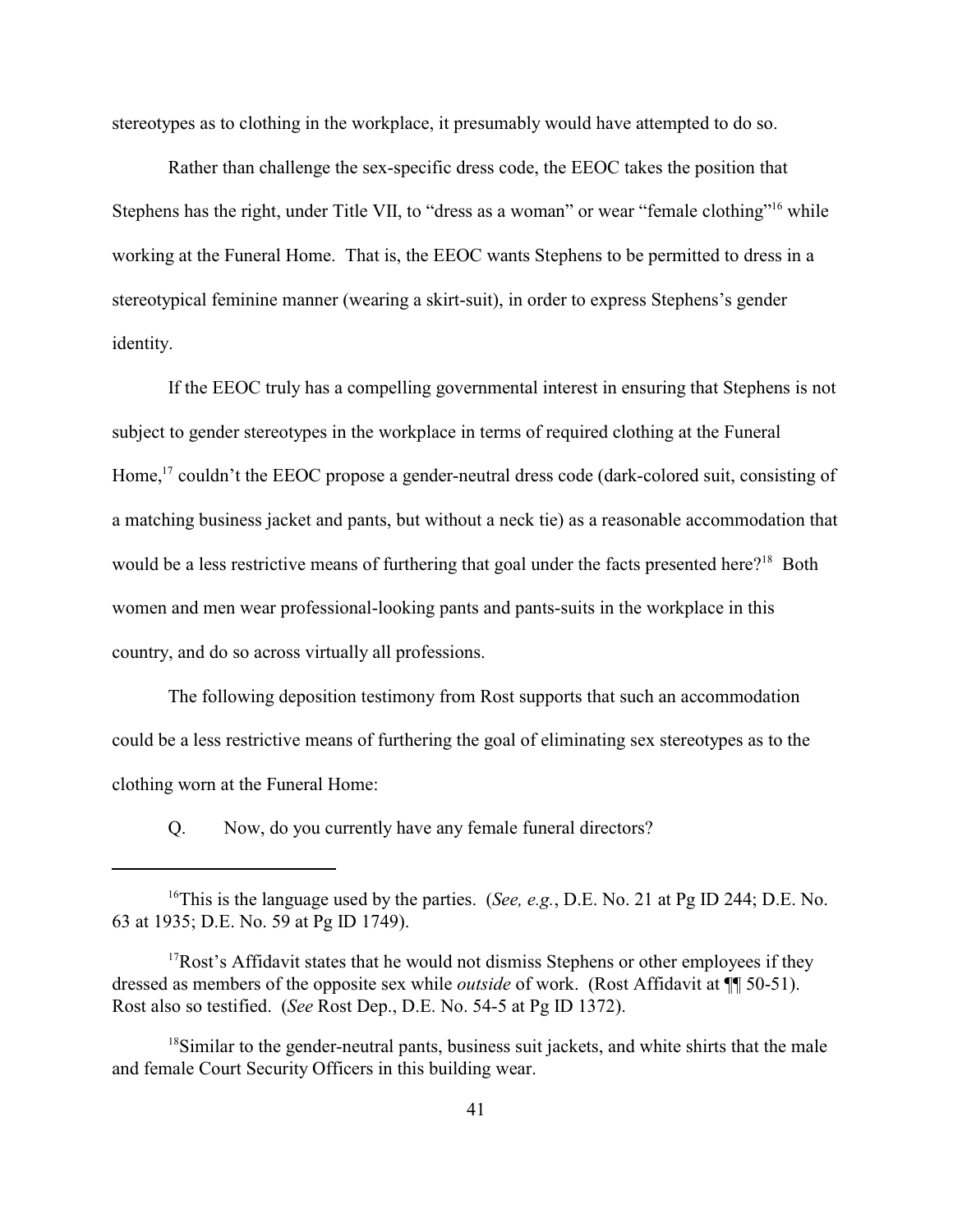- A. I do not.
- Q. If you did have a female funeral director, what would describe what her uniform would be or what she would be required to wear? MR. PRICE: Objection, speculation. But go ahead.

THE WITNESS: She would have a dark jacket and a dark skirt, matching.

# Matching.

BY MR. KIRKPATRICK:

- Q. Okay. A skirt. So just like the male funeral director she would have a business suit, but a female business suit?
- A. Yes.
- Q. As a skirt?
- A. Yes.
- . . . .
- Q. Okay. Why do you have a dress code?
- A. Well, we have a dress code because it allows us to make sure that our staff – is dressed in a professional manner that's acceptable to the families that we serve, and that is understood by the community atlarge what these individuals would look like.
- Q. Is that based on the specific profession that you're in?
- A. It is.
- Q. And again, tell us why it fits into the specific profession that you're in that you have a dress code?
- A. Well, it's just the funeral profession in general, if you went to all funeral homes, would have pretty much the same look. Men would be in a dark suit, white shirt and a tie and women would be appropriately attired in a professional manner.
- . . . .
- Q. Okay. Now, have you been to funeral homes where there have been women wearing businesslike pants before?
- A. I believe I have.
- Q. Okay. So, the fact that you require women to wear skirts is something that you prefer, it's not necessarily an industry requirement?
- A. That's correct.
- Q. Okay. But women could look businesslike and appropriate in pants, correct?
- A. They could.

(D.E. No. 63-11 at Pg ID 1999-2000; *see also* Rost Dep., D.E. 54-11 at Pg ID 1423, wherein

Rost testified that female employees at the Funeral Home's Detroit location sometimes wear

pants with a jacket to work). In addition, Stephens testified: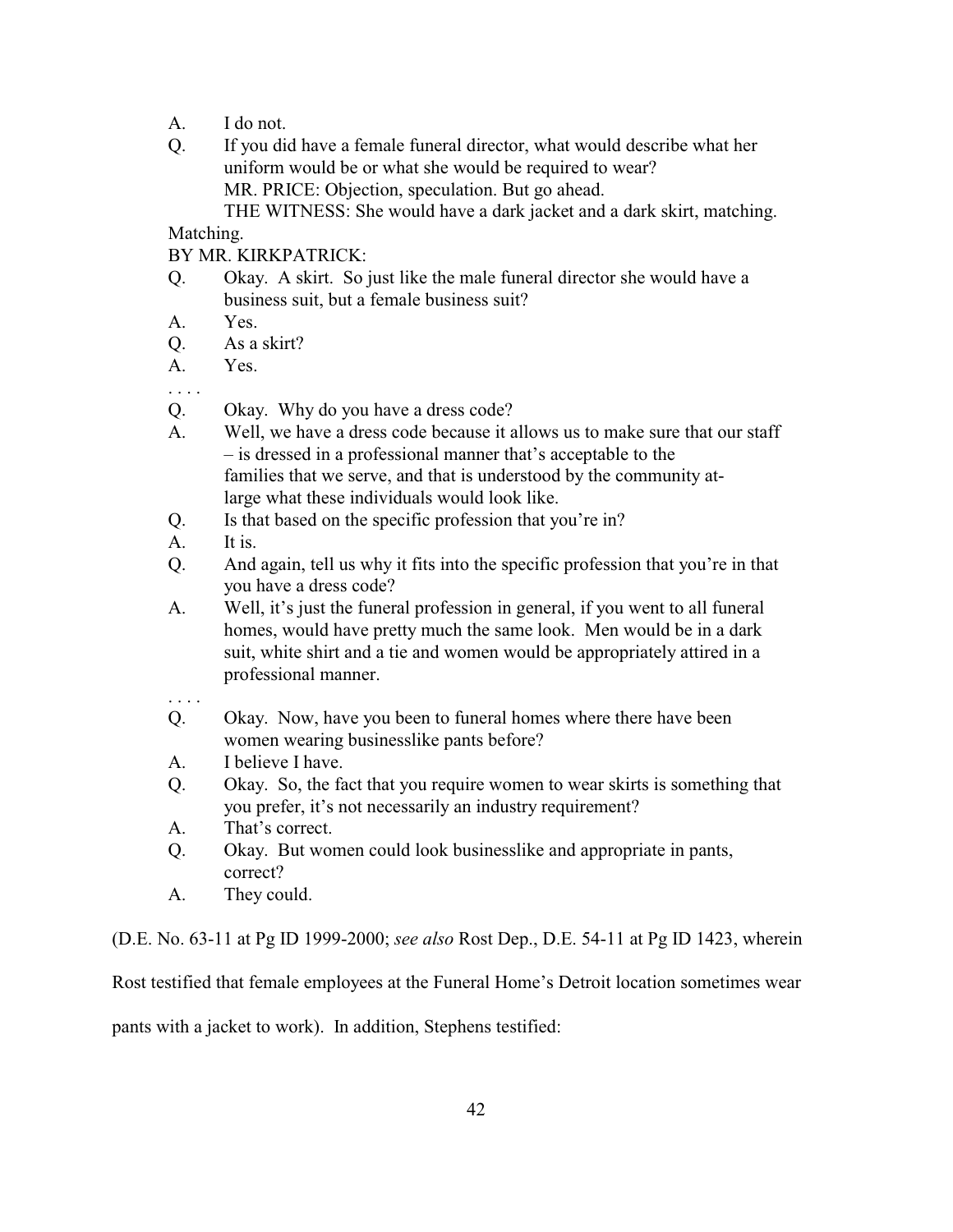- Q. Okay. Did you have a uniform or a dress code that you had to follow while with R.G. & G.R. Funeral Home?
- A. They bought suits.
- Q. Okay.
- A. I wore it.
- Q. So they being the company, bought you a suit or suits?
- A. Yes.
- Q. Were they male suits?
- A. I would assume they were.
- Q. Okay.
- A. I guess a female could have dressed in them.

(Stephens's Dep., D.E. No. 54-15 at Pg ID 1453).<sup>19</sup>

But the EEOC has not even discussed the possibility of any such accommodation or less restrictive means as applied to this case.<sup>20</sup> Rather, the EEOC takes the position that Stephens must be allowed to wear a skirt-suit in order to *express* Stephens's female gender identity. That is, the EEOC wants Stephens to be able to dress in a *stereotypical feminine* manner. If the compelling governmental interest is truly in *removing or eliminating* gender stereotypes in the workplace in terms of clothing (*i.e*., making gender "irrelevant"), the EEOC's manner of enforcement in this action (insisting that Stephens be permitted to dress in a stereotypical feminine manner at work) does not accomplish that goal.

This Court concludes that the EEOC has not met its demanding burden. As a result, the

<sup>&</sup>lt;sup>19</sup>The Court notes that Rost's affidavit appears to indicate that he would be opposed to allowing a funeral director who was born a biological female to wear a male funeral director uniform (which consists of a pant-suit with a neck tie) while at work. (Rost Aff. at  $\P$  45). Notably, however, Rost has *already allowed* female employees to wear a pants-suit to work without a neck tie.

 $20$ <sup>20</sup>This potential accommodation or least restrictive means of requiring a gender-neutral uniform may actually be consistent with what the EEOC proposed in the administrative proceedings. (*See* D.E. No. 74-1 at Pg ID 2171, proposing that the Funeral Home reinstate Stephens and agree to "implement a Dress Code policy that *affords equivalent consideration to all sexes with respect to uniform requirements* and allowance/benefits.") (emphasis added).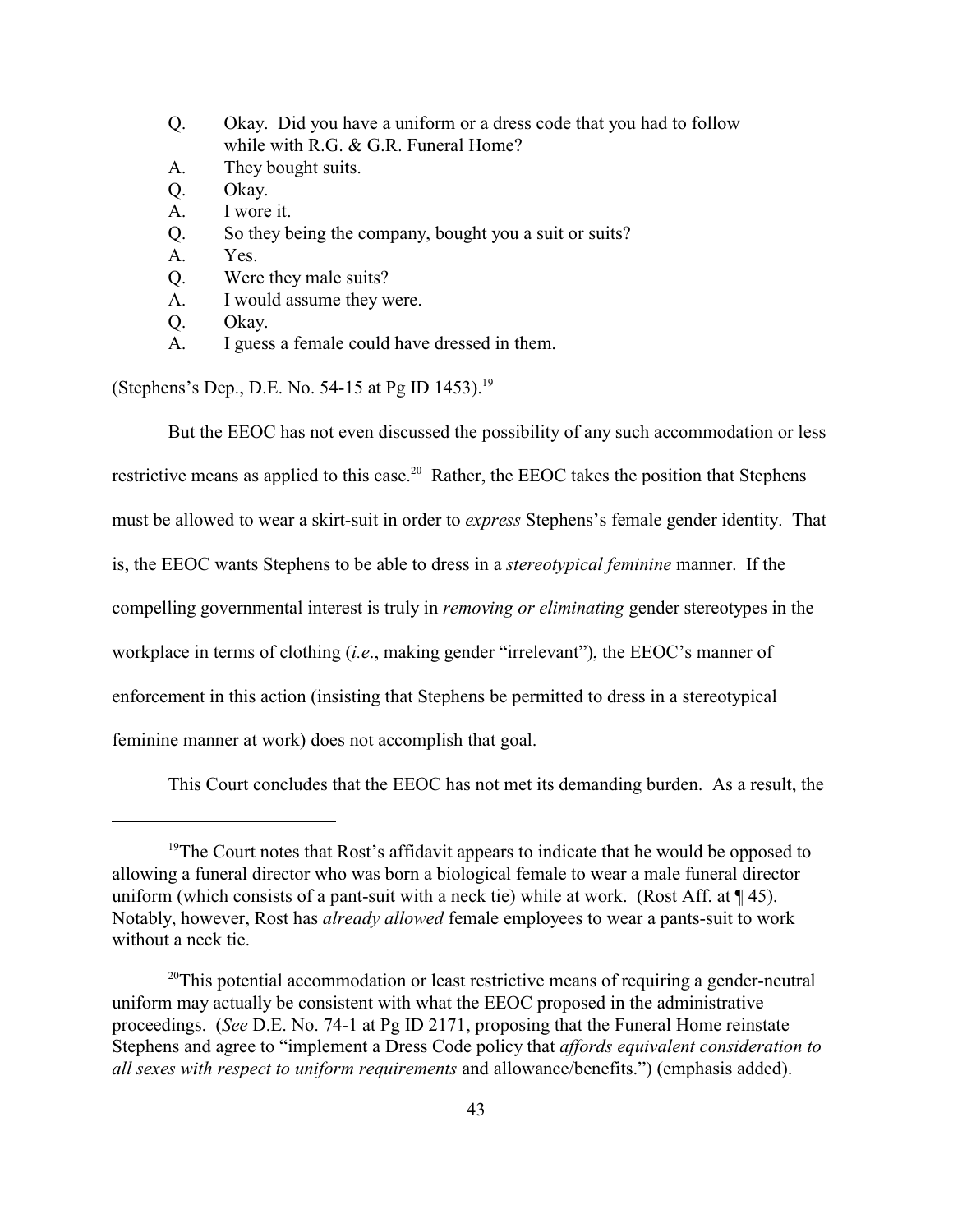Funeral Home is entitled to a RFRA exemption from Title VII, and the body of sex-stereotyping case law that has developed under it, under the facts and circumstances of this unique case.

In its amicus brief, the ACLU asserts that the implications of allowing a RFRA exemption to the Funeral Home in this case "are staggering" and essentially restates the *Hobby-Lobby* principal dissenting opinion's fears about the impact of the majority's decision on employment discrimination and other laws. (*See* D.E. No. 59 at Pg ID 1767). This Court is bound by the majority opinion in *Hobby Lobby* and it makes clear that RFRA exemptions are considered on a case-by-case basis.

Moreover, in *General Conf. of Seventh-Day Adventists*, 617 F.3d 402 (6th Cir. 2010), the Sixth Circuit held, as a matter of first impression, that a RFRA defense does not apply in a suit between private parties.<sup>21</sup> The Seventh Circuit has also so ruled. *See Listecki v. Official Comm. of Unsecured Creditors*, 780 F.3d 731, 736-37 (7th Cir. 2015). In the vast majority of Title VII employment discrimination cases, the case is brought by the employee, not the EEOC. Accordingly, at least in the Sixth and Seventh Circuits, it appears that there cannot be a RFRA defense in a Title VII case brought by an employee against a private<sup>22</sup> employer because that would be a case between private parties. *See, e.g., Mathis v. Christian Heating and Air Conditioning, Inc.*, 2016 WL 304766 (E.D. PA 2016) (district court ruled, in Title VII case

<sup>&</sup>lt;sup>21</sup>The ACLU noted this ruling in a footnote in its brief. (D.E. No. 59 at Pg ID 1761). None of the parties addressed how that ruling by the Sixth Circuit, as a practical matter, appears to prohibit a RFRA defense in a Title VII case brought by an employee against a private employer.

 $^{22}$ In Title VII cases brought by an employee against a governmental employer, such as the United States Postal Service, there could not be a RFRA defense because the United States federal government does not hold religious views.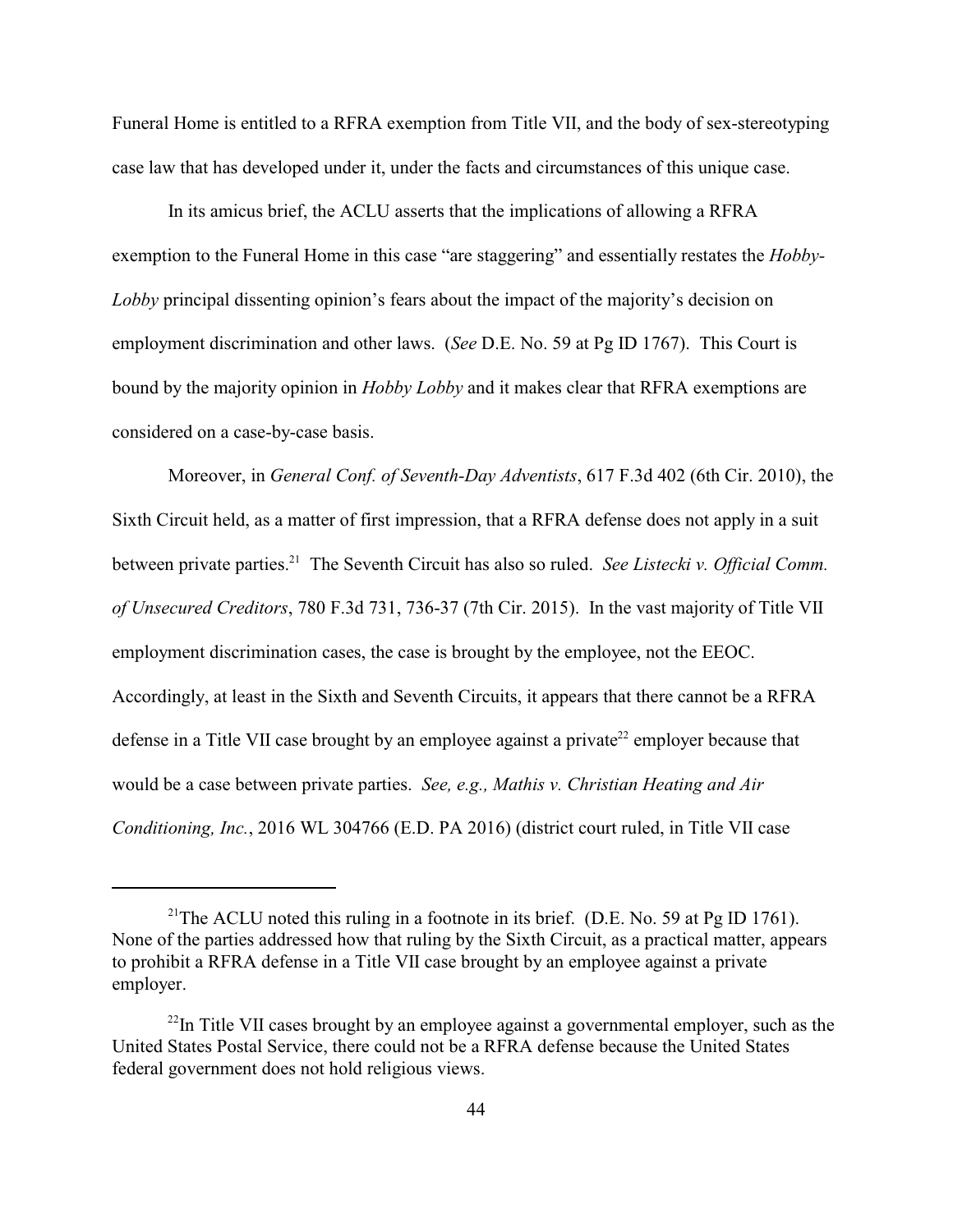brought by employee against private employer, that a RFRA defense is not available "because RFRA protects individuals only from the federal government's burden on the free exercise of religion."). $^{23}$ 

# **II. Title VII Discriminatory Clothing Allowance Claim**

As the second claim in this action, the EEOC alleges that the Funeral Home has violated Title VII by providing a clothing allowance/work clothes to male employees but failing to provide such assistance to female employees. (Am. Compl. at  $\P$  15 & 17). The EEOC asserts that the effect of the Funeral Home's unlawful practice "has been to deprive a class of female employees of equal employment opportunities and otherwise adversely affect their status as employees because of their sex." (*Id*. at ¶ 18). The EEOC alleges that "[s]ince at least September 13, 2011," the Funeral Home has provided a clothing allowance to male employees but not female employees. (Am. Compl. at ¶ 12).

In the pending motions, each party contends that it is entitled to summary judgment as to this claim. Before reaching the merits of the second claim, however, the Court must address the Funeral Home's assertion that the EEOC lacks the authority to bring the second claim in this action.

#### **A. Under** *Bailey,* **The EEOC Cannot Bring The Second Claim In This Action.**

Relying on *EEOC v. Bailey*, 563 F.2d 439 (6th Cir. 1977), the Funeral Home notes that the EEOC may include in a Title VII suit only claims that fall within an "investigation reasonably

 $23$ This Court recognizes that this appears to produce an odd result. Under existing Sixth Circuit precedent, the Funeral Home could not assert a RFRA defense if Stephens had filed a Title VII suit on Stephens's own behalf because no federal agency would be a party to the case. But, because this is one of those rare instances where the EEOC (a federal agency) chose to bring suit on behalf of an individual, a RFRA defense can be asserted.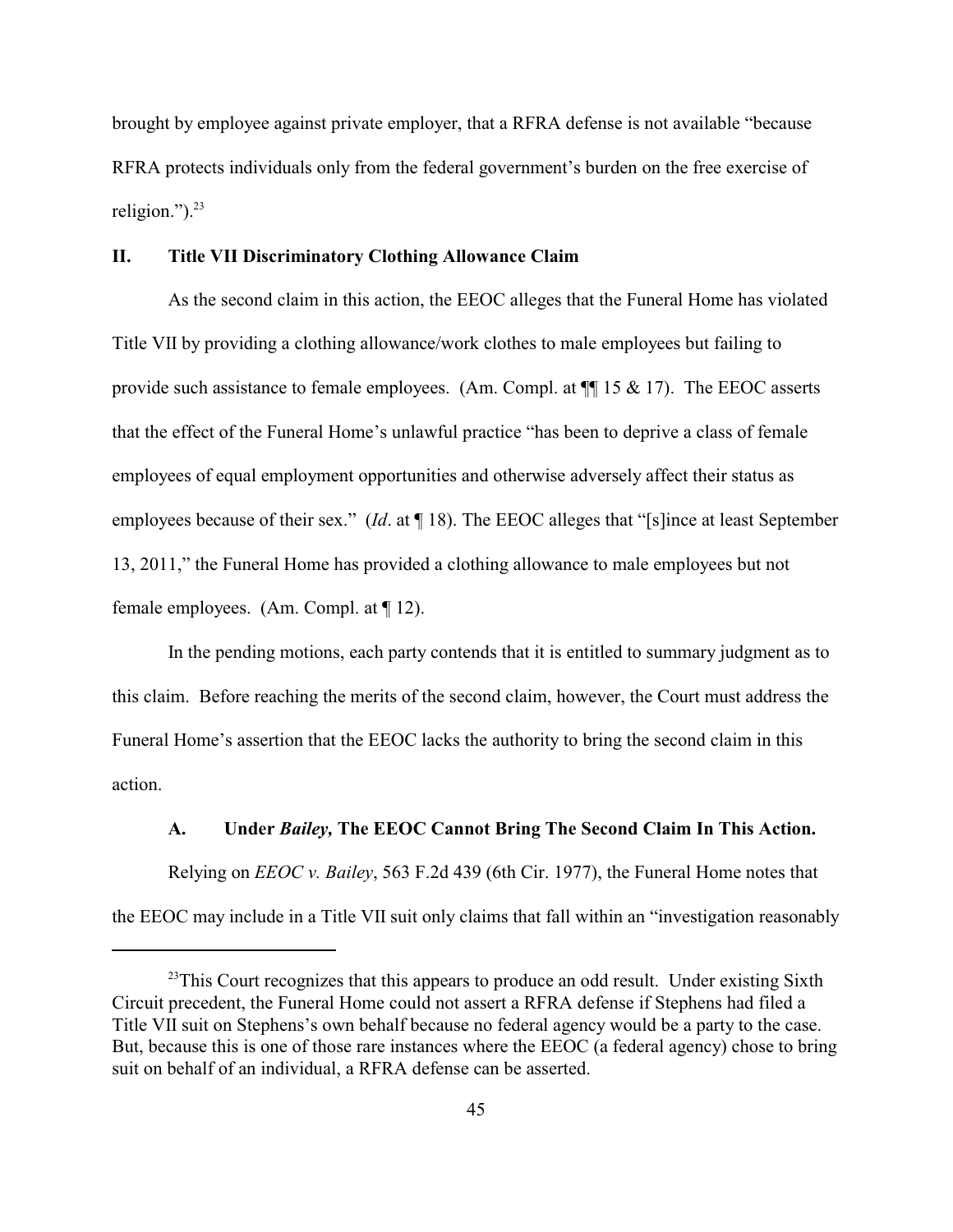expected to grow out of the charge of discrimination." (D.E. No. 54 at Pg ID 1317). The Funeral Home asserts that, under *Bailey*, a claim falls outside that scope if: 1) the claim is unrelated to the charging party; and 2) it involves discrimination of a kind other than raised by the charging party. It asserts that those considerations show that the EEOC's clothing allowance claim does not result from an investigation reasonably expected to grow out of Stephens's EEOC charge. In making this argument, the Funeral Home states that the clothing allowance claim on behalf of a class of women is unrelated to Stephens – who *received and accepted* the clothing provided by the Funeral Home at all relevant times. The Funeral Home asserts that the clothing allowance claim alleges discrimination of a kind other than that raised by Stephens, wrongful discharge. In support of that proposition, it directs the Court to *Nelson v. Gen. Elect. Co.*, 2 F. App'x 425, 428 (6th Cir. 2001).

In response, the EEOC does not dispute that *Bailey* is good law. Rather, it attempts to distinguish this case from *Bailey*. (D.E. No. 63 at Pg ID 1942-43). It asserts that the situation here is more akin to *EEOC v. Cambridge Tile Mfg. Co.,* 590 F.2d 205 (6th Cir. 1979). That was a two-page per curiam decision that "involve[d] the scope of the investigatory and subpoena power of the EEOC." *Id.* at 205. It did not address the issue that the Court is presented with here. The EEOC does not direct the Court to any other Sixth Circuit authority regarding this challenge.

In *Bailey*, the underlying charge of discrimination that had triggered the investigation of the employer's employment practices was filed by a white female employee who alleged sex discrimination against women and race discrimination against black women. *Bailey,* 563 F.2d at 441 & 445. The EEOC later brought suit against the employer alleging racial and religious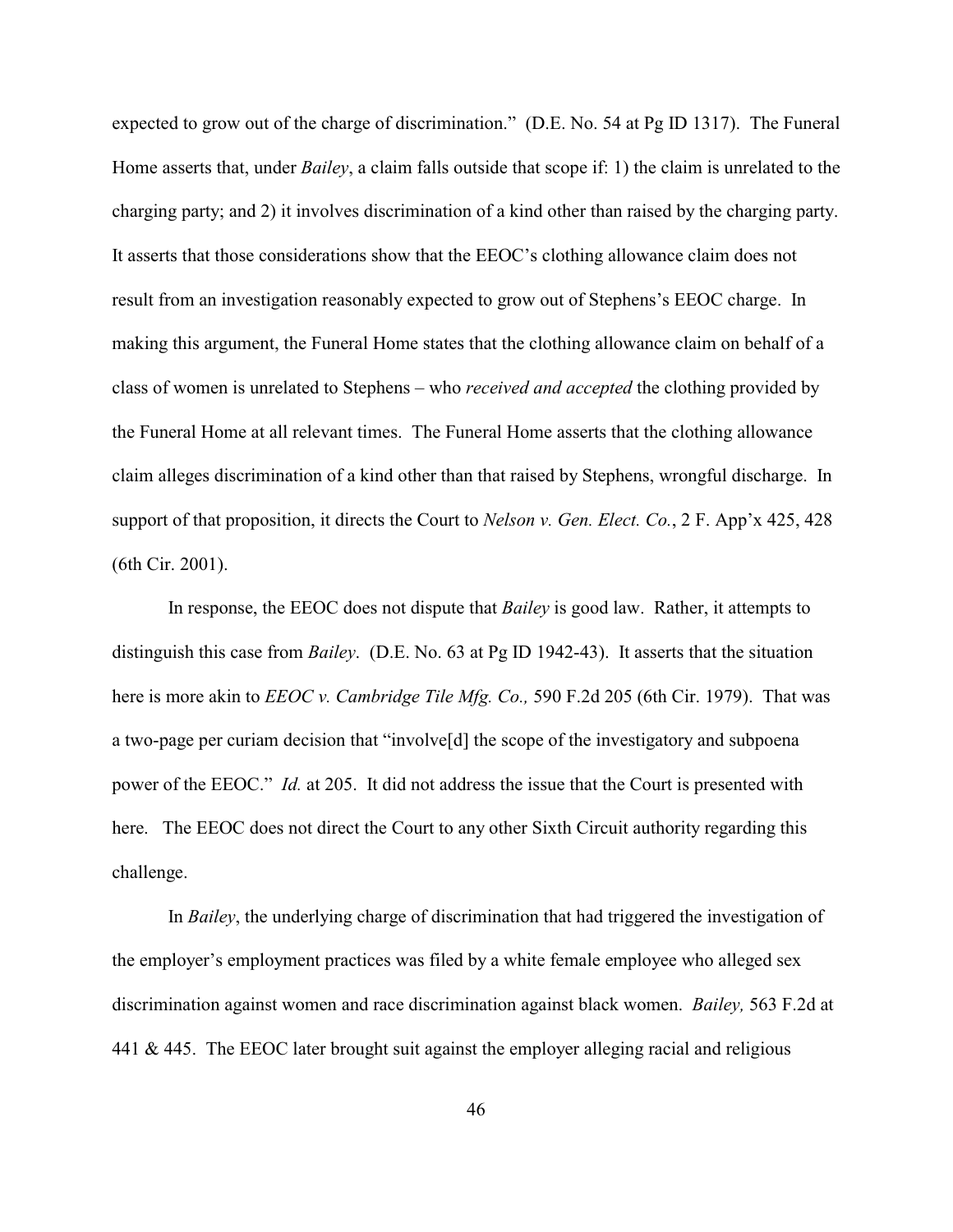discrimination. The district court held that the employee's charge of discrimination could not

support the EEOC's lawsuit and dismissed it.

On appeal, the Sixth Circuit affirmed the dismissal of the religious discrimination charges but reversed as to the race discrimination charges. The opinion began by providing an overview of the process that leads to a civil action being filed by the EEOC:

"In the Equal Employment Opportunity Act of 1972 Congress established an integrated, multistep enforcement procedure culminating in the EEOC's authority to bring a civil action in a federal court." *Occidental Life Insurance Co. v. EEOC*, 432 U.S. 355, 97 S.Ct. 2447, 2451, 53 L.Ed.2d 402 (1977). The procedure is triggered when "a person claiming to be aggrieved" or a member of the EEOC files with the EEOC a charge alleging that an employer has engaged in an unlawful employment practice. Such a charge is to be filed within 180 days after the occurrence of the allegedly unlawful practice, and the EEOC is to serve notice of the charge on the employer within ten days of filing and to investigate the charge. s 706(b) of Title VII, 42 U.S.C. s 2000e-5(b). Under s 709(a) of Title VII, 42 U.S.C. s 2000e-8(a), the EEOC may gain access to evidence that is relevant to the charge under investigation, *see Blue Bell Boots, Inc. v. EEOC*, 418 F.2d 355, 358 (6th Cir. 1969), and under s 710, 42 U.S.C. s 2000e-9, the EEOC may gain access to evidence that relates to any matter under investigation. The EEOC is then required to determine, "as promptly as possible and, so far as practicable, not later than one hundred and twenty days from the filing of the charge, whether there is reasonable cause to believe the charge is true. s 706(b), 42 U.S.C. s 2000e-5(b). If there is no reasonable cause, the charge must be dismissed and the person claiming to be aggrieved shall be notified. If there is reasonable cause, the EEOC "shall endeavor to eliminate any such unlawful employment practice by informal methods of conference, conciliation, and persuasion." s 706(b), 42 U.S.C. s 2000e-5(b). When the EEOC is unable to secure a conciliation agreement acceptable to the EEOC, the EEOC may bring a civil action. s  $706(f)(1)$ , 42 U.S.C. s 2000e-5(f)(1). *See Occidental Life Insurance Co. v. EEOC, supra*, 432 U.S. at --, 97 S.Ct. at 2450-2452; Conference Committee Report, Section-by-Section Analysis of H.R. 1746, The Equal Employment Act of 1972, 118 Cong.Rec. 7168-69 (Mar. 6, 1972).

*Id*. at 445.

The Sixth Circuit agreed with the district court that it did not have jurisdiction over the allegations of religious discrimination in the EEOC's lawsuit because the "portion of the EEOC's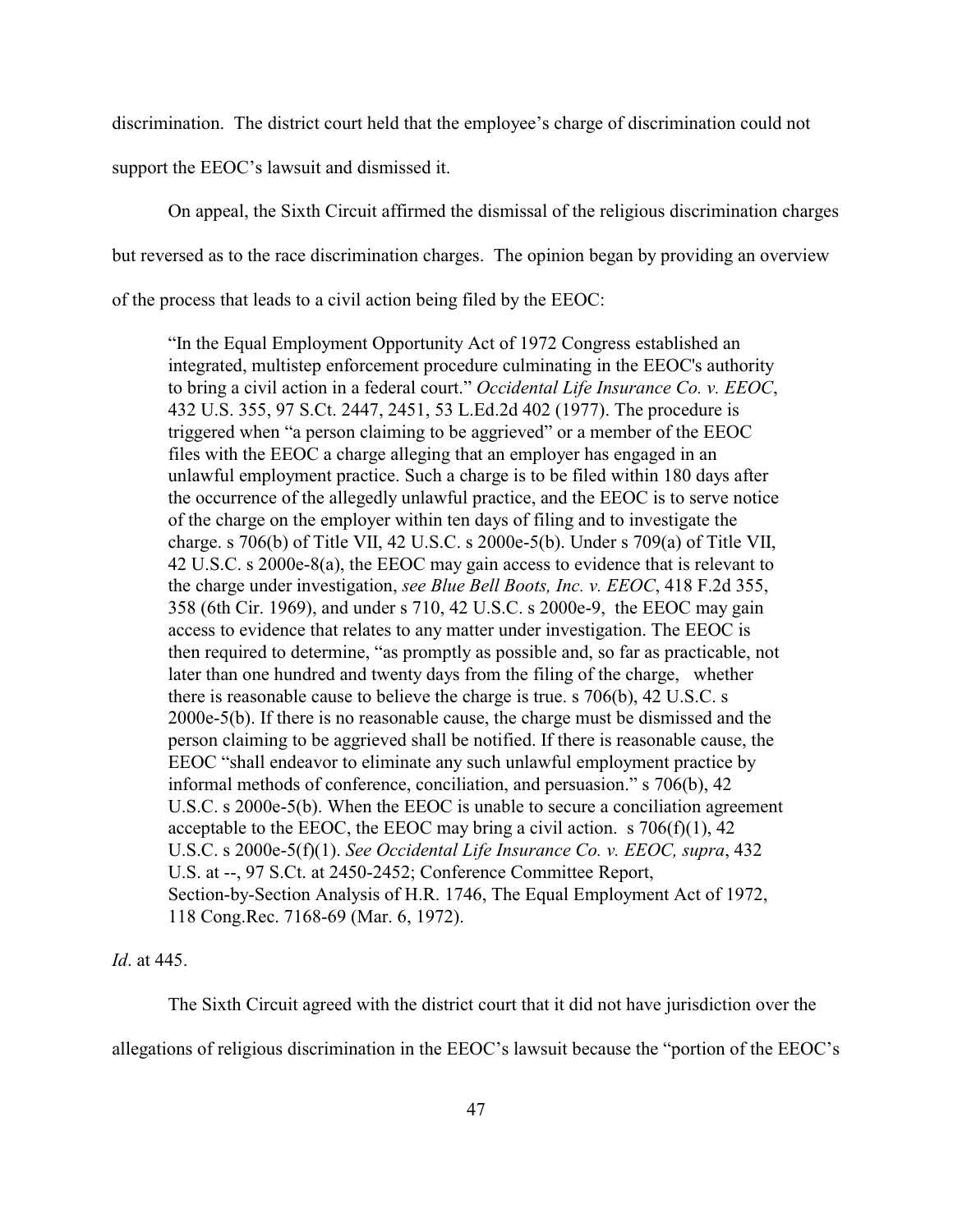complaint incorporating allegations of religious discrimination exceeded the scope of the EEOC

investigation [of the employer] reasonably expected to grow out of the charge of discrimination."

*Id*. at 446.

The court noted that the "clearly stated rule in this Circuit is that the EEOC's complaint is

'limited to the scope of the EEOC' investigation reasonably expected to grow out of the charge

of discrimination." *Id*. at 446 (citations omitted). The court explained that there are two reasons

for that rule:

There are two reasons for the rule that the EEOC complaint is limited to the scope of the EEOC investigation reasonably expected to grow out of the charge of discrimination. The first reason is that the rule permits an effective functioning of Title VII when the persons filing complaints are not trained legal technicians. "(T)his Court has recognized that Title VII of the Civil Rights Act of 1964 should not be construed narrowly," *Blue Bell Boots, Inc. v. EEOC, supra*, 418 F.2d at 358, and thus adopted the rule because "charges of discrimination filed before the EEOC will generally be filed by lay complainants who are unfamiliar with the niceties of pleading and are acting without the assistance of counsel." *Tipler v. E. I. duPont deNemours & Co., supra*, 443 F.2d at 131. Similarly, we stated in *McBride v. Delta Air Lines, Inc., supra*, 551 F.2d at 115:

Because administrative complaints are filed by completing a form designed to elicit specificity in charges, and because the forms are not legal pleadings and are rarely filed with the advice of legal counsel, any other standard would unreasonably limit subsequent judicial proceedings which Congress has determined are necessary for effective enforcement of the legal standards established by Title VII. See House Report No. 92-238, U.S.Code Cong. and Admin.News, pp. 2141, 2147-48 (1972).

The second reason for limiting the scope of the EEOC complaint to the scope of the EEOC investigation that can be reasonably expected to grow out of the private party's charge is explained in *Sanchez v. Standard Brands, Inc., supra*, 431 F.2d at 466.

The logic of this rule is inherent in the statutory scheme of Title VII. A charge of discrimination is not filed as a preliminary to a lawsuit. On the contrary, the purpose of a charge of discrimination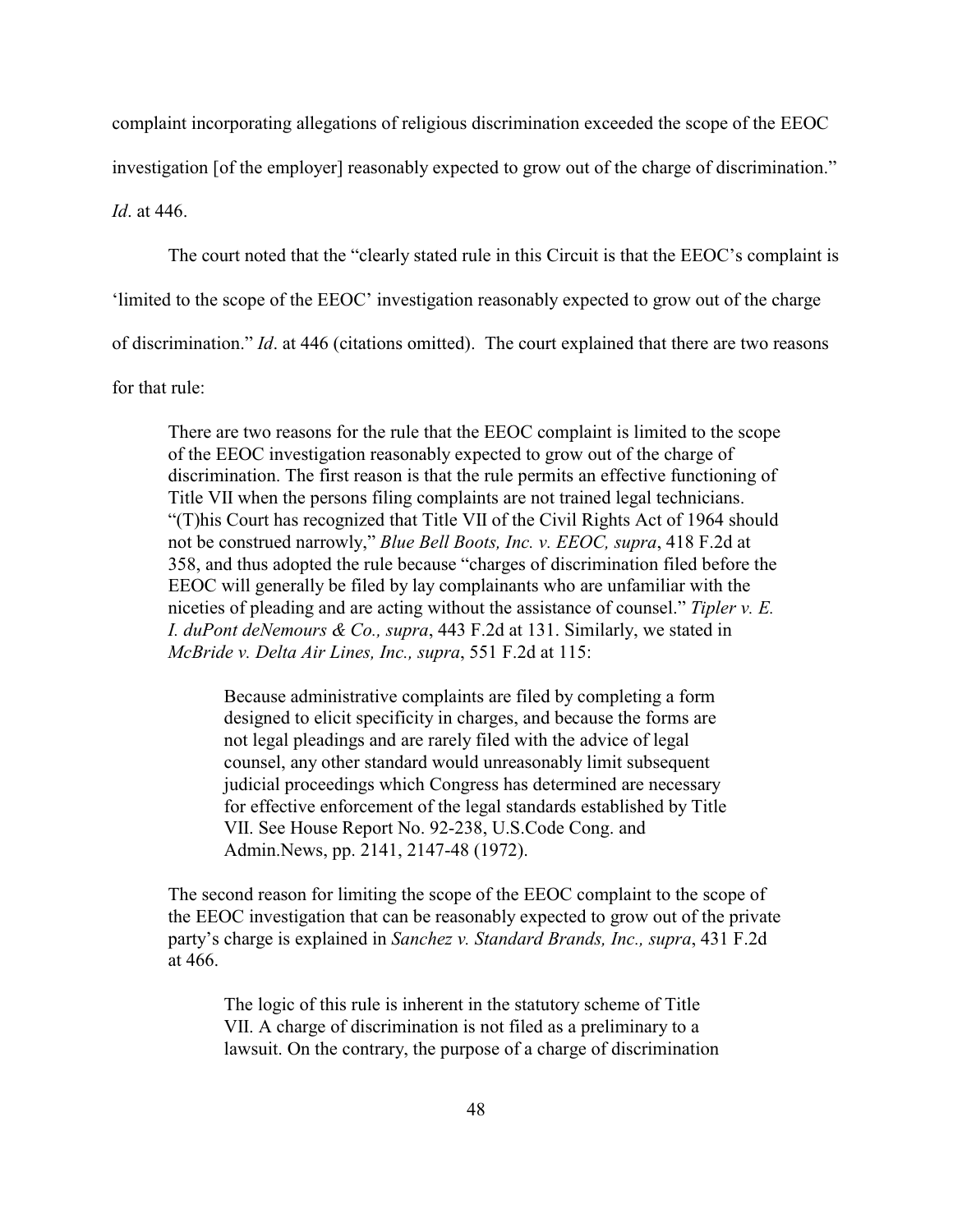is to trigger the investigatory and conciliatory procedures of the EEOC. Once a charge has been filed, the Commission carries out its investigatory function and attempts to obtain voluntary compliance with the law. Only if the EEOC fails to achieve voluntary compliance will the matter ever become the subject of court action. Thus it is obvious that the civil action is much more intimately related to the EEOC investigation than to the words of the charge which originally triggered the investigation.

### *Bailey*, 563 F.2d at 446-47.

The Sixth Circuit then explained that in light of those two reasons, the allegations of religious discrimination in the EEOC's complaint could not reasonably be expected to grow out of the plaintiff's charge.

First, the case simply did not involve the "situation in which a lay person has inadequately set forth in the complaint filed with the EEOC the discrimination affecting that person." *Id.* at 447. That is because the EEOC's allegations regarding religious discrimination did not involve practices affecting the plaintiff who filed the EEOC charge. *Id.*

Second, the court concluded that the present case does not involve a situation in which it would be proper, in view of the statutory scheme of Title VII, to permit the lawsuit to include the allegations of religious discrimination. The court explained that "to allow the EEOC, as it did in the present case, to issue a reasonable cause determination, to conciliate, and to sue on allegations of religious discrimination unrelated to the private party's charge of sex discrimination would result in undue violence to the legal process that Congress established to achieve equal employment opportunities in country." *Id*. at 447-448.

The Sixth Circuit then held that "[t]he procedure to be followed when instances of discrimination, of a kind other than that raised by a charge filed by an individual party and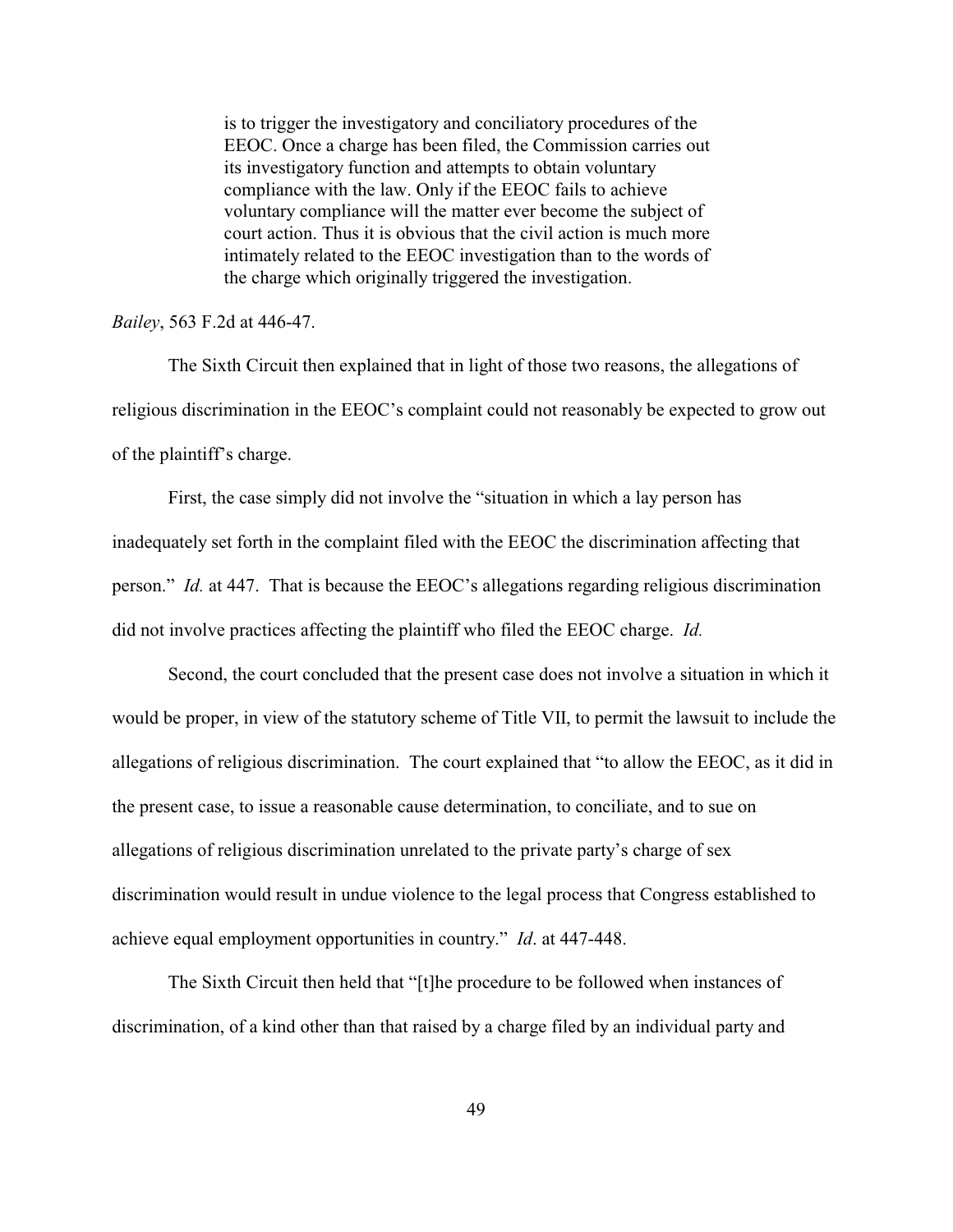unrelated to the individual party, come to the EEOC's attention during the course of an investigation of the private party's charge is for the filing of a charge by a member of the EEOC and for a full EEOC investigation of that charge." *Id*. at 448. It explained its rationale for requiring a new charge by the EEOC:

Then the employer is afforded notice of the allegation, an opportunity to participate in a complete investigation of such allegation, and an opportunity to participate in meaningful conciliation discussions should reasonable cause be found following the EEOC investigation. Section 706(b) of Title VII, 42 U.S.C. s 2000e-5(b), provides for the filing of a charge by a member of the EEOC, and under such a filing, an employer will not be stripped of formal notice of the charge and of the opportunity to respond to the EEOC's inquiry into employment practices with respect to allegations of discrimination unrelated to the individual party's charge. In addition, the filing of a charge will permit settlement discussions to take place pursuant to 29 C.F.R. s 1601.19a5 after a preliminary investigation but before any finding of reasonable cause.

Several reasons support this position. The filing of a charge by a member of the EEOC as urged by this Court should lead to a more focused investigation on the facts of possible discrimination by an employer when that possible discrimination is not related to the individual party's charge.

*Id.* Another reason for that position is "the importance of conciliation to Title VII." *Id*. at 449.

The court noted that the EEOC's duty to attempt conciliation is among its "most essential

functions" and explained:

It is our belief that if conciliation is to work properly, charges of discrimination must be fully investigated after the employer receives notice in a charge alleging unlawful discriminatory employment practices. *See EEOC v. MacMillan Bloedel Containers, Inc., supra*, 503 F.2d at 1092. The requirement that a member of the EEOC file a charge when facts suggesting unlawful discrimination are discovered that are unrelated to the individual party's charge does serve the purposes of treating the employer fairly and forcing the employer and the EEOC to focus attention during investigation on the facts of such possible discrimination and thereby does serve the goal of obtaining voluntary compliance with Title VII.

*Id.* at 449. The court rejected the EEOC's position that "it would be a matter of placing form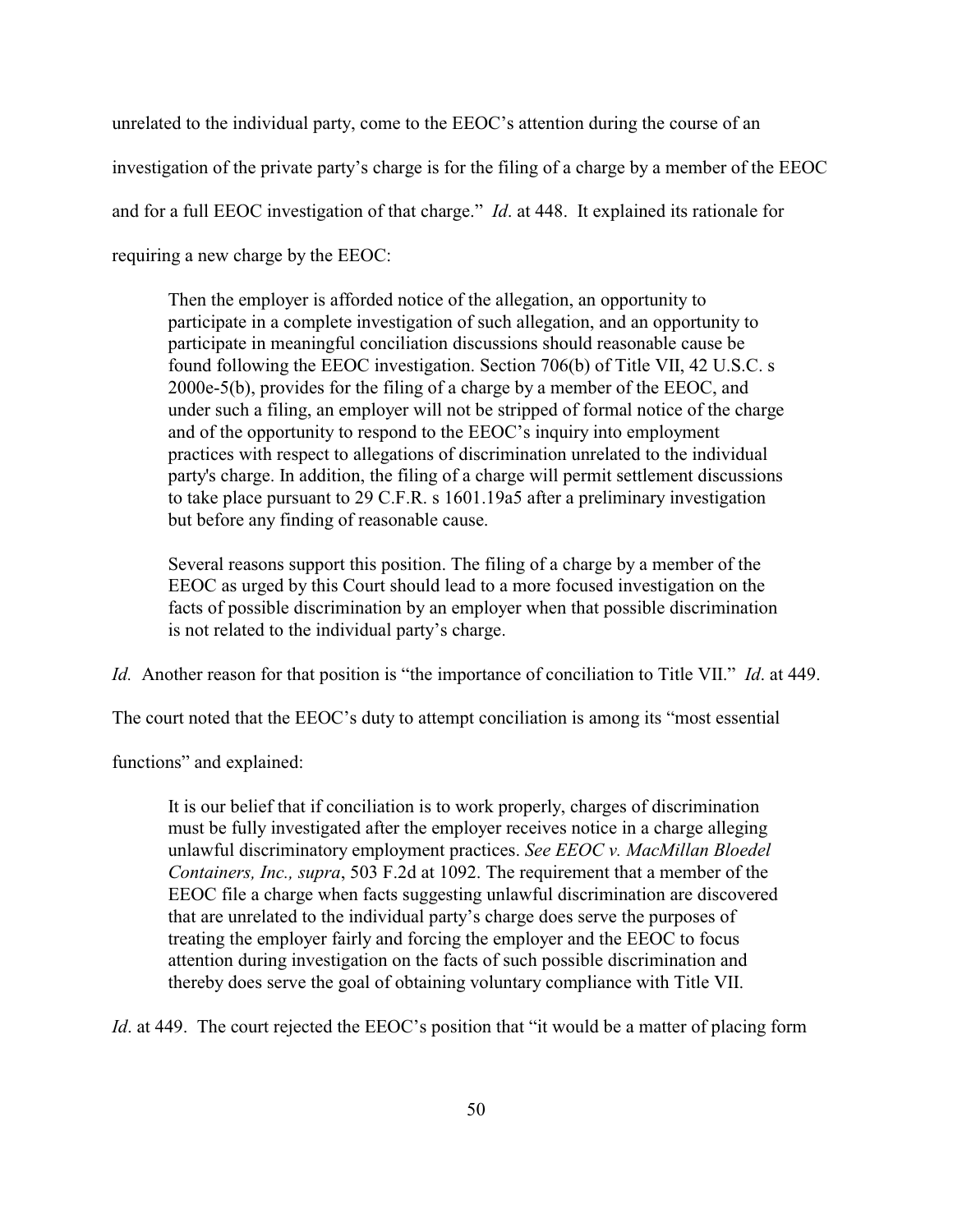over substance, resulting in the waste of administrative resources and the delay in the enforcement of rights," to require "a member of the EEOC to file a charge with respect to the allegations of discrimination uncovered in an EEOC investigation which were of a kind not raised by the individual party and which did not affect the individual party." *Id*. at 449.

Accordingly, "[i]f an EEOC investigation of an employer uncovers possible unlawful discrimination of a kind not raised by the charging party and not affecting that party, then the employer should be given notice if the EEOC intends to hold the employer accountable before the EEOC and in court." *Id.* at 450.

Finally, the court rejected the EEOC's position that it did not need to file a new charge because the employer received notice of the new alleged discrimination by virtue of having received a reasonable cause determination that included religious discrimination:

We are unable to accept the EEOC's argument that it was immaterial that appellee received notice and opportunity to comment at the time the EEOC issued its reasonable cause determination and during conciliation rather than before the issuance of the reasonable cause determination. While a court might conclude that the Due Process Clause of the Fifth Amendment was not violated by the procedure followed by the EEOC in the present case, our concern is with the legislative judgment of due process incorporated into the specific statutory scheme of Title VII. Evidence of that legislative intent indicates a concern for fair treatment of employers.

*Id.* at 450.

As was the situation in *Bailey*, the EEOC investigation here uncovered possible unlawful discrimination: 1) of a kind not raised by the charging party (Stephens); and 2) not affecting Stephens. As such, under *Bailey*, the proper procedure is for the filing of a charge by a member of the EEOC and for a full EEOC investigation of that charge.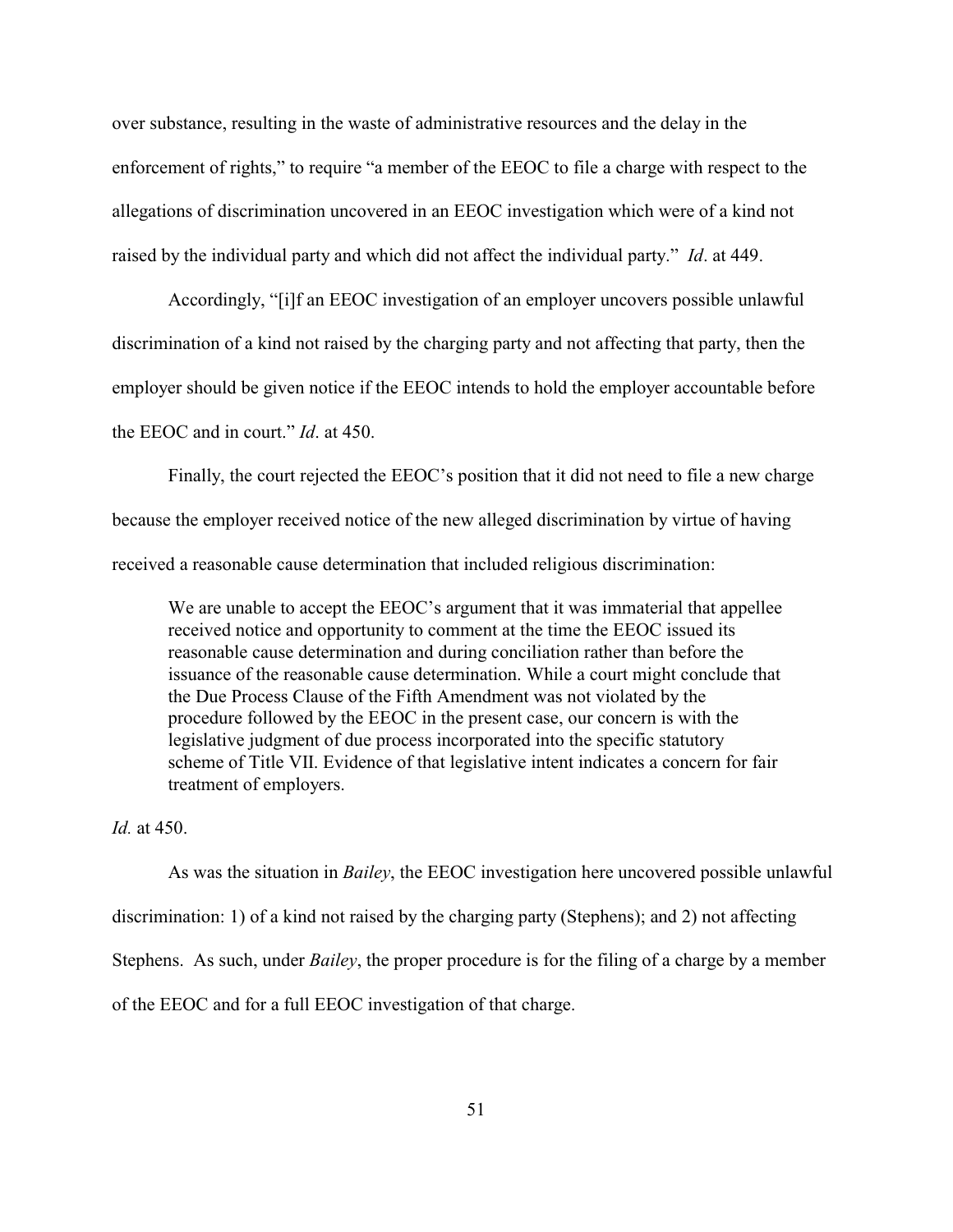# **1. The Discrimination Is Of A Kind Not Raised By Stephens In The EEOC Charge.**

The Court concludes that the second discrimination claim alleged in this action is "of a kind not raised by the charging party," Stephens.

Again, the rule in this Circuit is that the EEOC's complaint is limited to the scope of the EEOC's investigation reasonably expected to grow out of the charge of discrimination. "The relevant inquiry is the scope of the investigation that the *EEOC charge* would have reasonably prompted." *EEOC v. Wal-Mart Stores, Inc.,* 2010 WL 567316 at \* 2 (6th Cir. 2010) (emphasis added). Thus, the court looks to the *EEOC charge itself*. *See, eg., Nelson v. General Elec. Co.*, 2 F. App'x 425, 428 (6th Cir. 2001).

In *Nelson*, the court looked to the EEOC charge, noting that the plaintiff's charge alleged just two discriminatory actions, that the plaintiff was given a bad performance evaluation and was laid off, because of her race and gender, and in retaliation for having complained about race discrimination. Moreover, that EEOC charge expressly confined the charged discrimination to the time period between March 30 and September 22 of 1995. After the EEOC administrative process concluded, the plaintiff filed a complaint that included that her employer failed to promote her because of her race and gender. The district court concluded that the scope of the investigation reasonably expected to grow out of her EEOC charge would not include failure to promote claims. The Sixth Circuit affirmed.

Here, the EEOC charge filed by Stephens checked the box for "sex" discrimination and indicated that the discrimination took place from July 31, 2013 to August  $15$ , 2013 – a two week period in 2013. (D.E. No. 54-22 at Pg ID 1497). The charge stated "the particulars" of the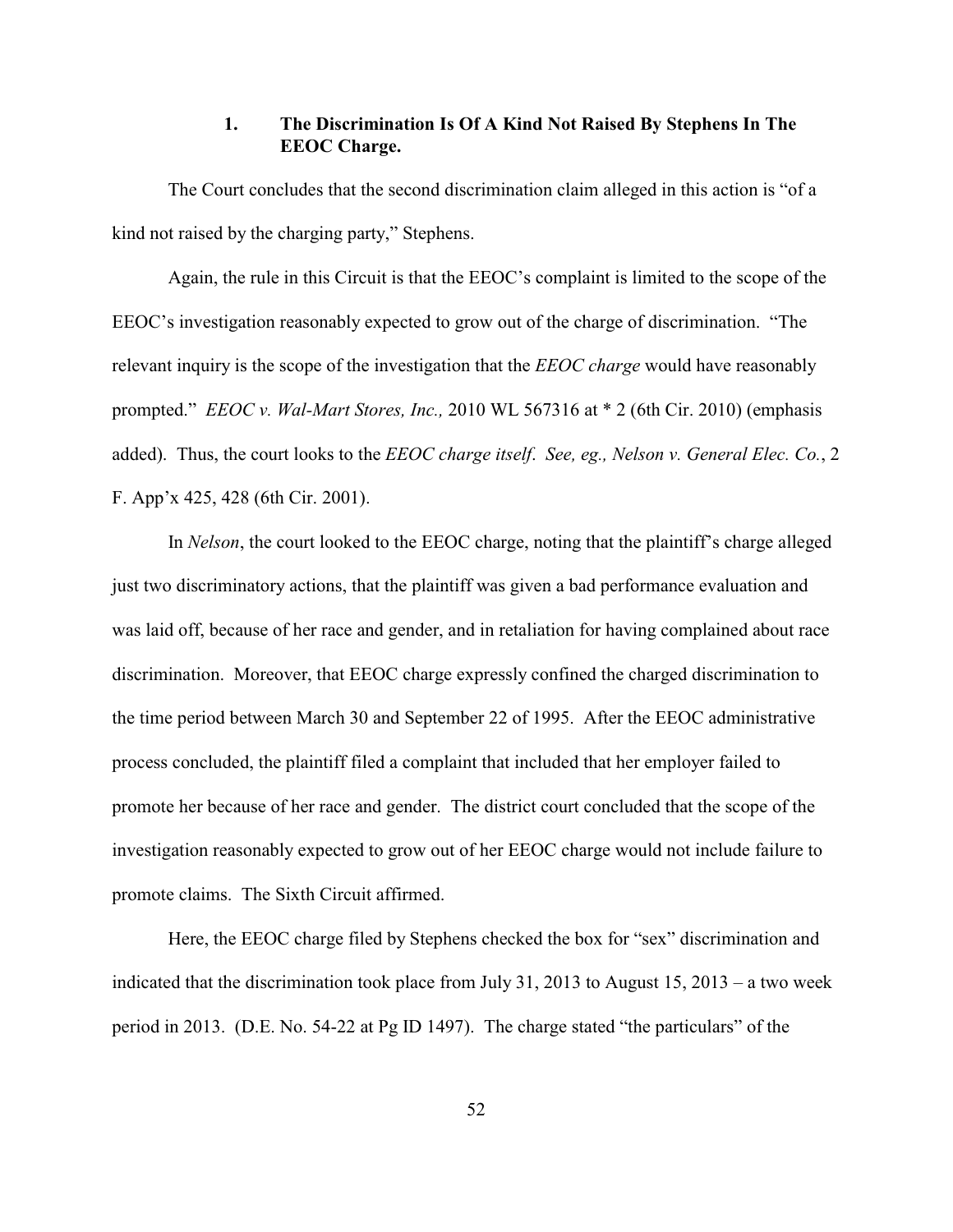claimed sex discrimination Stephens experienced as follows:

I began working for the above-named employer on 01 October 2007; I was last employed as a Funeral Director/Embalmer.

On or about 31 July 2013, I notified management that I would be undergoing gender transitioning and that on 26 August 2013, I would return to work as my true self, a female. On 15 August 2013, my employment was terminated. The only explanation I was given was that management did not believe the public would be accepting of my transition. Moreover, during my entire employment I know there are no other female Funeral Directors/Embalmers.

I can only conclude that I have been discharged due to my sex and gender identity, female, in violation of Title VII of the Civil Rights Act of 1964, as amended.

(*Id*.).

Thus, Stephens alleged just one discriminatory action – termination – that occurred during a two-week period in 2013. The charge alleged that Stephens alone, who was undergoing a gender transition, was fired due to Stephens's gender identity and the Funeral Home's beliefs as to the public's acceptance of Stephens's transition. Even though the Funeral Home later asserted, during the administrative proceeding, its dress code as a defense to the alleged discriminatory termination, the *EEOC charge itself* mentioned nothing about clothing, a clothing allowance, or a dress code. Thus, this Court fails to see how Stephens's EEOC charge would reasonably lead to an investigation of whether or not the Funeral Home has provided its male employees with clothing that was not provided to females since September of 2011.<sup>24</sup> Nelson, *supra*; *see also EEOC v. Wal-Mart Stores, Inc., supra*, at \* 2 (noting "this is not a case where the

 $24$ The EEOC attempts to characterize the clothing allowance claim as the same type of discrimination in Stephens's EEOC charge because it is alleged sex/gender discrimination. By that logic, the plaintiff in *Nelson* would have been found to have alleged the same type of discrimination (race and gender) even though her EEOC charge did not allege any failure to promote claims. That was not the case.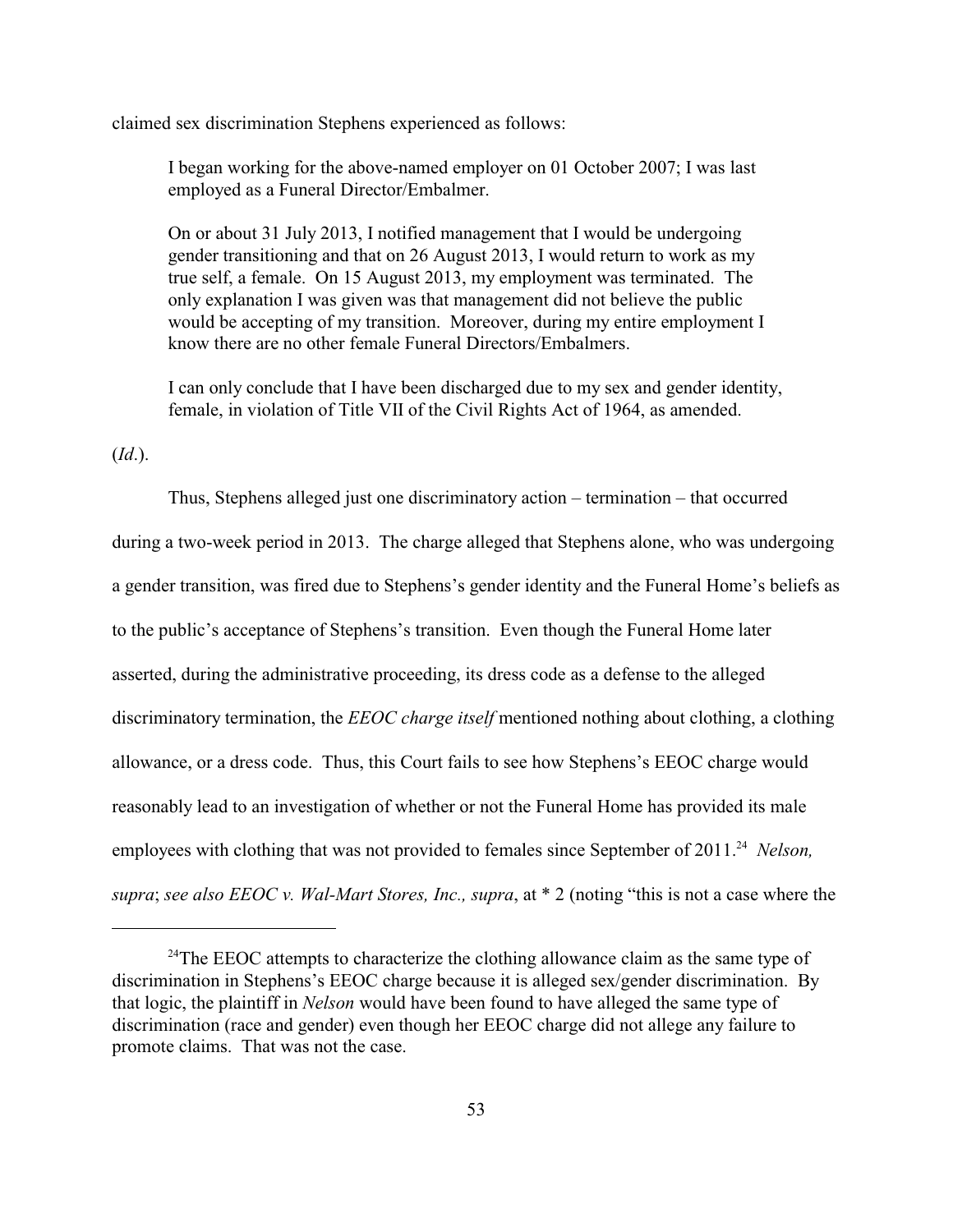civil complaint alleges different kinds of discriminatory acts than the initial EEOC complaint," as was the case in *Nelson*.)

# **2. The Alleged Clothing Discrimination Claim Does Not Involve Stephens.**

In addition, this is not a case wherein Stephens has a claim for the alleged discriminatory clothing allowance, but inadequately set forth that claim in the EEOC charge by virtue of being a lay person. *Bailey,* 563 F.2d at 447.

Stephens is not included in the class of females who were allegedly discriminated against by the Funeral Home by virtue of not having received clothing that was provided to male employees. That is because, at all relevant times, Stephens was one of the employees who *was provided* the clothing that was not provided to female employees. Stephens was fired before Stephens ever attempted to "dress as a woman" at work. Thus, Stephens cannot claim a denial of this benefit. $25$ 

# **3. As A Result, Under** *Bailey,* **The EEOC Cannot Proceed With The Claim In This Action.**

The Court concludes that the EEOC investigation here uncovered possible unlawful discrimination: 1) of a kind not raised by the charging party (Stephens); and 2) not affecting the

 $^{25}$ It would not have been a problem if Stephens had asserted a clothing allowance claim on Stephen's own behalf in the EEOC charge and then the EEOC's complaint simply broadened that same claim to assert it on behalf of a class of women. *See EEOC v. Keco Indust. Inc*., 748 F.2d 1097, 1101 (6th Cir. 1984) (explaining that in *Bailey* the "additional and distinct claim of religious discrimination required a separate investigation, reasonable cause determination, and conciliation effort by the EEOC" and distinguishing it where the EEOC "merely broadened" the scope of the charging party's charge to assert the same claim on behalf of all female employees in the same division).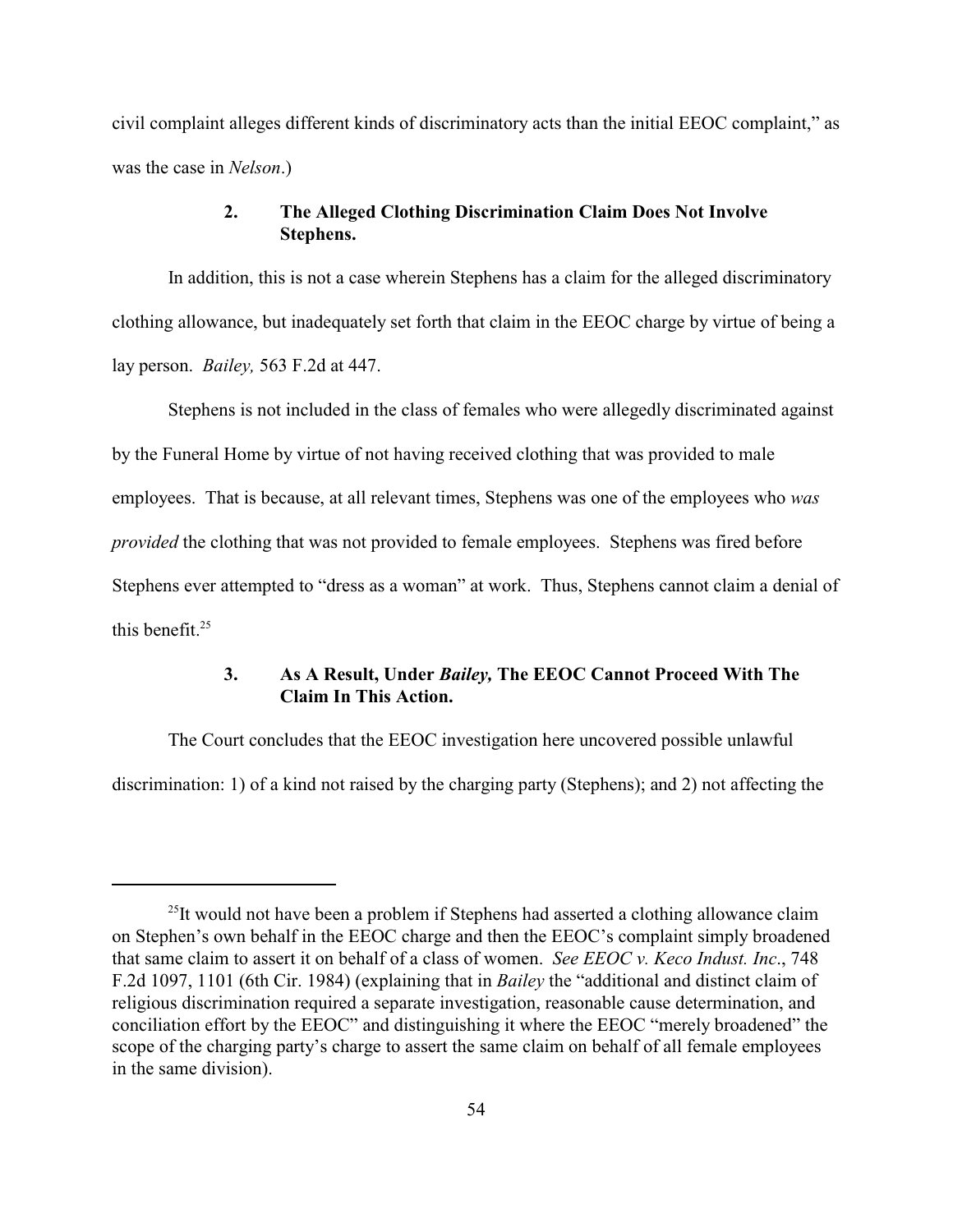charging party (Stephens). As such, under *Bailey*, the proper procedure<sup>26</sup> is for the filing of a charge by a member of the EEOC and for a full EEOC investigation of that new claim of discrimination. Because the EEOC failed to do that, it cannot proceed with that claim in this civil action. Accordingly, the Court shall dismiss the clothing allowance claim without prejudice.

# **CONCLUSION & ORDER**

For the reasons set forth above, the Court **ORDERS** that the EEOC's Motion for Summary Judgment is **DENIED.**

It is further **ORDERED** that the Funeral Home's Motion for Summary Judgment is **GRANTED IN PART AND DENIED IN PART**.

The Court **GRANTS** summary judgment in favor of the Funeral Home as to the wrongful termination claim. The Court rejects the Funeral Home's sex-specific dress code defense but concludes that, under the unique facts and circumstances of this case, the Funeral Home is entitled to a RFRA exemption from Title VII (and the sex-stereotyping body of case law under it).

As to the clothing allowance claim, the Court concludes that the EEOC administrative investigation uncovered possible unlawful discrimination of a kind not raised by the charging party and not affecting the charging party. Under *Bailey*, the proper procedure is for the filing of a charge by a member of the EEOC and for a full EEOC investigation of that new claim of

<sup>&</sup>lt;sup>26</sup>The EEOC argues that it is not required to "ignore" discrimination that it inadvertently uncovers during an administrative proceeding. *Bailey* does not require the EEOC to "ignore" discriminatory acts that it uncovers during an administrative investigation that are of a kind not raised by the charging party and not affecting the charging party; it just requires the filing of a new charge by a member of the EEOC and a full investigation of the new claim.